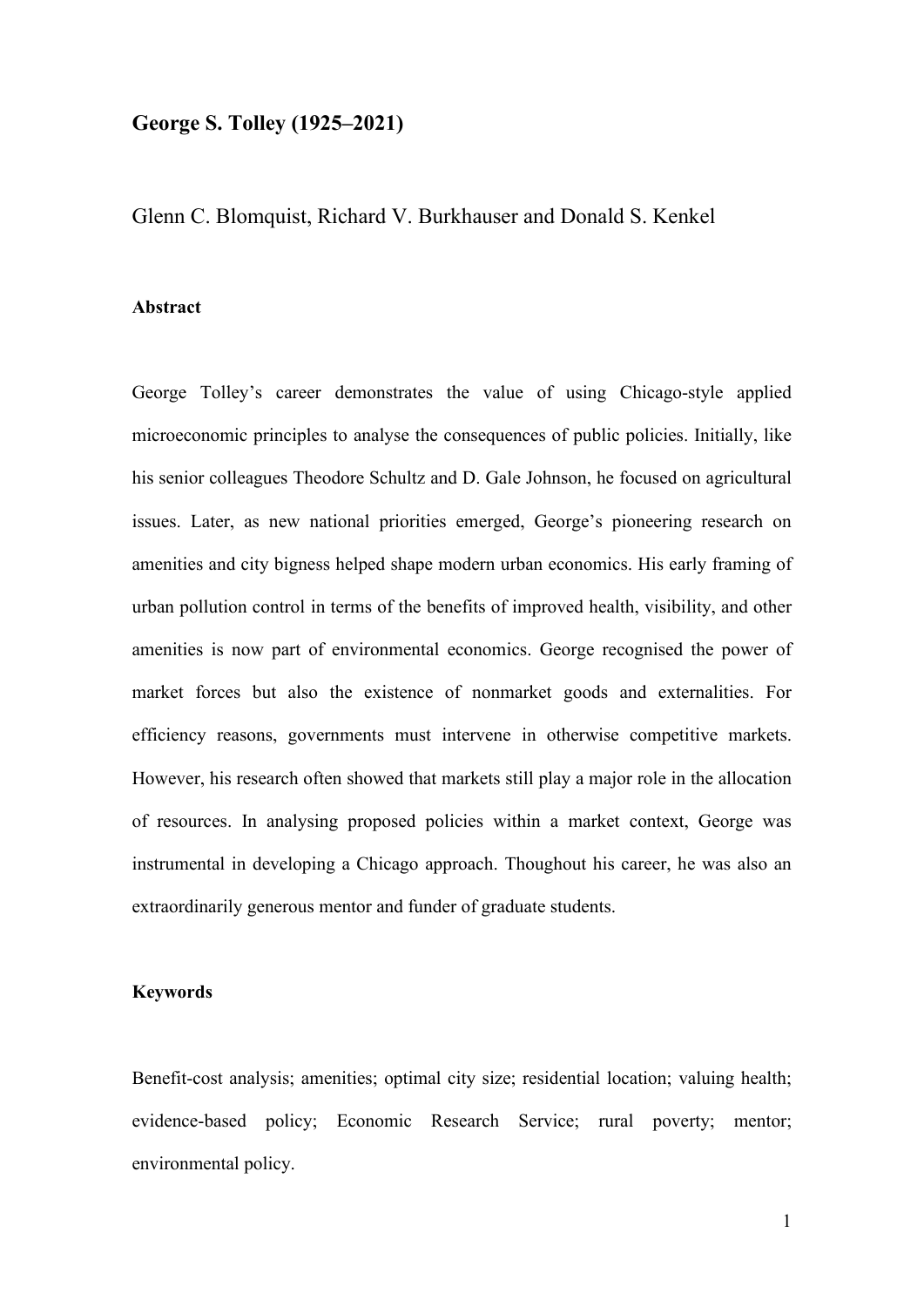## **Contributors**

#### Glenn C. Blomquist

Glenn C. Blomquist is the Carl F. Pollard Professor Emeritus of Health Economics and Professor Emeritus of Economics and Public Policy at the University of Kentucky. His research deals with valuing risks to human health and safety and urban and environmental amenities. Blomquist visited at the Stockholm School of Economics and as a Fulbright Scholar in Riga, Latvia. He is former editor of the *Journal of Benefit-Cost Analysis*, was a Vice President of the Southern Economic Association and is Vice President/President-Elect of the Society for Benefit-Cost Analysis. Blomquist is included in *Who's Who in Economics*. He holds degrees from [Ohio Wesleyan](http://web.owu.edu/)  [University,](http://web.owu.edu/) BA, [Ohio State University,](http://www.osu.edu/) MA, and [University of Chicago,](http://www.uchicago.edu/) PhD.

### Richard V. Burkhauser

In 2017, Richard V. Burkhauser became Emeritus Sarah Gibson Blanding Professor of Public Policy in the Department of Policy Analysis and Management at Cornell University. Previously, Burkhauser held tenured Professor positions in the Economics Department at Vanderbilt University and Syracuse University. Between September 2017 and May 2019, he was a Member of President Trump's Council of Economic Advisers. Burkhauser's professional career has focused on how public policies affect the employment and well-being of vulnerable populations. In 2010, he was President of the Association for Public Policy and Management. He received his PhD in economics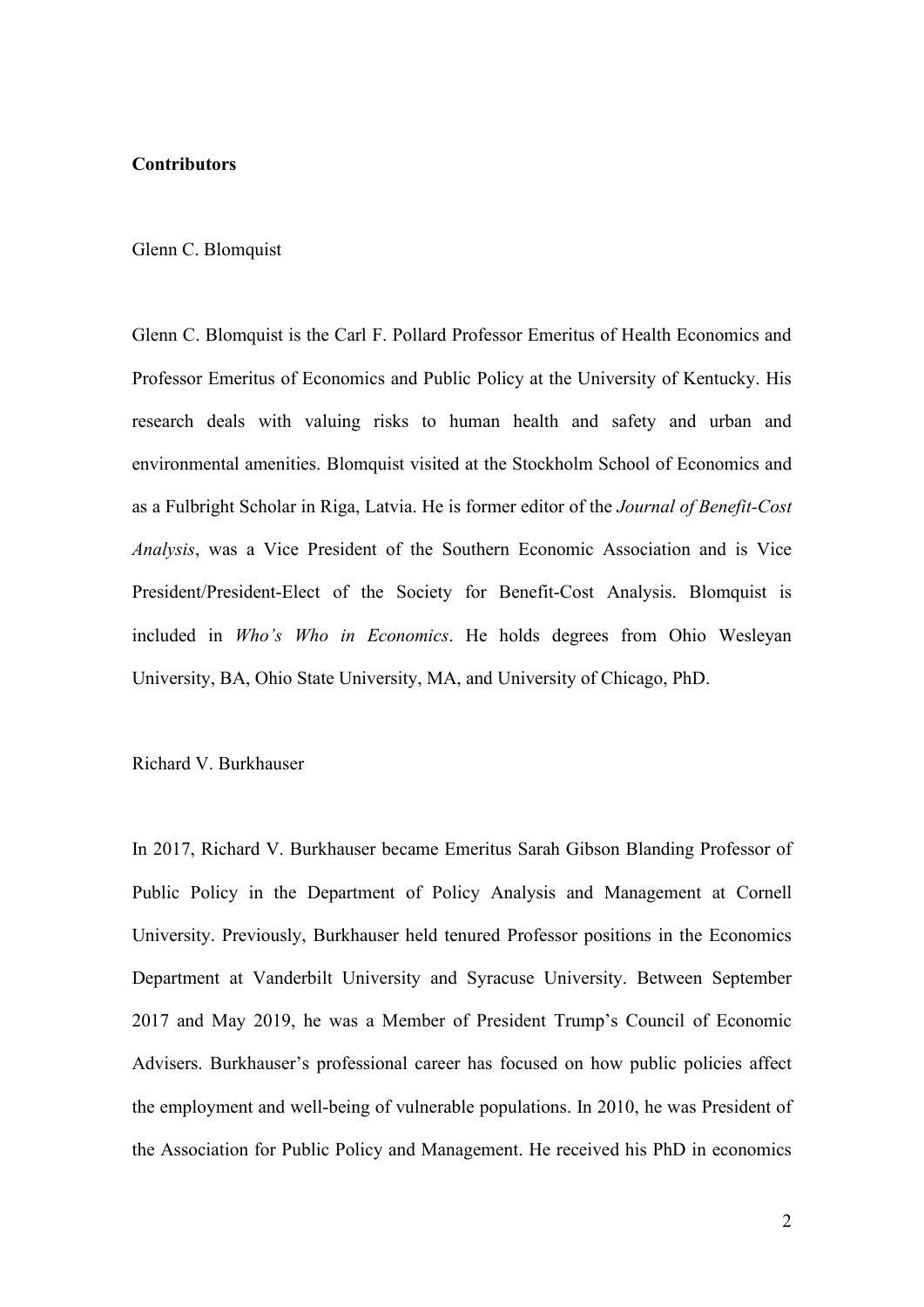from the University of Chicago.

# Donald S. Kenkel

Donald S. Kenkel is the Andrew Dickson White Professor in the Jeb E. Brooks School of Public Policy and the Department of Economics at Cornell University. His research in empirical health economics focuses on consumer health behaviours, including drinking alcohol, smoking, and vaping. Kenkel also has a strong teaching and research interest in benefit-cost analysis. From 2018 to 2020 he was a Senior Economist and then Chief Economist at the Council of Economic Advisers. Kenkel is a former President of the Society for Benefit-Cost Analysis. He holds degrees from the University of Kentucky, BA, and the University of Chicago, MA, PhD.

**-------------------------------------------------------------------------------------------**

## **38 (subject to change)**

**George S. Tolley (1925–2021)**

Glenn C. Blomquist, Richard V. Burkhauser and Donald S. Kenkel

# **1 Introduction[1](#page-2-0)**

<span id="page-2-0"></span> $1$  In addition to launching each of our careers more than a few decades ago, we thank George Tolley for, over the summer of 2021 as we wrote this chapter, answering our questions, commenting on our earlier drafts, and enduring our interpretations of his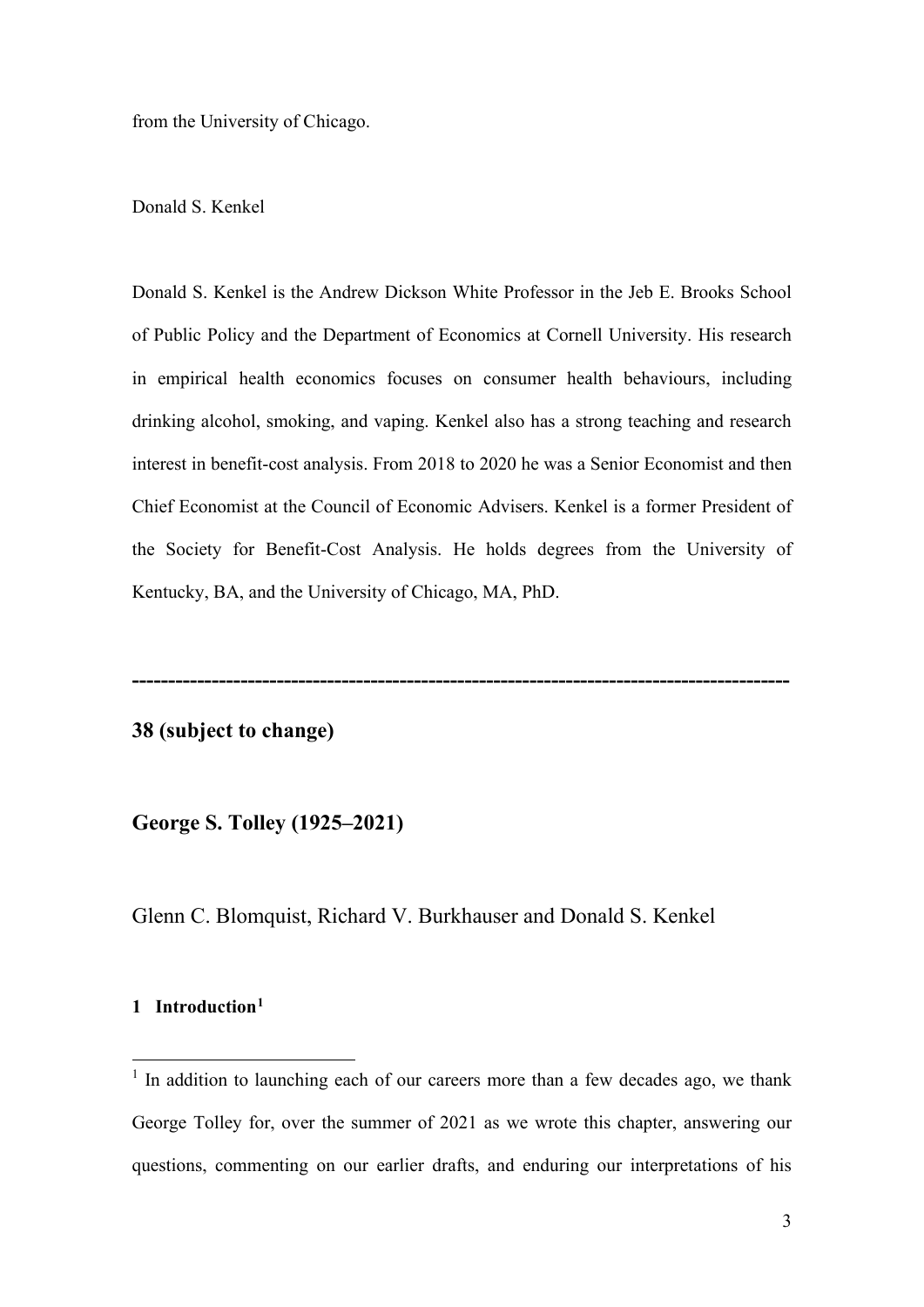George S. Tolley was born 12 November 1925, in Washington, D.C. to Howard R. Tolley and Zora Frances Tolley. George's parents came from families with agricultural roots dating back to at least the middle of the nineteenth century. However, by the time George was born, Howard was a rising Washington-based statistician and administrator who contributed to and supervised the United States Department of Agriculture (USDA) statistical work that was primarily done at the Bureau of Agricultural Economics (BAE).

From this perspective, George was introduced to the economic and social issues of agriculture. George primarily went to schools in Georgetown at a time when they were attended by a mix of students from different socioeconomic classes, an experience that influenced his policy views later. In 1930, his father left the USDA to become the Director of the Giannini Foundation of Agricultural Economics at the University of California-Berkeley. George went to school in Berkeley for three years until his father was called back to Washington. Howard returned to the USDA and the greater administrative responsibilities and controversies that surrounded the implementation of the Agricultural Adjustment Act 1933. George attended American University in

career that may not have exactly matched his own. At age 95, George was living in Chicago and still writing when, after a brief illness, he died on 31 August 2021. He is survived by his wife Alice Welch Tolley, who has been a performing soprano and music teacher. His daughter, son-in-law, and two grandsons also reside in Chicago. We thank too our colleagues for reading previous drafts and prodding us to clarify and elaborate various points. They include Shoshana Grossbard, Bill Hoyt, Stephen Jenkins, Lala Ma, Casey Mulligan, Frank Scott, Bruce Seaman, and John Turner.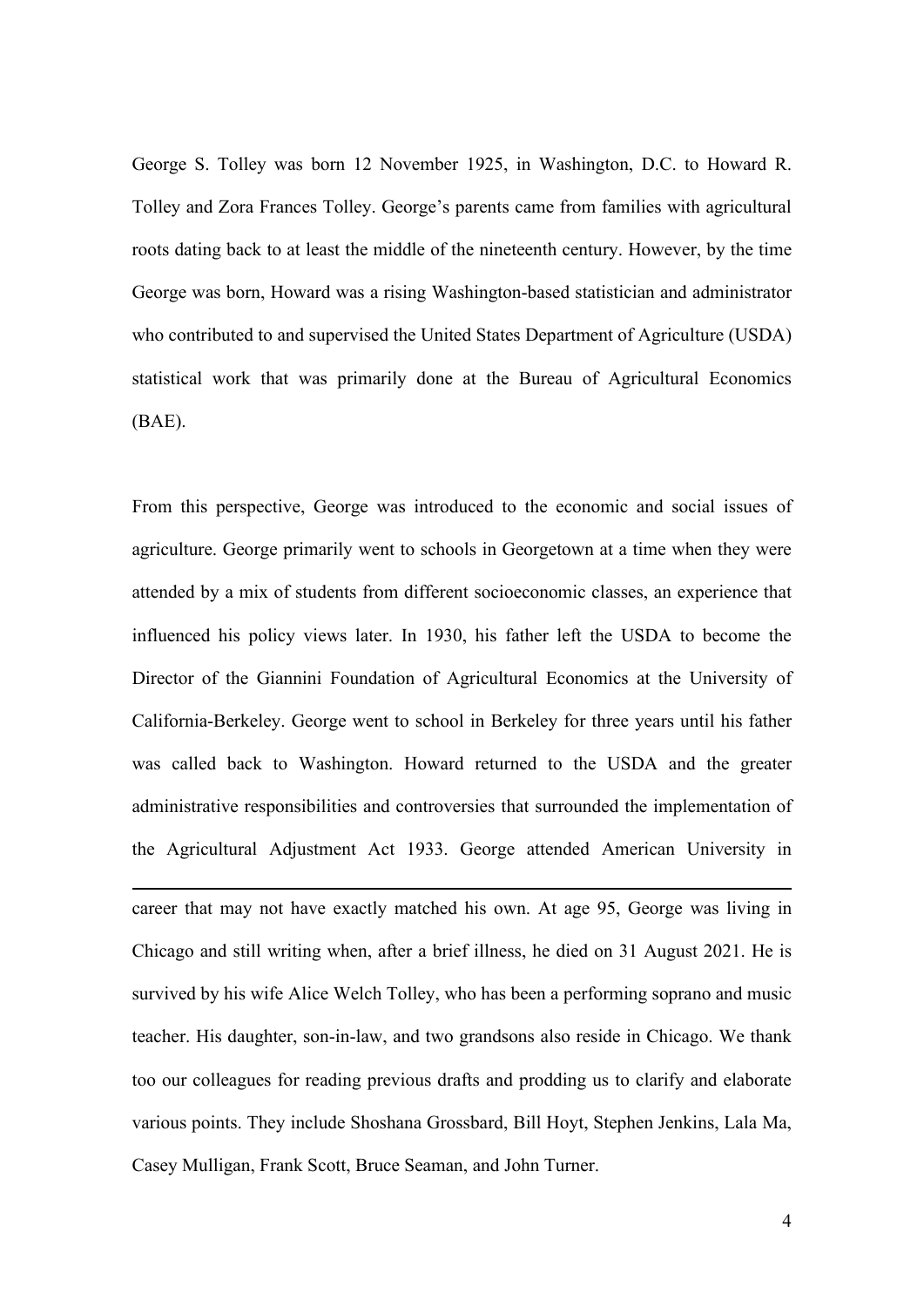Washington, entered the service in 1944, and after his discharge, returned to complete his BS in Economics. These early experiences helped shape his ardent New Deal public policy views as he entered the graduate programme in Economics at the University of Chicago. He would continue to be committed to improving the economic well-being of small farmers and their descendants for the rest of his life. Yet, his perspective on how to do so would be forever changed by his emergence into the Chicago School of Economics in the 1950s and the transition of the US economy away from agriculture.

Section 2 below provides a review of George's family history and the effects of the twists and turns in his father's career on George's career choices and his modus operandi. Section 3 focuses on George's experiences as a graduate student in agricultural economics under Theodore Schultz and D. Gale Johnson. It includes as well the early influence of Milton Friedman and other members of the Chicago School on his initial publications as an Assistant Professor at the University. Section 4 marks his increasing independence as a scholar with respect to publication choices as a tenured Associate and Full Professor at North Carolina State University (NCSU) and his first hands-on experience in public policy at the USDA. The next three sections focus on the three primary fields of economic scholarship that George would turn to over the rest of his career following his return to Chicago. Section 5 focuses on his contributions to the nascent field of urban economics, Section 6 on his research in the emerging field of environmental economics, and Section 7 on his work in valuing health through benefitcost analysis. Section 8 looks at George's other contributions in economics and public policy while at Chicago, including those since 2000, the year in which he became an Emeritus Professor. Section 9 reviews George's activities as a teacher and especially as a mentor to his graduate students at NCSU and Chicago. Section 10 summarises his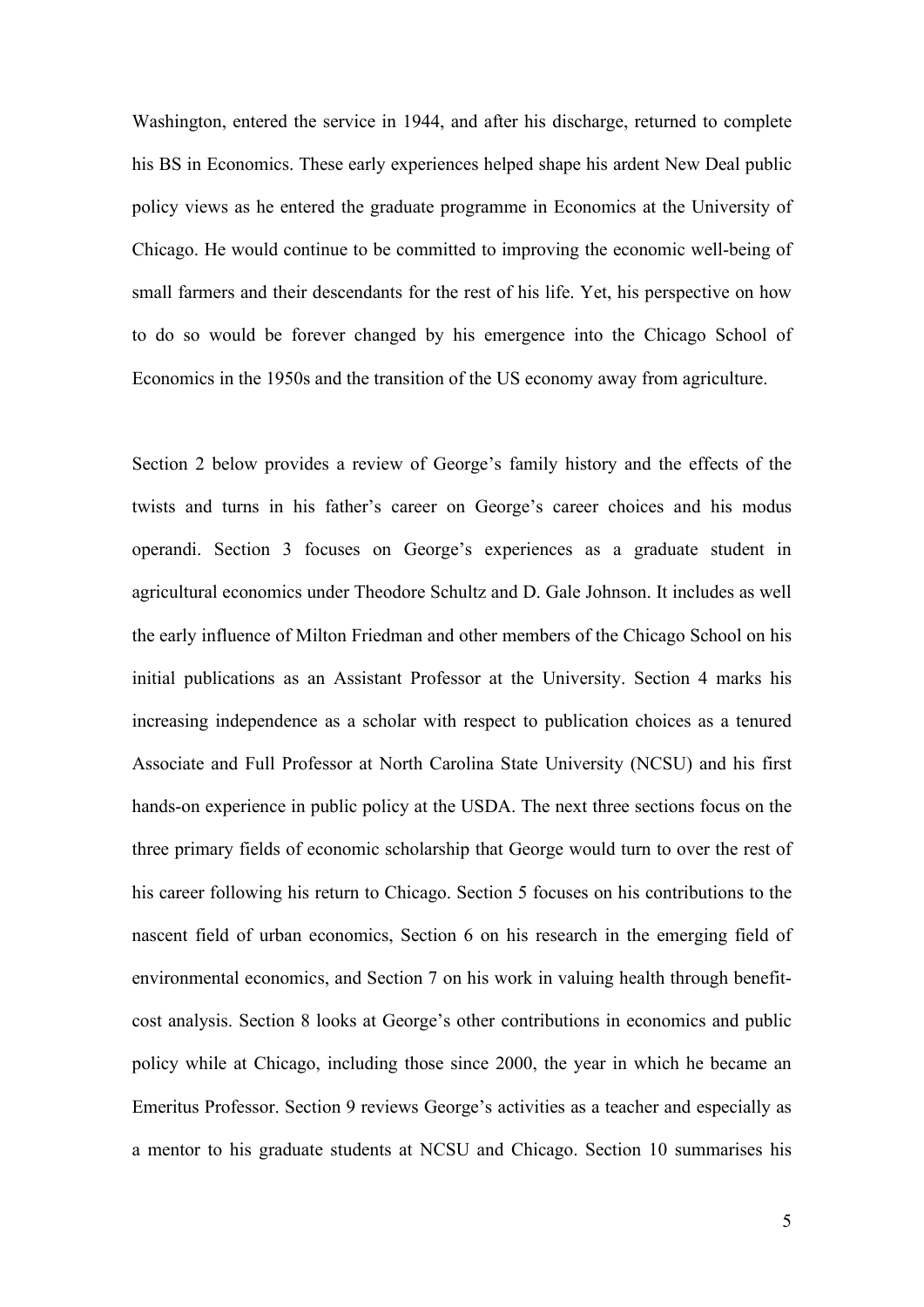career achievements as a researcher, teacher, mentor and policy expert.

### **2 Tolley Family History**

George's maternal great-grandfather, after serving as a soldier in the Civil War, cleared the land and homesteaded his acreage in rural Howard County, Indiana. His grandfather farmed 80 acres close to his father-in-law's farm and was a "country" public elementary school teacher.<sup>[2](#page-5-0)</sup> George's father, Howard R. Tolley, born in 1889, was raised on that farm and by the age of 17 had graduated from high school, received teacher training at Marion Normal School, and was teaching in a one room country schoolhouse. During this time, he became acquainted with a teacher named Zora, who came from a family of musicians. They married, but not until after he finished college. With some support from his parents over the next six years, Howard graduated with a BA in Mathematics from Indiana University in 1910 and began teaching high school mathematics. A year later, he passed a civil service exam that landed him a job in Washington, D.C. as a "computer" mapping and charting at the US Coast and Geodetic Survey.

In 1915, Howard met W.J. Spellman, who was Chief of the Office of Farm Management (OFM) and was looking for someone with a statistical background and an interest in agriculture to work with him. When Howard discussed his use of least squares methods to reduce errors in measurement this led to a position at the USDA. The OFM under Spellman, and then George's father, emphasised the use of statistics for

<span id="page-5-0"></span><sup>2</sup> Information about George's father and his family is based on the "The Reminiscences of Howard R. Tolley", part of Columbia University Oral History Project (see H.R. Tolley 1956).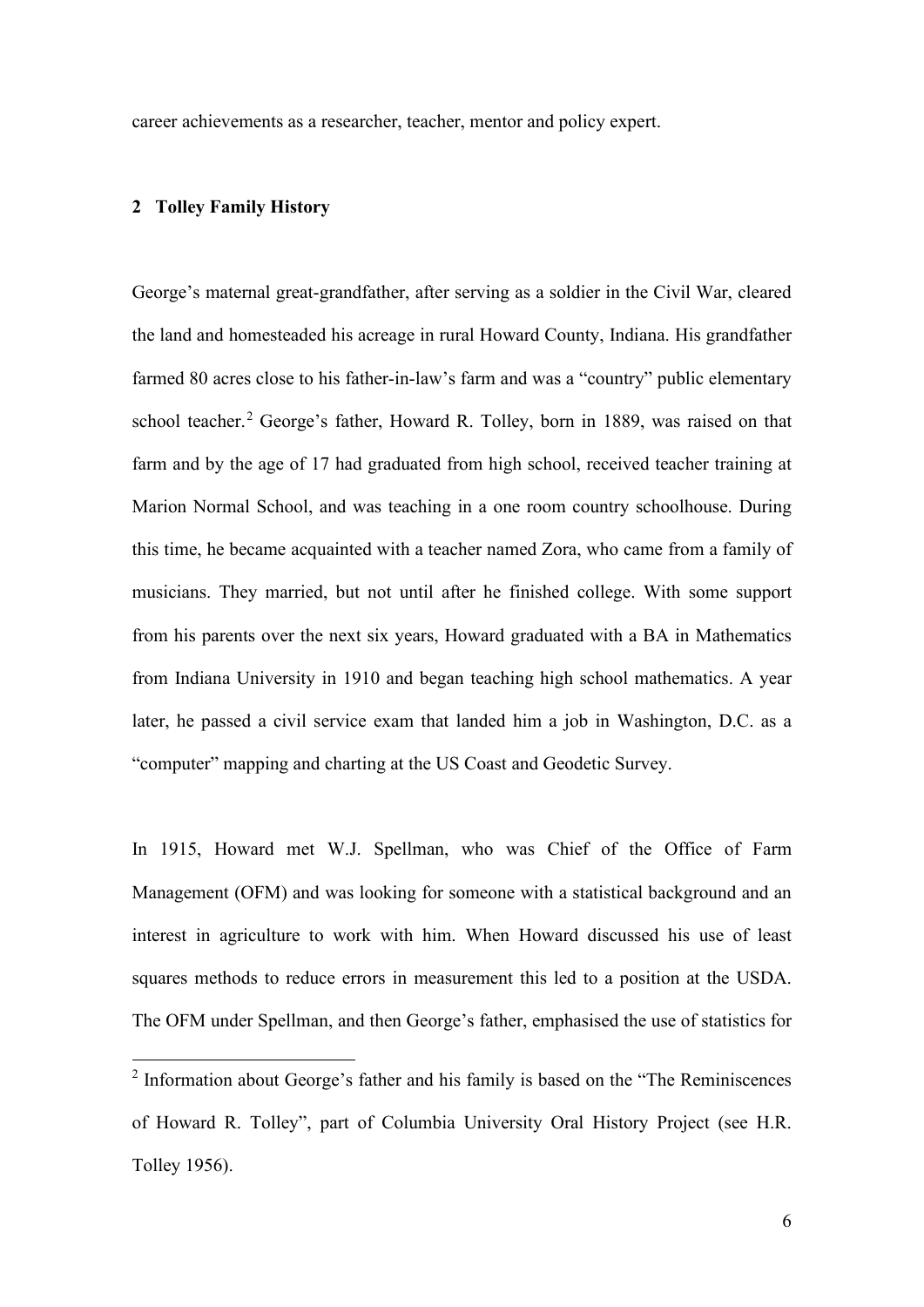farm management. Howard Tolley's first publication "The Theory of Correlation as Applied to Farm-Survey Data on Fattening Baby Beef" is an example (H.R. Tolley 1917). This emphasis on statistics grew with the formation of the BAE and its focus on the application of economic principals to agricultural problems.

According to Fox (1986: 381–386):

The BAE during the 1920s was in a class by itself as a home for applied econometrics; the land grant universities shared some of its advantages. The size, economic organization, and political importance of US agriculture created a demand for comprehensible results that could be relied on (within carefully stated limits of applicability) by farmers and policy makers. These results were in the public domain, and they were supposed to reflect the state of the arts in the relevant basic sciences. Analogous conditions were not met during the 1920s in any agency, university department, or institute staffed by general economists.

As Deputy Chief of the BAE, George's father was adept at working with both institutionalists and marginalists within agricultural economics, something that fostered acceptance of the Bureau's analysis. However, increasingly he became focused on administrative issues and the balancing of the provision of the evidence for the evidenced-based policy his group was providing and the political forces surrounding those policies. In 1930, when he was offered a highly attractive leadership position as Director of the recently endowed Giannini Foundation of Agricultural Economics at the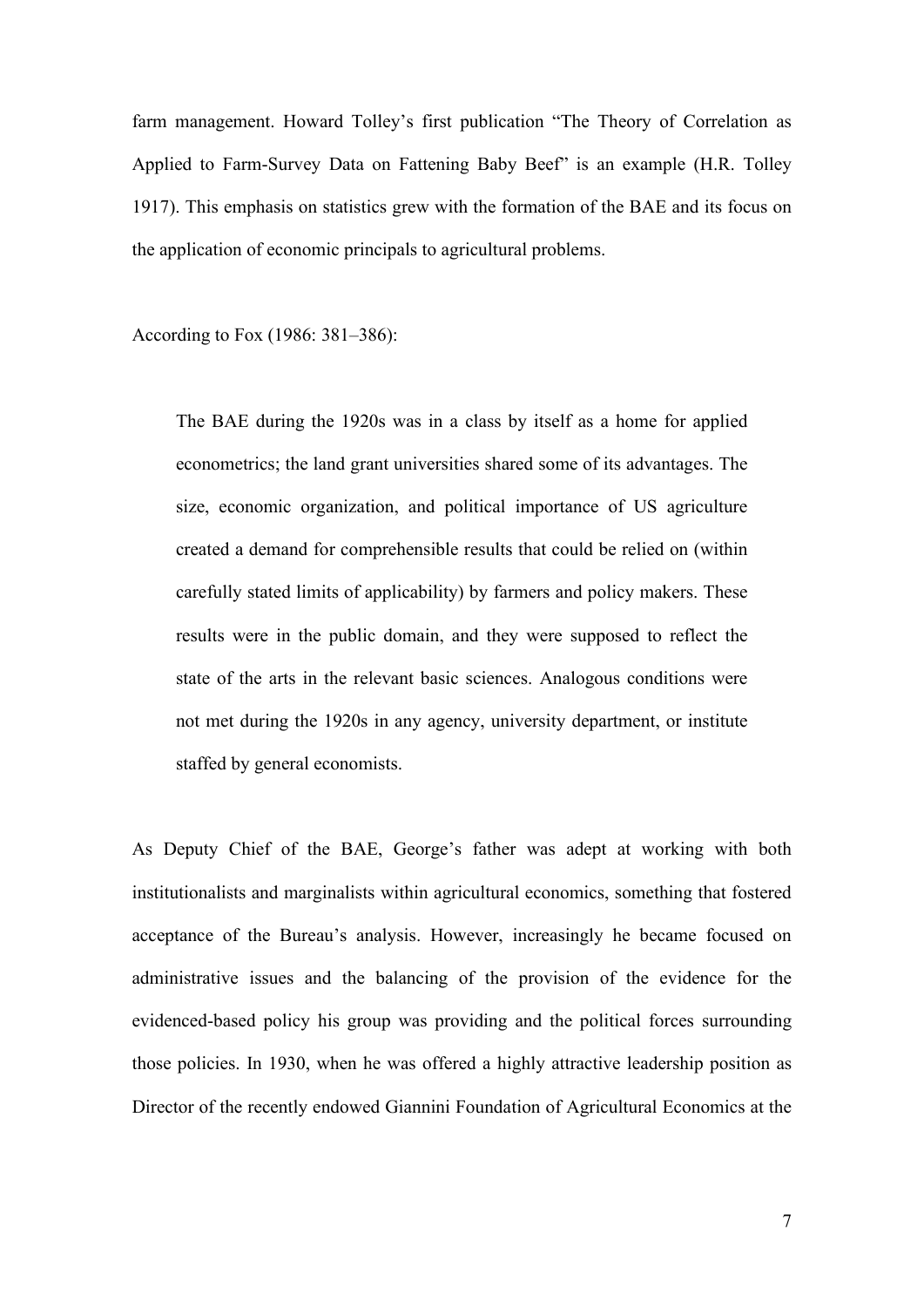University of California-Berkeley, he left the USDA<sup>[3](#page-7-0)</sup>.

After three years of academia and life on the West Coast, Secretary of Agriculture Henry A. Wallace convinced Howard to return to work on implementing the new Agricultural Adjustment Act that was intended to increase agricultural prices (by restricting supply). In the thick of one of the most controversial of President Roosevelt's New Deal programmes, George's father, in his role as a self-taught agricultural economist, became further embroiled in the policy process with politically appointed administrators at the highest level at the USDA, emissaries from the White House, and private interest groups attempting to influence how USDA implemented this Act (see Kirkendall 1965). George's father returned to Berkeley in 1935, but a year later was called (out of a class he was teaching) personally by Wallace to help again after the Supreme Court declared the Act unconstitutional. By 1938, as it turned out, he had lost the confidence of Wallace and was moved over to head the old BAE which had a new (downgraded) mission to redesign the USDA in a more efficient way (see Gilbert 2016).

During the Second World War, George's father was asked by Wallace, who had become Vice President, to be a member of the United States committee that would organise a meeting of allied nations to determine the most effective way to get more and better food to war-damaged countries once the war was won. Howard became the Director of Economics and Statistics of the post-war Interim Committee of the Food and Agriculture Organization (FAO) of the United Nations. He resigned after two years,

<span id="page-7-0"></span><sup>&</sup>lt;sup>3</sup> Howard Tolley also taught classes in the graduate programme at Berkeley. Perhaps his most famous student was John Kenneth Galbraith. For an excellent review of the history of the Giannini Foundation, see Rausser (2006).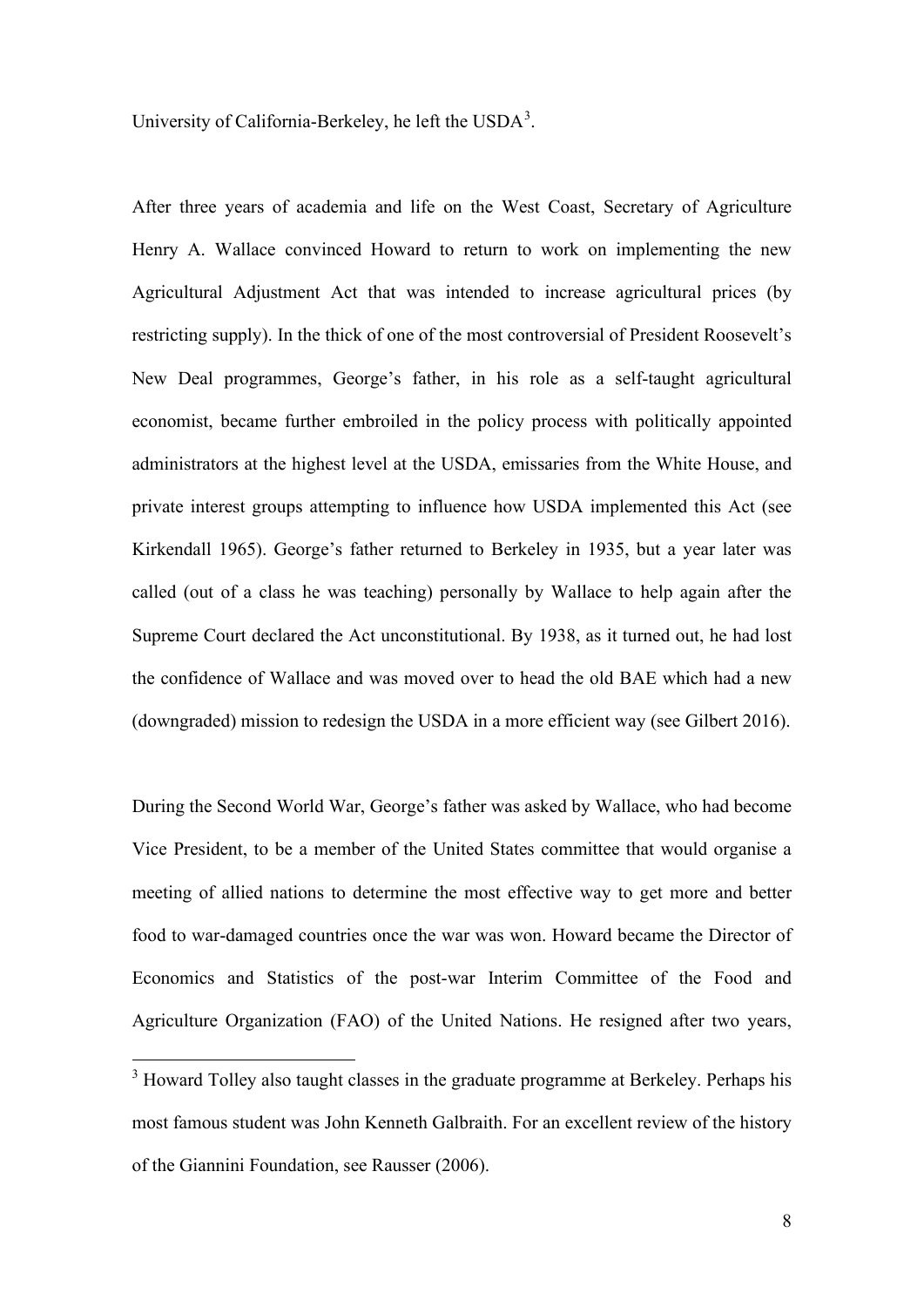however, when a new Director was named, and the FAO was moving to Rome. George's father went to the Ford Foundation for three years, retired, and died in 1958.

The point of this history is to suggest why George Tolley, despite a commitment to public service and agriculture, did not pursue a civil service career at the USDA as did his father. Instead, he became an academic scholar who focused on agricultural economics initially and then moved to the emerging fields of urban, environmental, and other areas of applied microeconomics. George made this transition as people left farms and nonfarm areas became higher public policy priorities. His primary purpose was to provide analysis and evidence for public policy and yet remain outside the tumultuous political world in which policy makers live.

### **3 Graduate Student and Assistant Professor At Chicago**

George S. Tolley, like his father, had an aptitude for mathematics and statistics. Also, as a young man, in part based on his father's example, George had a commitment to public service and an appreciation for the importance of government policies on agriculture. Based on his father's experience, however, he was reluctant to pursue a career in the civil service or in agricultural economics. In 1944, during his second year at American University, he entered the Army, but instead of serving in the infantry after basic training, his maths skills resulted in an assignment for advanced training at Pennsylvania State University. George took intense courses in mathematics and electrical engineering, and on his own, a mail correspondence course in economics supervised by Kenneth Boulding, who had studied at the University of Chicago in the 1930s. He was discharged in 1946, and for the first time, was interested in pursuing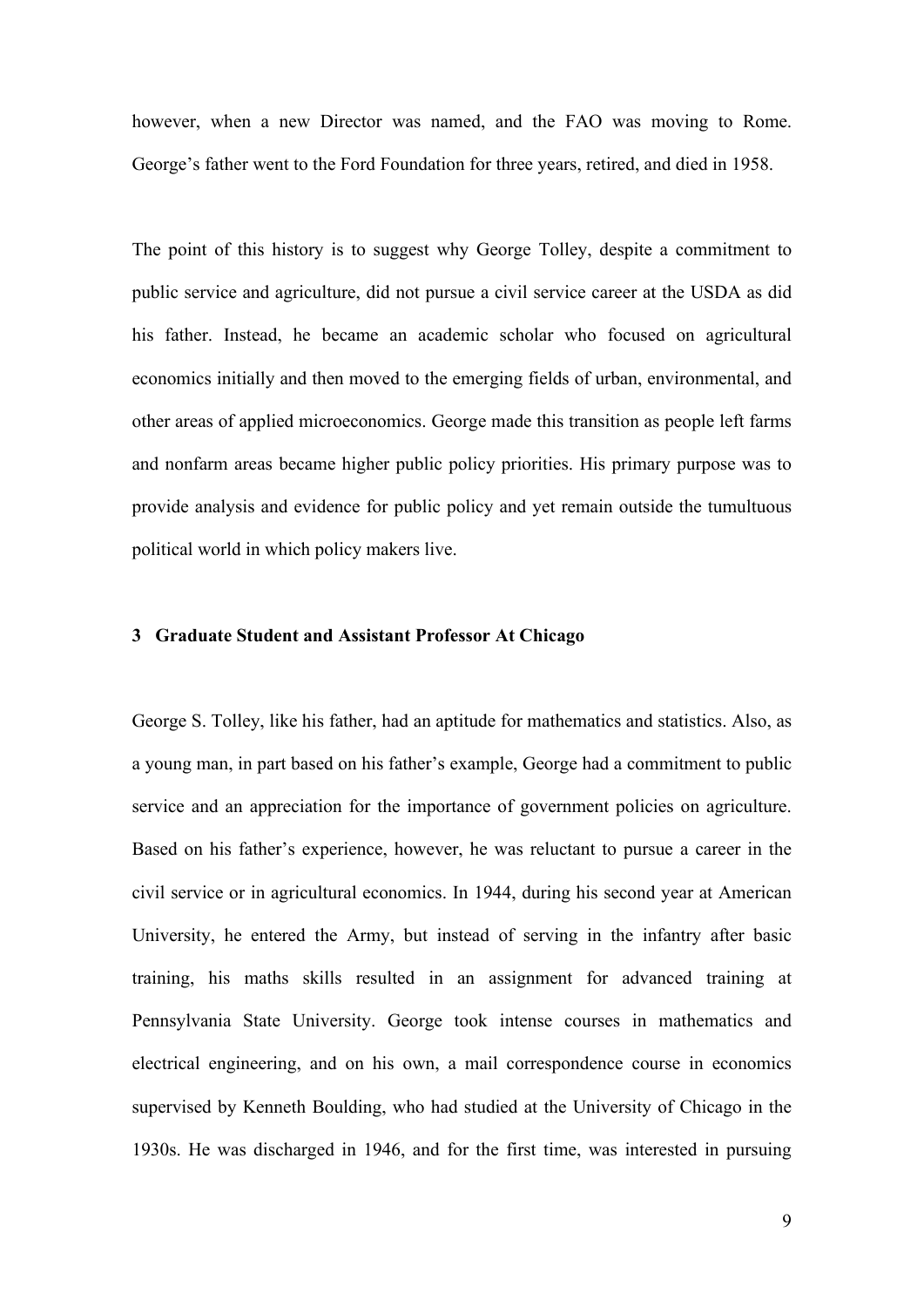economics. As a result, he returned to American to complete his BS degree in 1947 with a new major in economics.[4](#page-9-0)

While in the Army, a visit to a friend from high school days, who had relocated to the city of Chicago, led him to eventually apply to the University of Chicago graduate programme in Economics. When he arrived on campus, George was still undecided about his field of study and under whom to study. What he found was a department chaired (1946–1961) by Theodore Schultz, who had already initiated educational reforms that emphasised the workshop system as a forum to facilitate research interaction between faculty and graduate students. He also found Milton Friedman, a future teacher and colleague, who was the dominant intellectual force in the emerging second Chicago School of Economics.

However, he also discovered a department that included faculty from the Cowles Commission for Research in Economics and its emphasis on mathematical, general equilibrium theory, econometrics, and Keynesian macroeconomics.<sup>[5](#page-9-1)</sup> George, the new student, took full advantage of this diversity by taking courses from Cowles economists

<span id="page-9-1"></span><sup>5</sup> For a discussion of the Cowles Foundation and the factors influencing its exit from the University of Chicago, see "The Cowles Commission and Foundation for Research in Economics", by Robert W. Dimand (2020) and the chapter by Dimand in the current volume.

<span id="page-9-0"></span><sup>&</sup>lt;sup>4</sup> Much of the information about George's background is based on "George S. Tolley: From Agricultural to Resource, Urban, and Health Economics at the University of Chicago", an oral history with interviews conducted by Paul Burnett in 2018 (see Tolley 2020). Information also comes from our personal communication with George.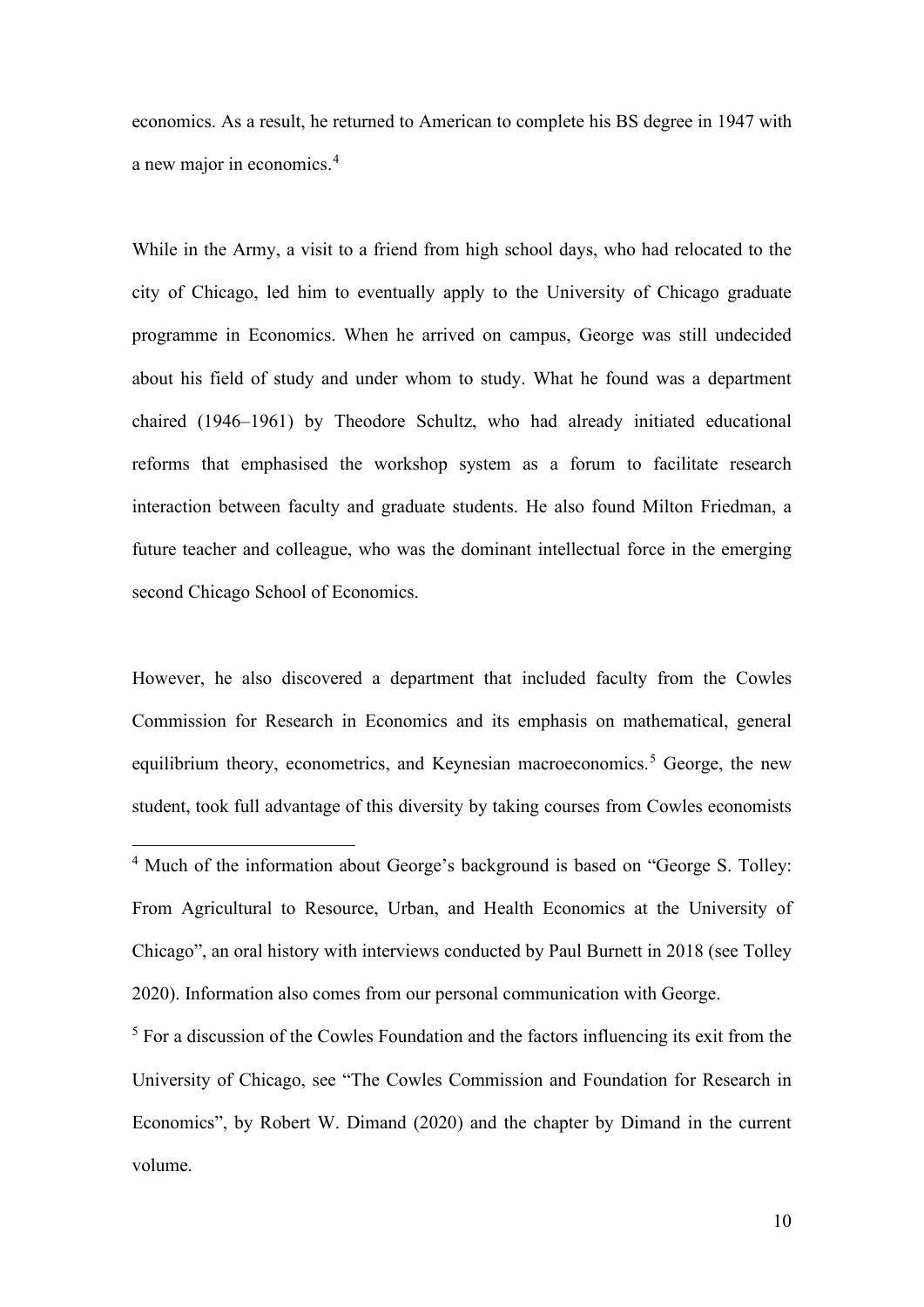such as Jacob Marschak, Tjalling Koopmans and later Kenneth Arrow as well as from the rest of the Department, including Friedman. In addition, he benefited from study with fellow graduate students Donald Fort, who had a talent for applied econometrics and went on to RAND Corporation, and Robert Gustafson, who was adept at translating mathematical terms into economic meaning and went on to the Department of Agricultural Economics at Michigan State University.

Despite George's reluctance to get into agricultural economics, when his "G.I. Bill" funding ran out, he accepted Theodore Schultz's offer of financial assistance. The research position was on Schultz's new Resources for the Future (RFF) grant from the Ford Foundation. He replaced Oz Brownlee. Brownlee was the researcher famous for writing, in 1943, the pamphlet at the center of the Iowa Butter-Margarine Controversy that led Schultz and Johnson to leave Iowa State University for the University of Chicago in the same year (see Seim 2008). George received an MA from Chicago in 1950. He officially received his PhD from Chicago in 1955 just after leaving for a faculty position in the Department of Economics at North Carolina State University (NCSU).

During the period 1950 to 1955, while completing his coursework and pursuing his dissertation topic, George attended various department workshops and was eventually offered an Assistant Professor position. This arrangement allowed him to continue to receive RFF funding together with teaching a course in the agriculture sequence and, with the blessing of Friedman, the Keynesian Economics course in the PhD programme. This happenned as the Cowles Foundation was leaving Chicago for Yale in 1955.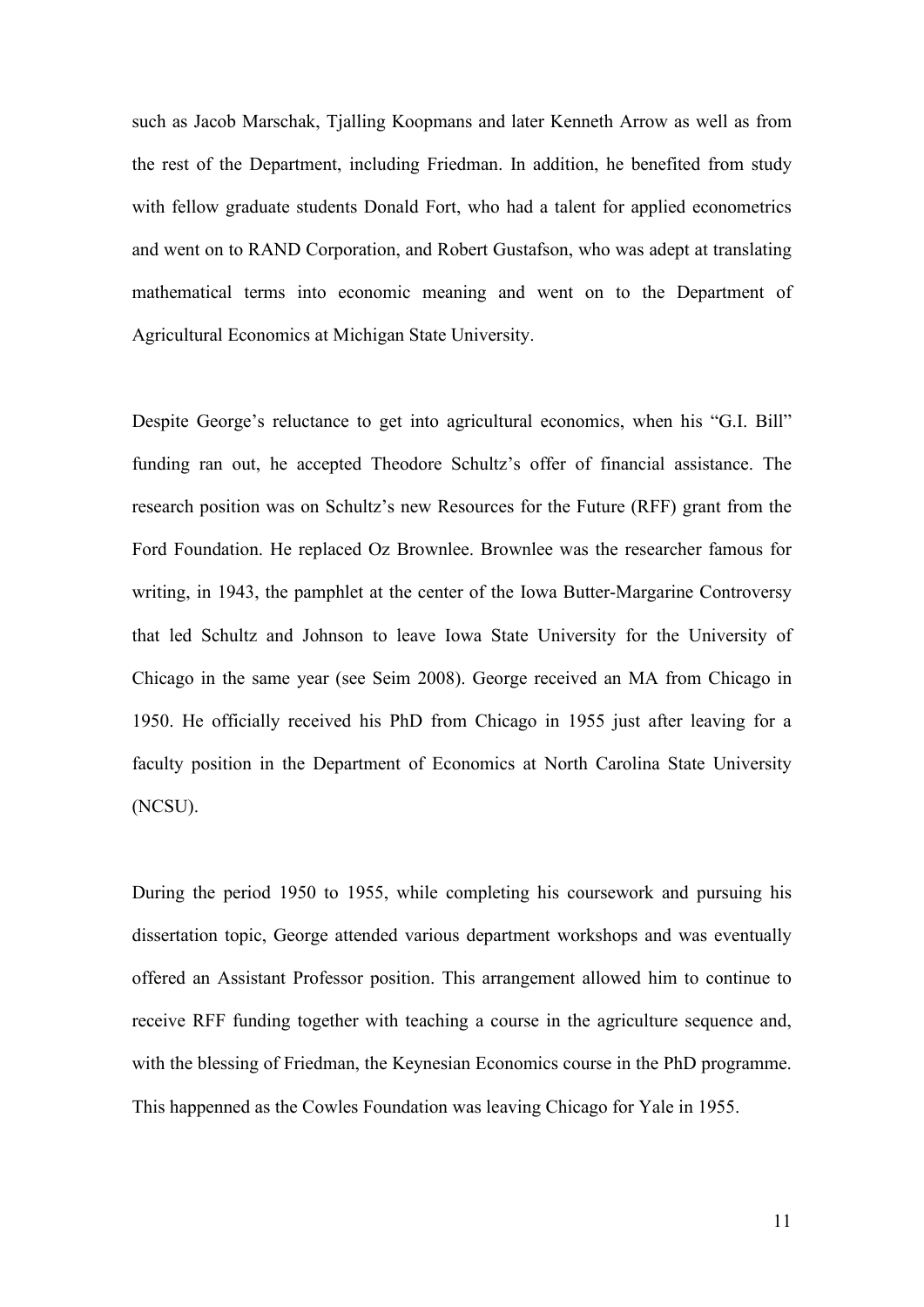While writing his dissertation directed by Johnson, George also published three peerreviewed papers in the *Journal of Farm Economics*, now published as the *American Journal of Agricultural Economics* (see Tolley 1950, 1953 and Tolley and Harrell 1955). To give a flavor of this research, George and his co-author in "Management of Meat Inventories", discuss a profit-maximizing model of the accumulation of seasonal inventories of frozen meat for sale later in the year. When making its decisions, the firm knows the current price of meat and storage costs but faces uncertainty about the price in the future when the inventories will be sold. The co-authors enumerated costs to develop an estimate of storage costs. They used data from 1921 to 1953 and found that the average seasonal price increase was substantially larger than estimated storage costs. But the historical variation in seasonal price changes meant that the firm still faced the risk of a financial loss from inventories in years with small price increases or decreases. They argued that an inventory model with a risk constraint is a better explanation of observed outcomes and suggested that futures contracts might develop to further spread the risk. George's intellectual growth during this period at Chicago, both in the breadth of his research topics and in his ability to use his Chicago training to pursue them, was more fully revealed during his time at NCSU.

The primary paper from George's dissertation was published in the *Journal of Farm Economics* and received the cash prize for excellence from the American Farm Economics Association (see Tolley 1957a). However, it was his conversations with Friedman and Arnold Harberger as well as Carl Christ, a person more associated with the Cowles Foundation approach to macroeconomics, that resulted in the publication of "Providing For Growth of the Money Supply" in the *Journal of Political Economy* in that same year (see Tolley 1957b). This paper pointed out that the failure to pay interest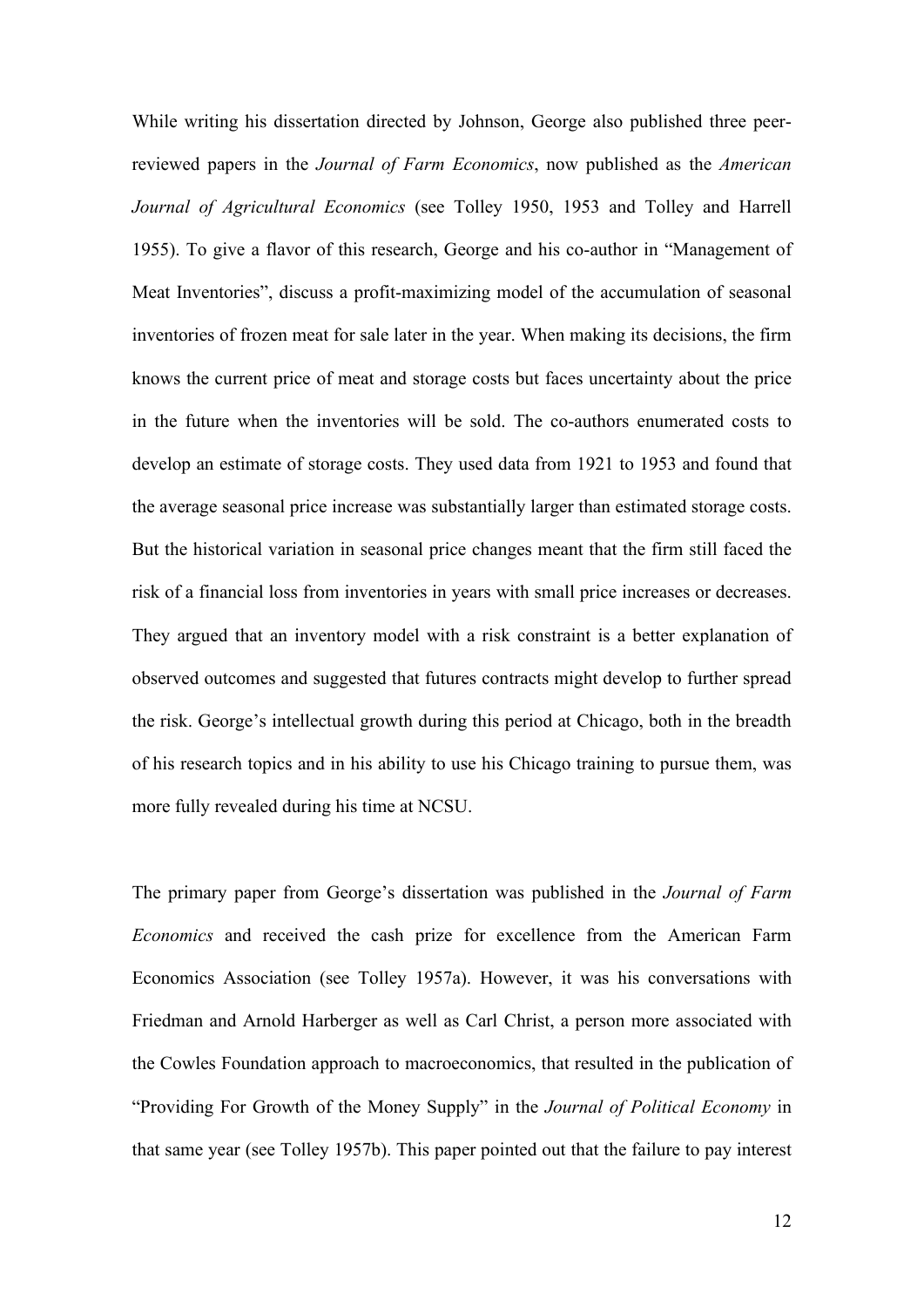on required bank reserves constituted a tax on money and hence an interference with the optimum quantity of money whose cost to produce is zero. Friedman endorsed the idea and in his book on monetary stability gave George credit for it (see Friedman 1958: 72).

# **4 North Carolina State University, the USDA, and the Emergence of New Interests**

In all, George published 22 peer reviewed articles during his time at NCSU (1955– 1966). Most were on traditional topics in agricultural economics published in agricultural economics journals, including 11 articles in the *Journal of Farm Economics*. However, they also included papers published in major general economics journals using agricultural data. For instance, his co-authored paper "Agriculture and the Secular Position of the US Economy", in *Econometrica* (Tolley and Smidt 1964) used data on the agriculture sector in a two-sector growth model to predict economic growth over the next two decades. More importantly, during this time he broadened his interests in, as well as helped shape, what would become the fields of urban economics and environmental economics. He did so empirically, using the emerging tool of benefit-cost analysis (BCA) to provide evidence-based social science research to policy makers in the tradition of Theodore Schultz and the University of Chicago School.

For instance, his co-authored piece in the *Quarterly Journal of Economics*, "Optimal Water Allocation: The North Platte River" (Tolley and Hastings 1960) begins with the observation that river water is a scarce factor of production which is not traded in any organised market system. George and his co-author outline and use an approach to measure a demand schedule that shows the value of the water for irrigation and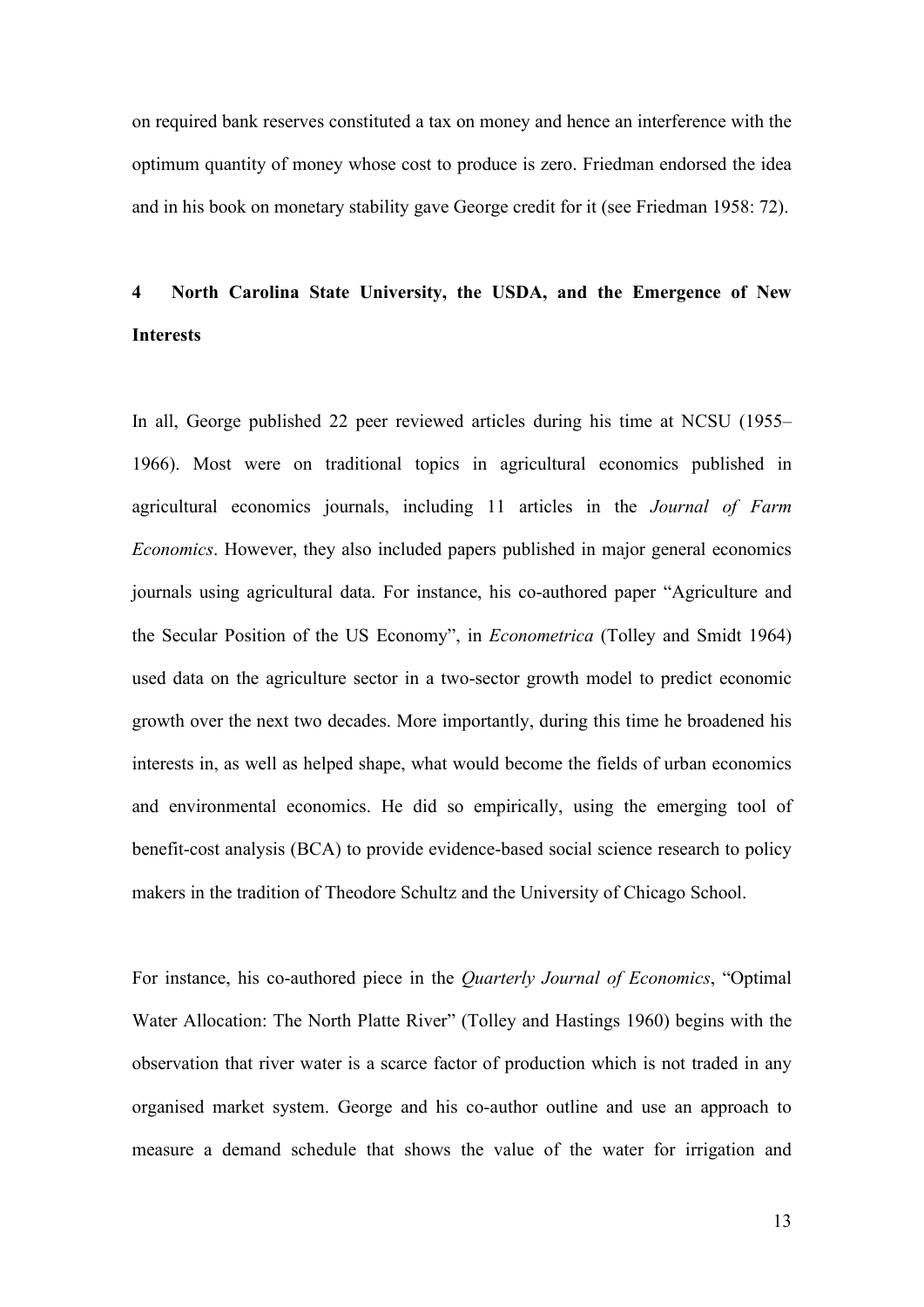electrical power generation at different points along the river. They conclude that the then-present allocation was close to the optimal allocation that maximises the water's economic value.

Likewise, his co-authored piece in the *American Economic Review*, "Extensions of Benefit-Cost Analysis" (Tolley and Harrell 1962) discusses an approach to measure the area under a demand schedule for the recreational services from, e.g. Yellowstone National Park. The article's starting point is that usually, 'market valuations are good measures of benefits from project outputs and of opportunities foregone due to project costs' (ibid.: 459). This statement of the usual methods for BCA is the same as what Arnold Harberger (1971) later referred to as the "basic postulates". In fact, Tolley and Harberger were close friends who talked often and influenced each other on matters related to project evaluation and what would become BCA. It was not long before Harberger's article in the *Journal of Economic Literature* laid out the principles for BCA (see Harberger 1971). George takes a bit of credit for getting Harberger interested in BCA (see Tolley 2020: 42). "Extensions of Benefit-Cost Analysis" includes a section titled "What To Do About Friction in Economic Evaluations" which argues that public goods sometimes can be produced out of "slack" in the rest of the economy. For example, if hired labour for a project reduces frictional unemployment, the salaries paid might substantially exceed the opportunity costs of foregone private sector production. The discussion of slack and other reasons that market valuations might not be accurate measures of benefits and costs foreshadows the analysis of distortions or wedges in the welfare expressions derived by Harberger (1971) or in Chetty's reformulation of Harberger's method as a sufficient statistics approach to welfare economics (Chetty 2009).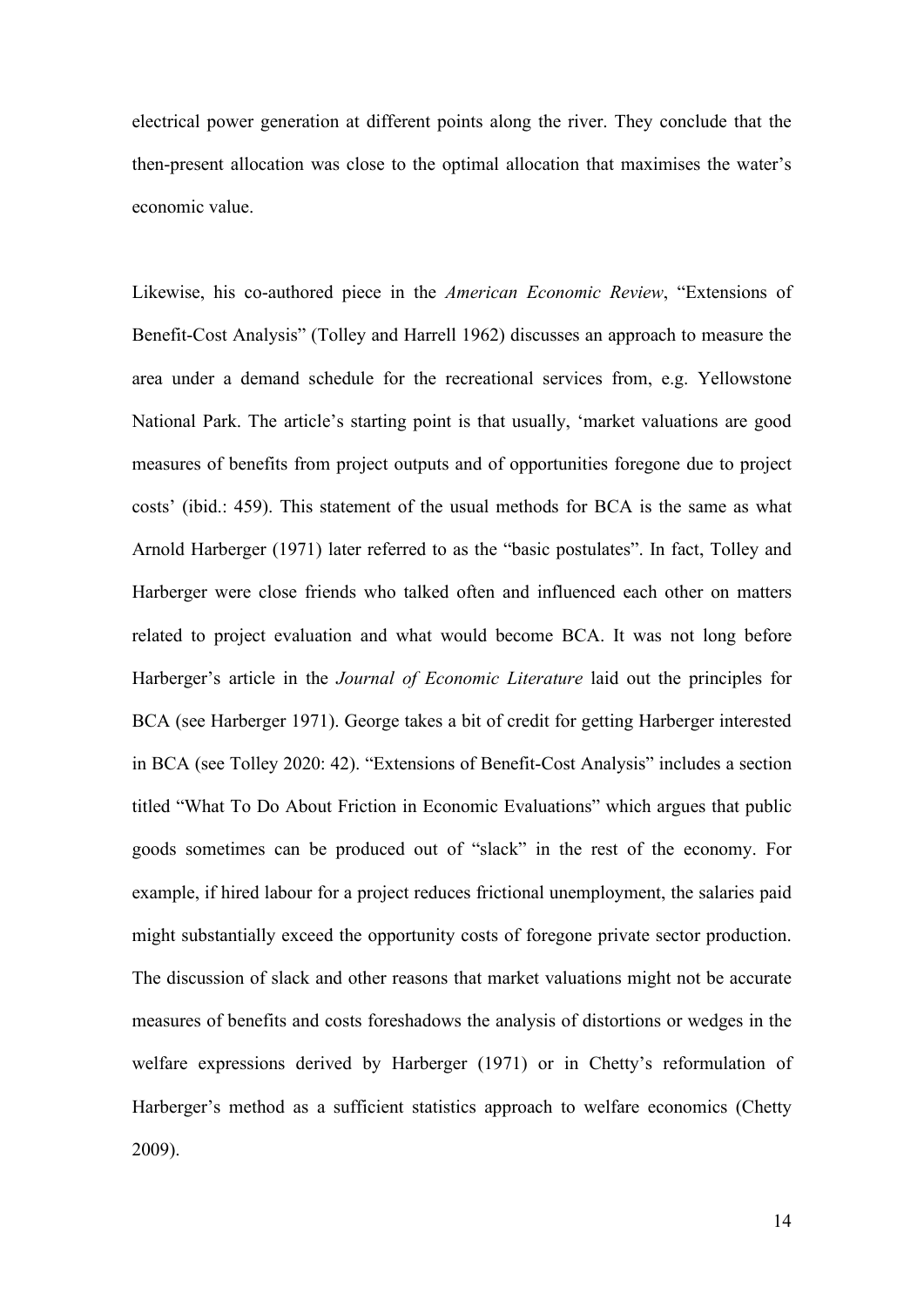In 1965, George was offered a position as Director of the Economic Development Division of the Economic Research Service at the USDA. The ERS is the direct descendant of the BAE that Howard Tolley once led. At the time, the USDA was charged with providing data on the rural poor for President Johnson's new War on Poverty. The major public document (ERS 1966) coming from this effort provided evidence of the economic conditions of farm and nonfarm residents of rural America with an introductory chapter co-authored by George. It was the first systematic look at rural America, using individual record data from both the 1960 Census and the 1962 Consumer Expenditure Survey. It included original estimates of poverty in 1959 from the 1960 Census data and compared them with Office of Economic Opportunity estimates of poverty rates for 1964 using the 1965 Current Population Survey. Both estimates were based on what would eventually be referred to as the Official Poverty Measure in 1969 using then-newly developed poverty thresholds developed by Mollie Orshansky (1965a, b).

While at ERS, George accepted an offer of a Professorship from the University of Chicago; he remained at Chicago in that position until becoming Emeritus in 2000. His return to Chicago marked a change after, what for many others would be, a full, highly successful career in agricultural economics. Despite his shift into other research areas, he continued to analyse and advise in countries around the world on agricultural issues much as Theodore Schultz and D. Gale Johnson did. For instance, he did extensive work advising South Korean policy makers about the pricing of rice under the auspices of the US Agency for International Development (USAID) (see Tolley 2020: 85). He worked on agricultural pricing policies, urbanisation, and development with Vinod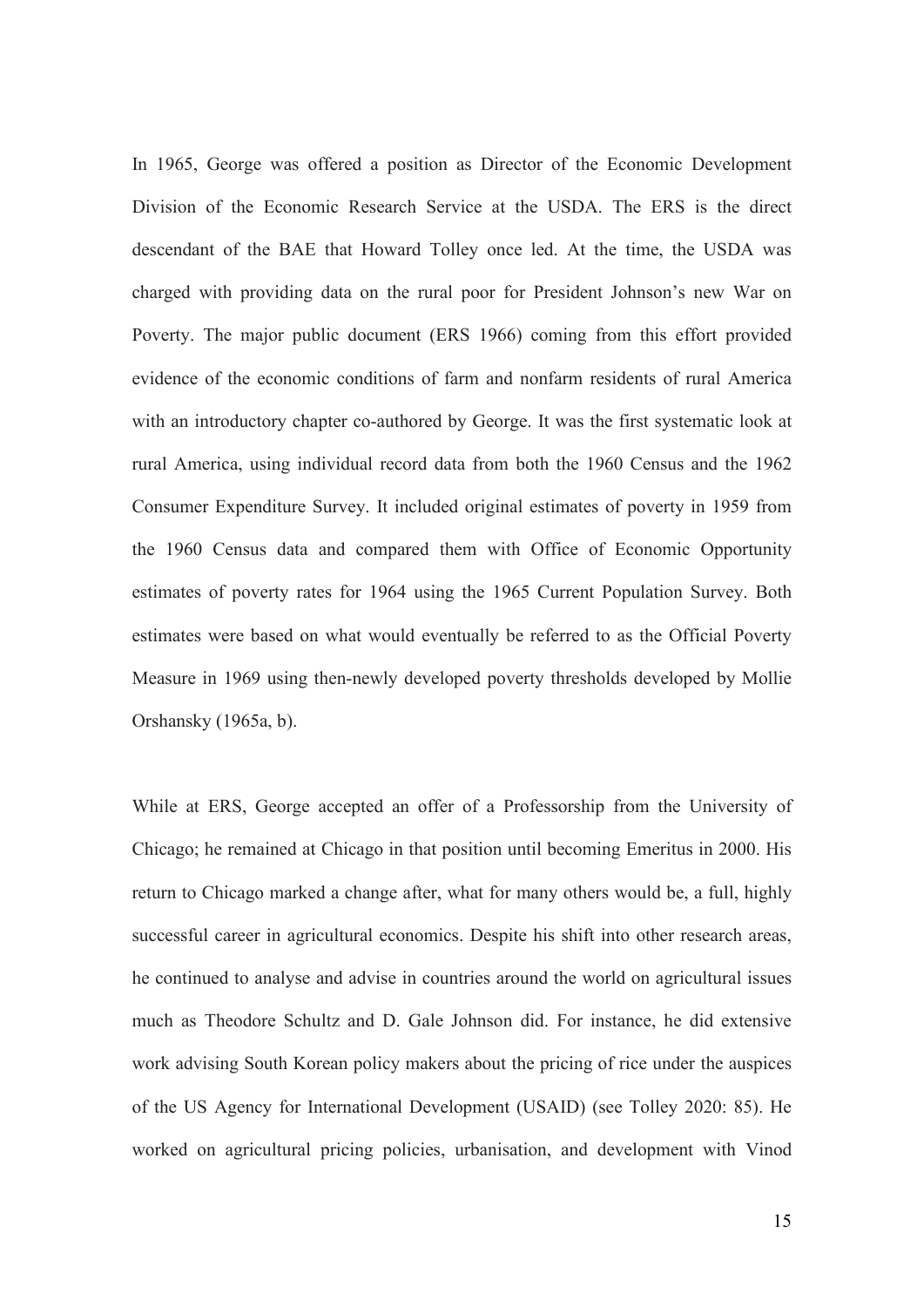Thomas, who wrote his dissertation under George at Chicago and has held vice president and director-general positions at the World Bank and Asian Development Bank (see Tolley et al. 1982 and Tolley and Thomas 1987). Additional policy analysis can be found in books on trade, agriculture, and development (Tolley and Zadrozny 1975) and on technical change and income distribution in Indian agriculture (Abler et al. 1994). George continued to travel to advise on agriculture and development until he became Professor Emeritus.

### **5 Contributions to Urban Economics**

Upon his return to the University of Chicago, George Tolley continued to work in agricultural economics, but his interests had already begun to turn to urban economics. His analysis of productivity increases in agriculture showed that only higher skilled farm managers were able to make a good living, as the optimal size of farms grew together with the sophistication of their operations (see Tolley 1970). The Economic Research Service (1966) report written under George's auspices contained information and discussion of rural poverty and outmigration from agriculture by race. Lower skill and younger workers, many of whom were minorities, were migrating out of agriculture mostly to urban areas. Census data showed that the changes were massive. The number of farms declined by 21% between 1935 and 1950 and the number of farms in 1969, just 19 years later, was only 51% of the number in 1950. Farm population shrank and urban population grew. The percentage of the population living in metropolitan areas increased from 45% in 1930 to 5[6](#page-15-0)% in 1950 and to 69% in 1970.<sup>6</sup> Tolley became more

<span id="page-15-0"></span><sup>6</sup> Calculations are based on data found in US Bureau of Census (1969), Part 1, Table 5. Percentage in metro areas come from Hobbs and Stoops (2002), Table 3, Part C.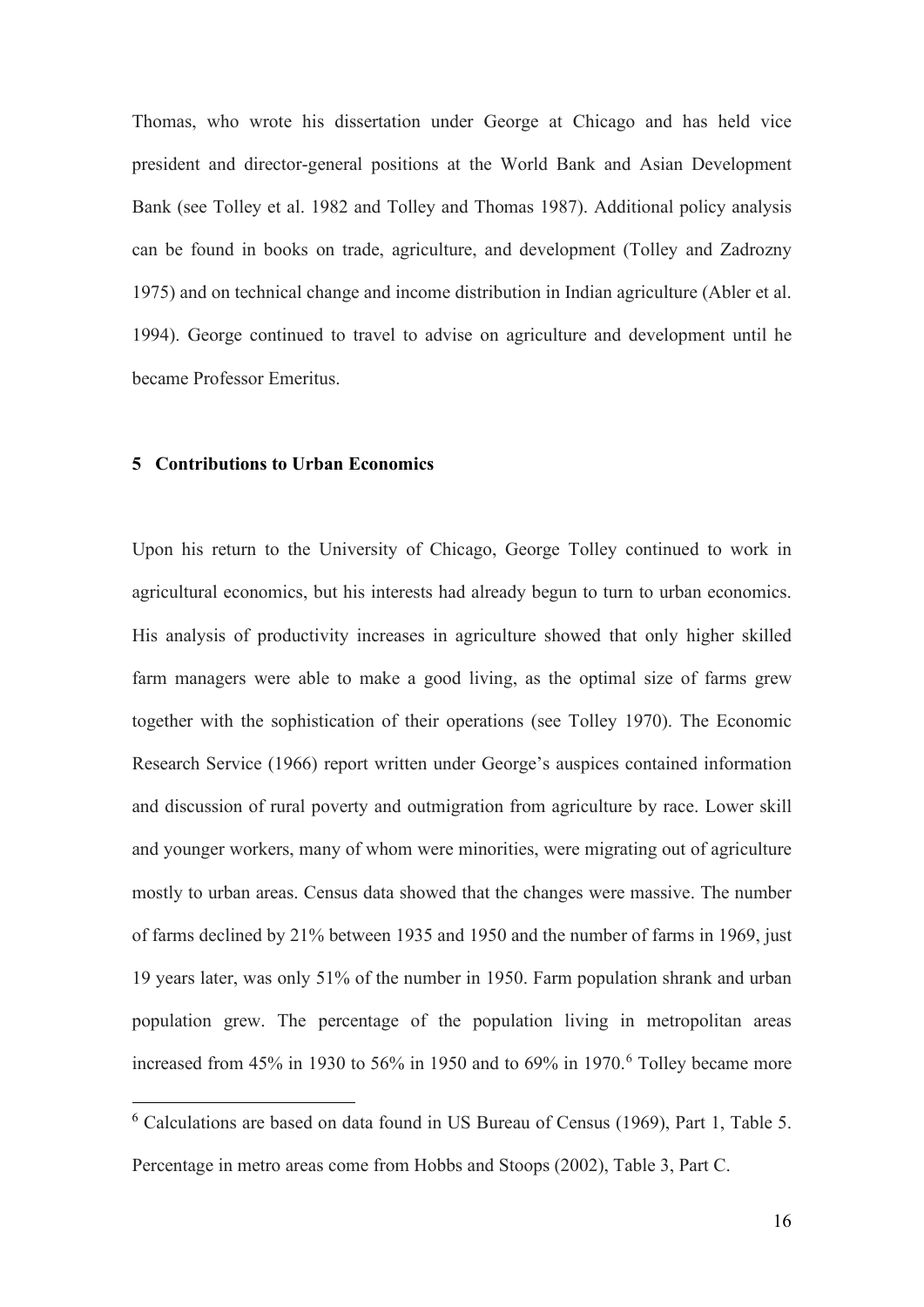interested in where people chose to live and what rural migrants to cities were doing (see Tolley 2020: 57).

Towards the end of his time at NCSU, George did pivotal research on the crucial role that location-specific amenities play in urban residential choice; it appeared in the *Review of Economics and Statistics* soon after his return to Chicago (see Harris et al. 1968). This research was supported by NCSU and funded in part by RFF as was his research on natural resources in his early days at Chicago. The contribution of this article on residential location was to explain the influence of amenities on location choice and demonstrate that amenities matter in addition to travel savings in making work, school, and shopping trips. Residents of Raleigh, North Carolina, the city studied, were surveyed to get data on trips made and estimate actual travel costs. Travel savings were estimated as the difference between the hypothetical travel costs at the urban travel margin where travel costs are high (and land values are low) and actual travel costs experienced. Amenity values, values of location-specific goods, were estimated by subtracting travel savings and value of land at the margin from land values at various locations. Estimated amenity values were found to be comparable in size to travel savings value. Regressions of amenity values on demand characteristics indicated that amenity demand was highly responsive to income (see ibid.: 243–246). As the authors noted, disamenities also matter in that low-income households tended to live in negative amenity areas near the centre of the city to save on travel costs and avoid paying for amenities.

The massive movements from rural areas in the US to cities involved not only numbers, but race. Urban problems of poor housing, unemployment, crime, and discrimination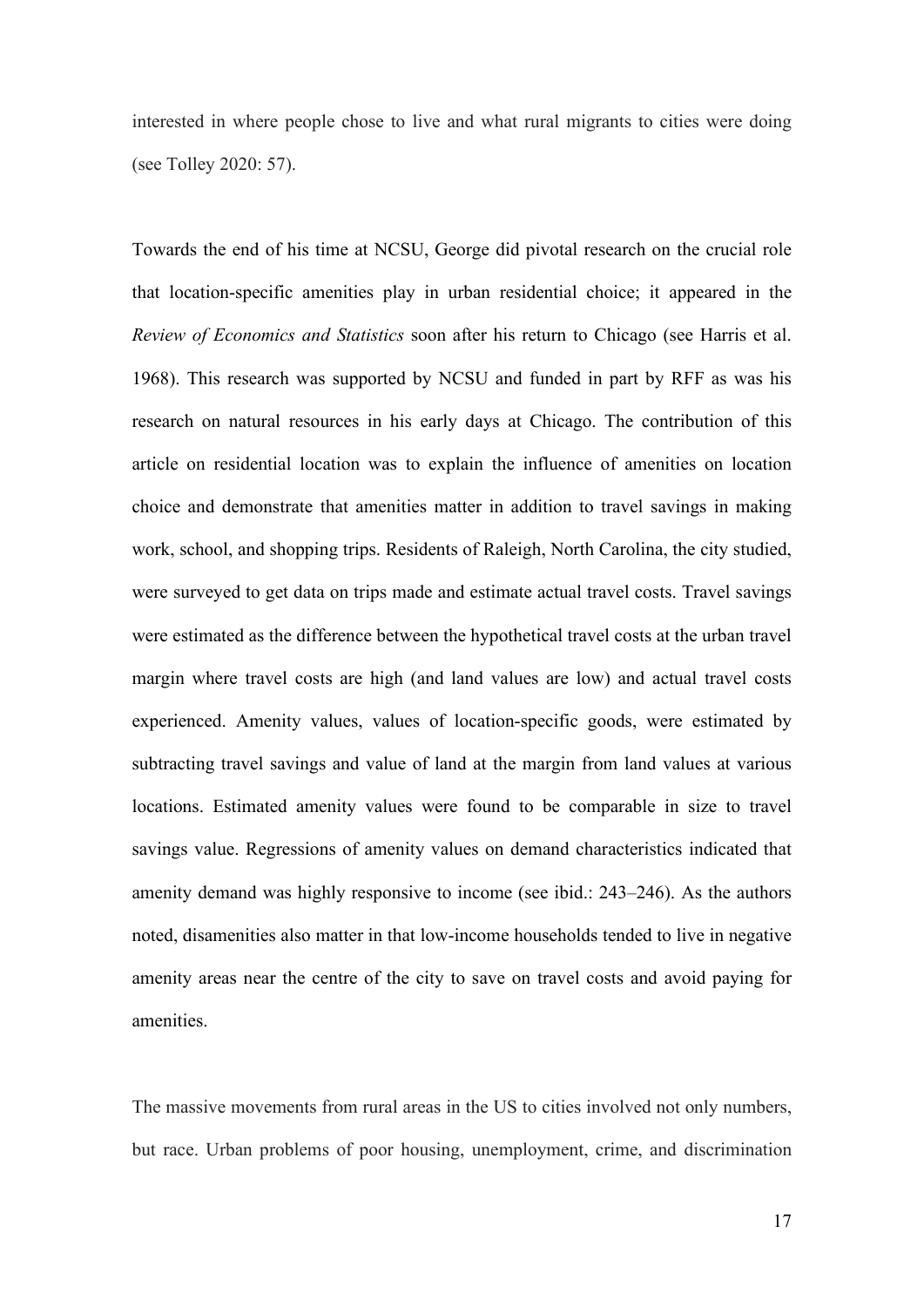led to the Watts Uprising in Los Angeles in 1965 and major riots in Newark, Detroit, and other cities in the summer of 1967. After the assassination of Martin Luther King, Jr., violence erupted in 125 cities, including Chicago, during an intense April 1968 (see France-Presse 2020). The National Advisory Commission on Civil Disorders (Kerner Commission) was established by President Johnson to investigate causes and recommend changes (see National Advisory Commission on Civil Disorders 2016). Addressing urban problems moved up the list of national priorities far above issues in agriculture that were dominant after the First World War and during the Great Depression. This world was different from the agriculturally focused public policy world of Howard Tolley. When George returned to Chicago during the turbulent late 1960s, urban problems had displaced farm problems as top priority issues demanding national attention. He experienced the unrest first-hand on the University of Chicago campus where fires and sirens from surrounding low-income neighborhoods were disruptive in many ways, including making it difficult for him and others to teach. The seriousness of the situation refocused campus life and George as part of it. He had been interested in former farmers from the rural South who had moved to inner city neighborhoods, learning that some of them were in fact nearby (see also Tolley 2020: 106).

Keenly aware of the problems, George analysed the effects of government policies on blacks (see Tolley 1971). He pointed to the advantages of controlling the money supply to contain inflation while pursuing tax and expenditure policies to help blacks, amongst whom unemployment was much higher than amongst whites. George noted that minimum wage policies and union activities hit blacks disproportionately hard, and described the forces at work with spatial separation of blacks and with sorting that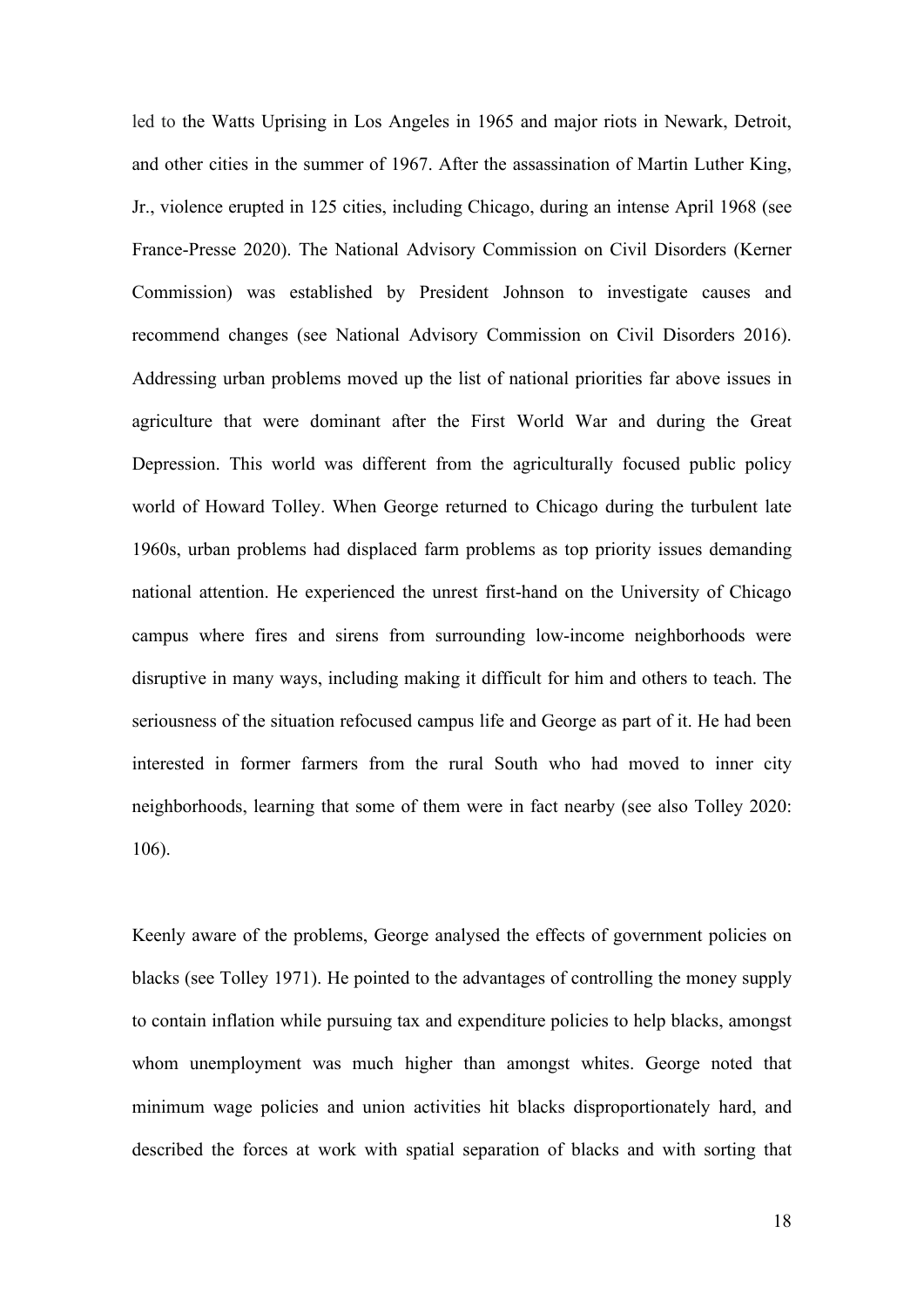produced racially homogeneous communities and limited income redistribution. George called for more objective evaluation of expenditure programmes with a role for the Office of Management and Budget (OMB) to mitigate discretionary decisions that tended to work against blacks. He highlighted some of the most productive expenditures leading to better opportunities for blacks, particularly spending on general primary and secondary education accompanied by programmes that improved learning at home (see Tolley 1971: 312–313). George's approach was typical of the Chicago School in that he considered policies regardless of whether they were thought of as related to race, analysed the economic forces involved, and provided assessments of policies that warranted attention from policy makers.

Both George and D. Gale Johnson recognised that public policy interest was shifting away from the domestic agricultural sector. In response, they changed their research focus. Johnson shifted his interest to agricultural and development issues, first in Russia and then in China, as well as to major administrative positions at Chicago, including Chair, Dean and Provost. As discussed above, while George continued to do some research in agriculture, he became one of the leaders in the emerging field of urban economics.

In the Department of Economics at Chicago, George developed a graduate course in urban economics and by the early 1970s had established the subject as an area in the graduate programme (see Tolley 2020: 106–107). Such offerings were rare in economics departments at the time. His approach was much in keeping with Chicago in that in analysing urban problems, he was drawing on the price theory of Knight, Viner, Friedman, Schultz, Stigler, and influenced by Johnson, Harberger, and Becker. George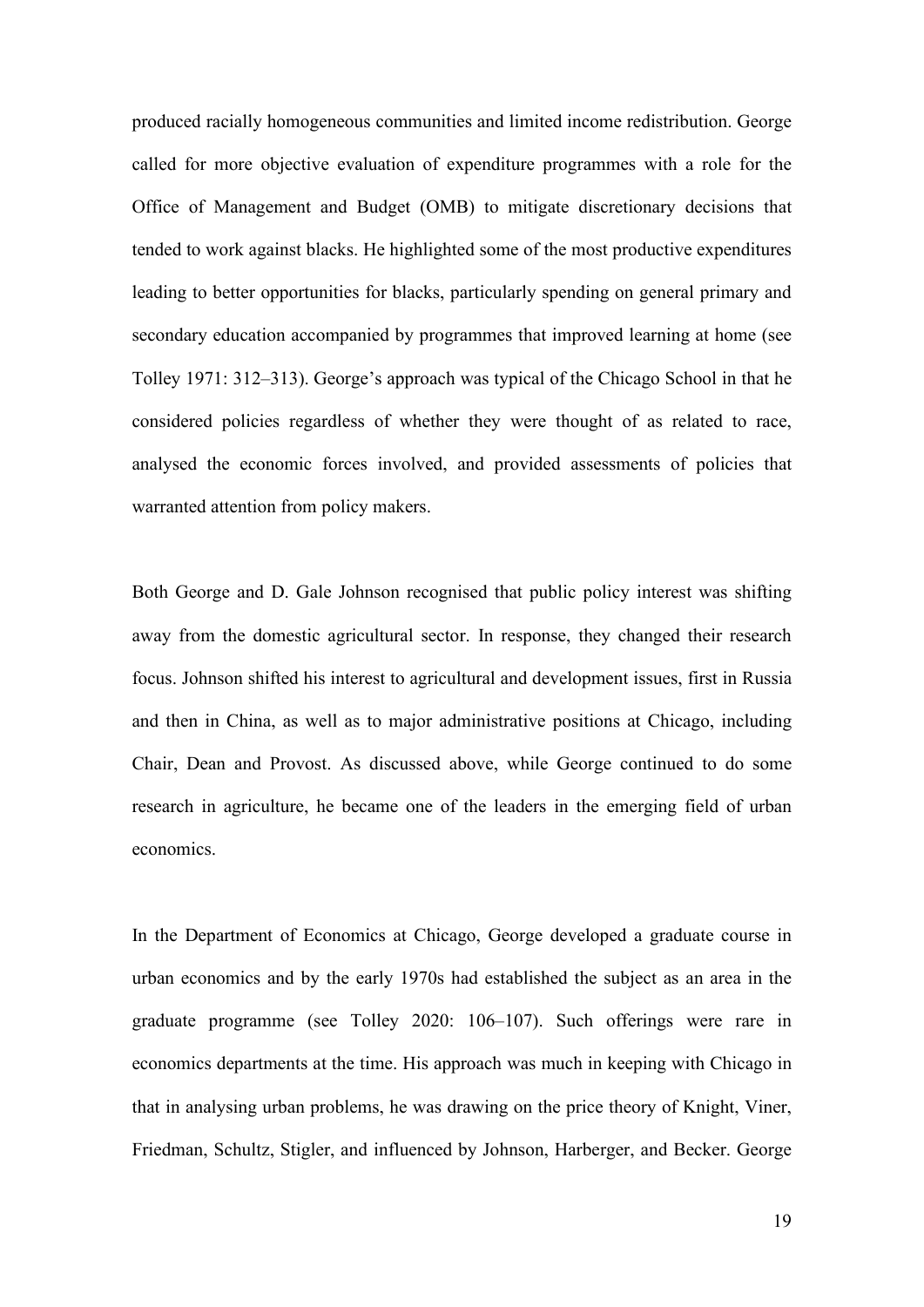was a member of the Inter-University Committee on Urban Economics, an integral part of the early development of urban economics as a field within economics. He became Director of the Center for Urban Studies at the University of Chicago and was named to the inaugural editorial board of the new *Journal of Urban Economics*, contributing to its first volume (see Tolley 1974). Other pioneers in urban economics on the board selected by editor Ed Mills included William Alonso, Richard Muth, Orley Ashenfelter, Dick Netzer, Brian J.L. Berry, Anthony Pascal, Edwin von Bijventer, Richard Quandt, Frank de Leeuw, Jerome Rothenberg, Irving Hoch, Eugene Smolensky, John Kain, Robert Solow, Lester Lave, Thomas Sowell, Peter Mieszkowski, Leon Moses, and A.A. Walters.

Among prominent urban issues was the concern that some American cities were growing too big. George made a fundamental contribution by providing a framework for thinking about optimal city sizes. In his article "The Welfare Economics of City Bigness" (Tolley 1974), he saw the size distribution of cities as the result of decisions made by individual workers about where to locate. Workers allocate themselves across cities so that the wage rate, equal to their value of marginal product, is the same. Money wages will tend to be higher in bigger cities because of greater commuting costs which increase the price of local goods such as housing and because of increasing negative externalities in bigger cities. With congestion increasing nonlinearly, the negative externality will tend to make big cities too big. As increased density and pollution damage increase nonlinearly, pollution externalities also will tend to make big cities too large. These tendencies, however, must be measured against the potentially sizeable gains of bigness due to economies of scale and agglomeration before a judgement can be made as to whether big cities are in fact too big.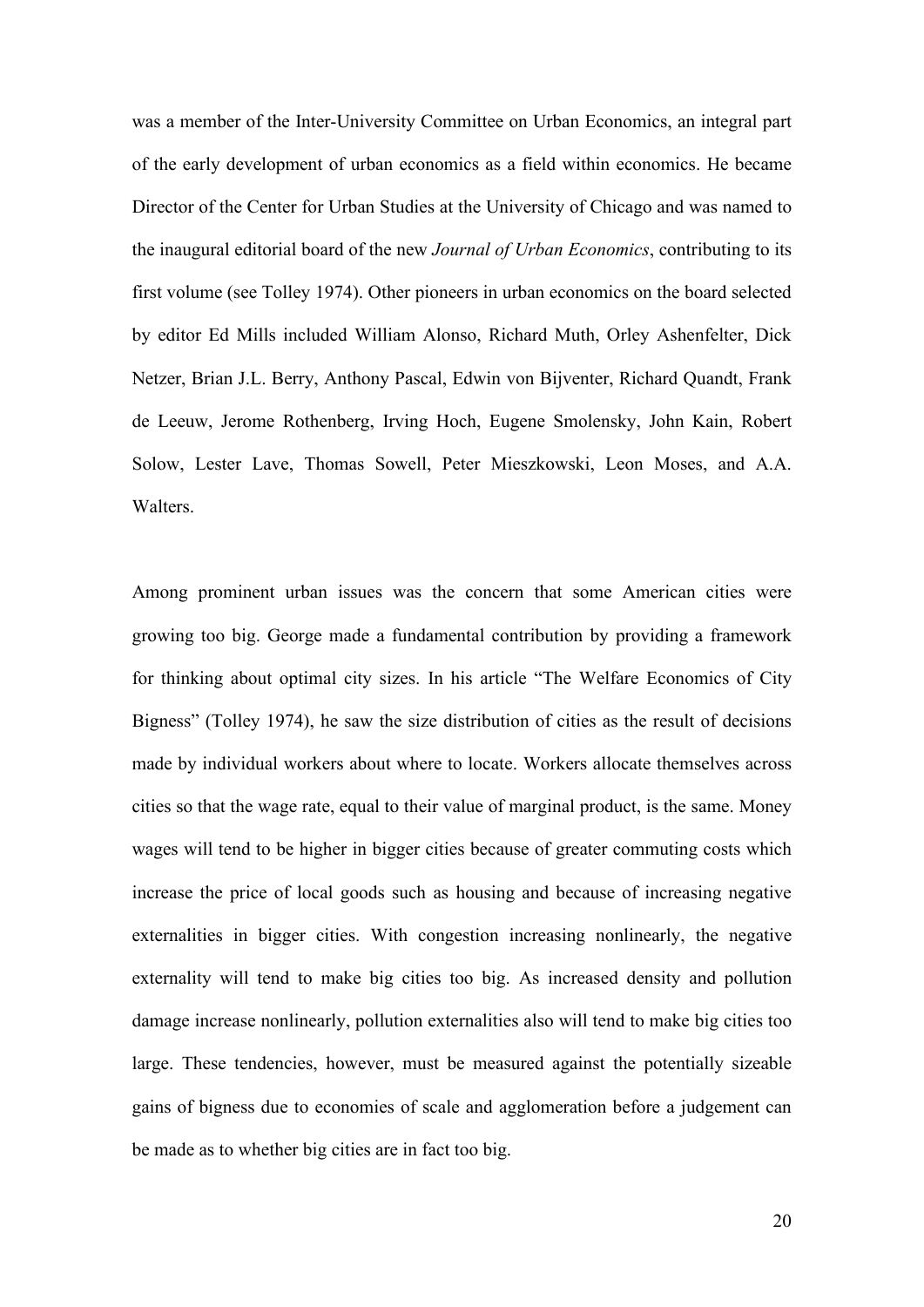Implications for city size with efficient environmental controls depend on the type of source. If it is air pollution from a local good such as home heating, then the city will tend to grow faster as compensation for the pollution disamenity decreases. If it is air pollution from a factory that produces a good traded in national or international markets, then the city will tend to grow more slowly or shrink because of higher production costs. This framework starts with market forces driving migration to cities and incorporates the specific features that yield insights into the problem at hand. In this sense, it carries on the Chicago approach George used in earlier work in agricultural economics.

This framework became part of standard urban economics analysis. One of the leading textbooks bases much of its presentation on the size distribution of urban areas on it (see Mills and Hamilton 1996: 400–403). Further implications of this framework for fiscal externalities and the spatial effects of uniform welfare payments and minimum wages along with estimates of externalities are found in *Urban Growth Policy in a Market Economy* (Tolley et al. 1979).

More recent work also draws on Tolley's city bigness framework. Within it, salient developments have been the increasing agglomeration benefits of proximity for people in services industries that tend to favour bigger cities, but also increasing negative externalities, especially in congestion that tend to work against larger cities (see Glaeser 2010 and Kahn 2010). Within the city bigness framework, nonlinear negative externalities inherent in the Covid-19 pandemic and the emergence of significantly more working from home can be expected to slow the growth of big cities and spur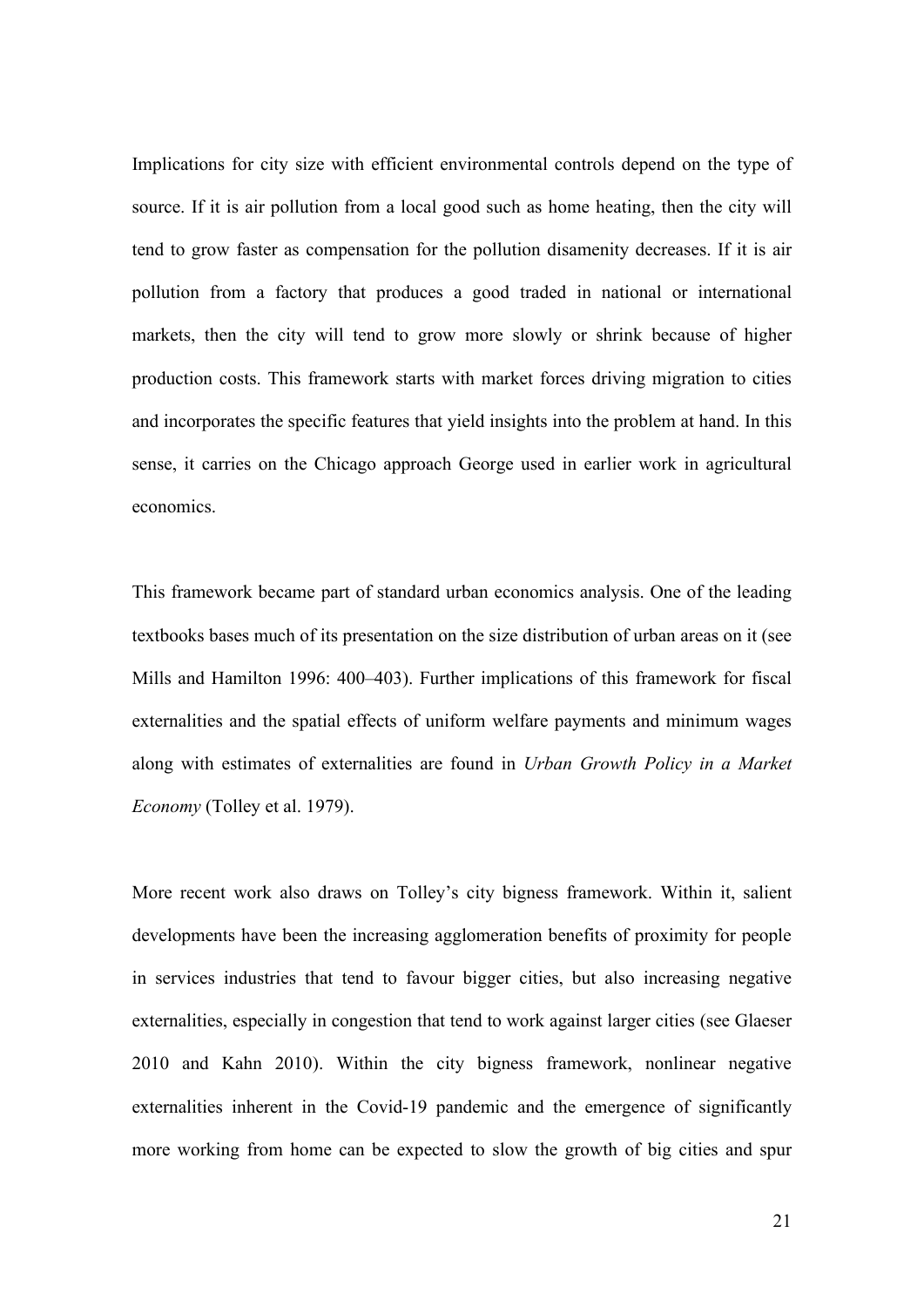expansion in favoured, high-amenity locations (see Kahn forthcoming).

Analysis of city bigness made explicit the potential importance of externalities in an urban setting. George delved deeper, developing further the concept of amenities as location-specific goods for which individuals are willing to pay. A defining characteristic is that consumption is tied to place while the purchase of amenities is indirect through an explicit market, say, for housing or jobs. Another characteristic is that amenities are exogenous to individual choice and nonexcludable locally.

In their edited 1982 book, *The Economics of Urban Amenities*, Diamond and Tolley present an overall framework for urban amenities and analyses of specific amenities such as access to recreation areas and desirable views, and disamenities such as expressway noise and air pollution. This research looked at the influence of amenities on location, housing prices and rents.<sup>[7](#page-21-0)</sup> Sherwin Rosen's (1974) theory of implicit markets for product characteristics (amenities) traded explicitly in (housing) bundles provided a highly relevant approach for estimating values of amenities. As Timothy Bartik and V. Kerry Smith (1987: 1,286) note in the *Handbook of Regional and Urban Economics* in citing Diamond and Tolley's co-edited volume that focuses on demand for amenities, less attention has been given to amenity supply. A possible exception is Barton Smith's (1982) chapter in the Diamond and Tolley book, a piece that treats local racial composition as a neighborhood amenity and one that can change. It was especially timely and provocative. Using rich data for Houston, Texas, he found a

<span id="page-21-0"></span><sup>7</sup> The Randall and Castle (1985) chapter in the *Handbook of Natural Resource and Energy Economics* places the important contributions of these studies in the context of land resources and land markets.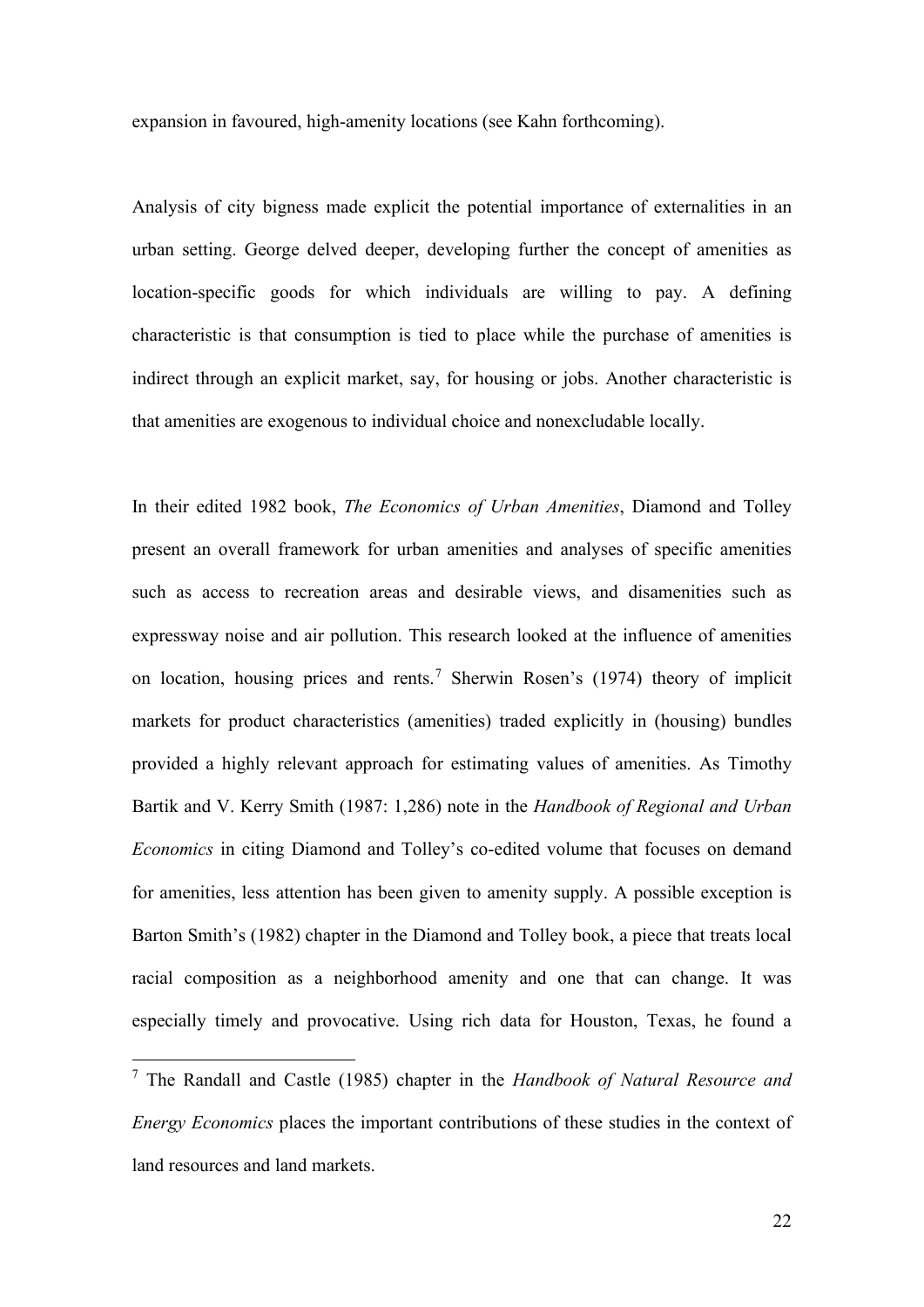pattern of housing prices and consumption that suggests segregation caused by prejudice. White households pay more for housing, and housing in stable white, uppermiddle income areas appreciate the most in value. White households overconsume housing and own houses more than they would without prejudice in order to secure the neighborhood they want, and black households underconsume housing and rent more than they would otherwise. An implication is that eliminating discriminatory practices in the housing market may increase housing opportunities for blacks, but segregation is still likely if prejudice exists. Policy that accounts for such behaviour based on amenity consumption while also producing socially desirable results can be complex.[8](#page-22-0)

### **6 Contributions to Environmental Economics**

With the inaugural Earth Day and creation of the US Environmental Protection Agency (EPA) in 1970, the demand for environmental action was growing. George Tolley was recruited by the National Science Foundation to analyse urban environmental problems using the Chicago area as the prime example (see Tolley 2020: 91). A critical aspect of the *Environmental Pollutants and the Urban Economy* grant that began in 1972 was its

<span id="page-22-0"></span><sup>&</sup>lt;sup>8</sup> Another strand of research on amenities was influenced by George Tolley, namely amenities as a motive for migration. Because amenities vary by location, changes in location can be motivated by changes in the demand for location-specific amenities. Migration can take place because of amenity demand as well as for better income and employment opportunities. Funded by external grants on which George was Principal or Co-Principal Investigator, postdoctorate Philip Graves and graduate students Michael Duffy, Ronald Krumm, and Peter Linneman all contributed to developing this amenitybased approach to migration. For an example, see Linneman and Graves (1983).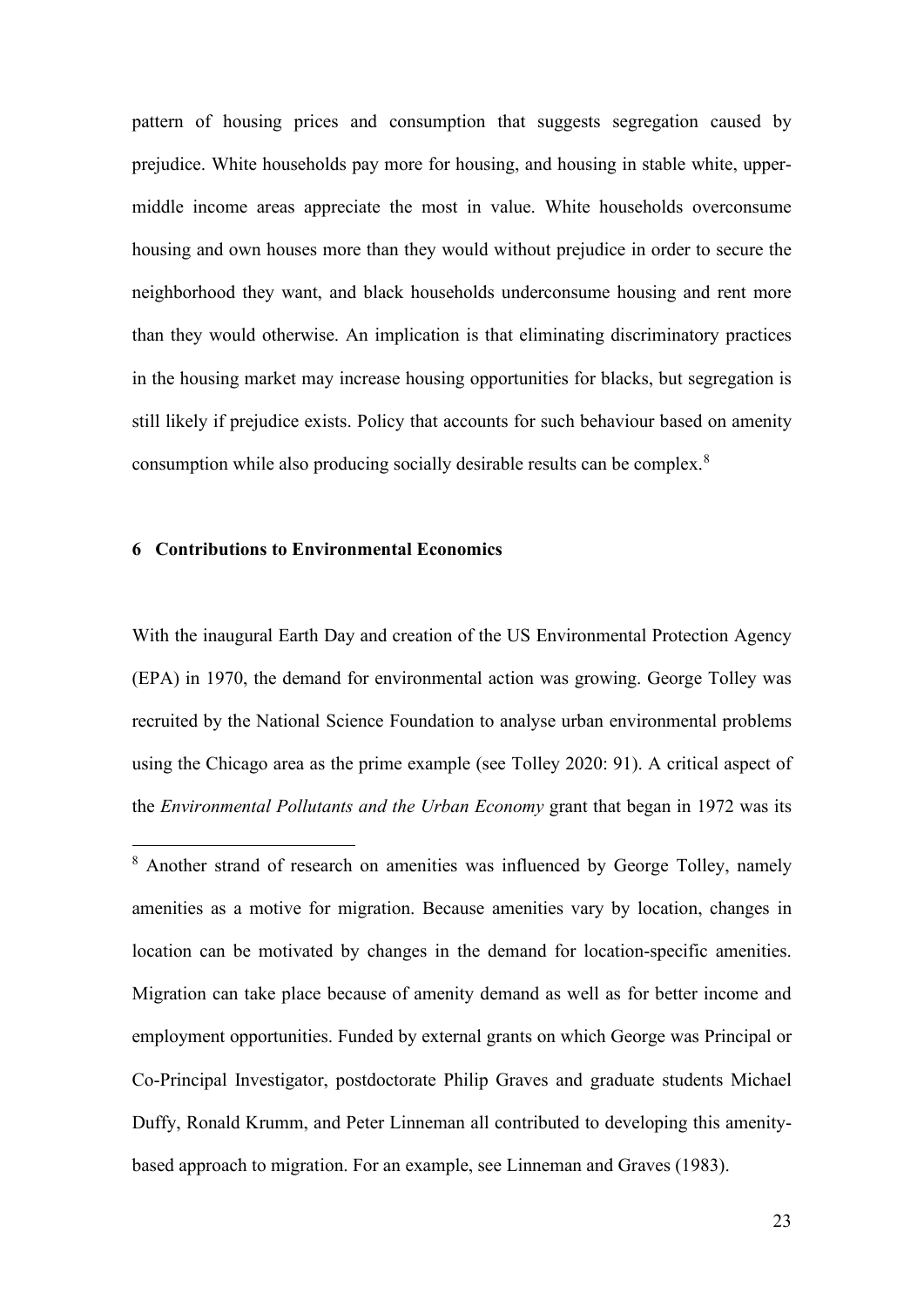joint award to the Center for Urban Studies at the University of Chicago and the Energy and Environmental Systems Division at Argonne National Laboratory (see Cohen and Tolley 1976).

Argonne National Laboratory is in the suburban Chicago area and has had a long affiliation with the University of Chicago. This arrangement facilitated collaboration between economists and environmental engineers who could develop relevant spatial models of pollution dispersion and environmental quality. The initial focus was on air pollution and policy simulations based on air quality dispersion models. For example, analysis indicated positive net benefits of a ban on burning of coal in homes and businesses. Cohen and Tolley presented their findings at the American Association for the Advancement of Science meetings. George also served on the National Academy of Sciences Committee on the Costs and Benefits of Automobile Emissions Control. Amid this activity, he was a founding editor of the journal that is now *Resource and Energy Economics*.

A series of five books documents much of the research done during the time of the *Environmental Pollutants and the Urban Economy* grant. The purpose of the book series as stated in the Preface of the first volume *Environmental Policy: Elements of Environmental Analysis* (Tolley et al. 1981: xiii) was to make available, in useful form, knowledge and techniques to those concerned with formulating environmental policy and evaluating plans for compliance of federal, state, and local pollution-control policies. Experience with US, Illinois, and Chicago policies informed the knowledge and techniques presented. The best evidence from economists and environmental engineers is provided in an understandable way to facilitate the systematic, objective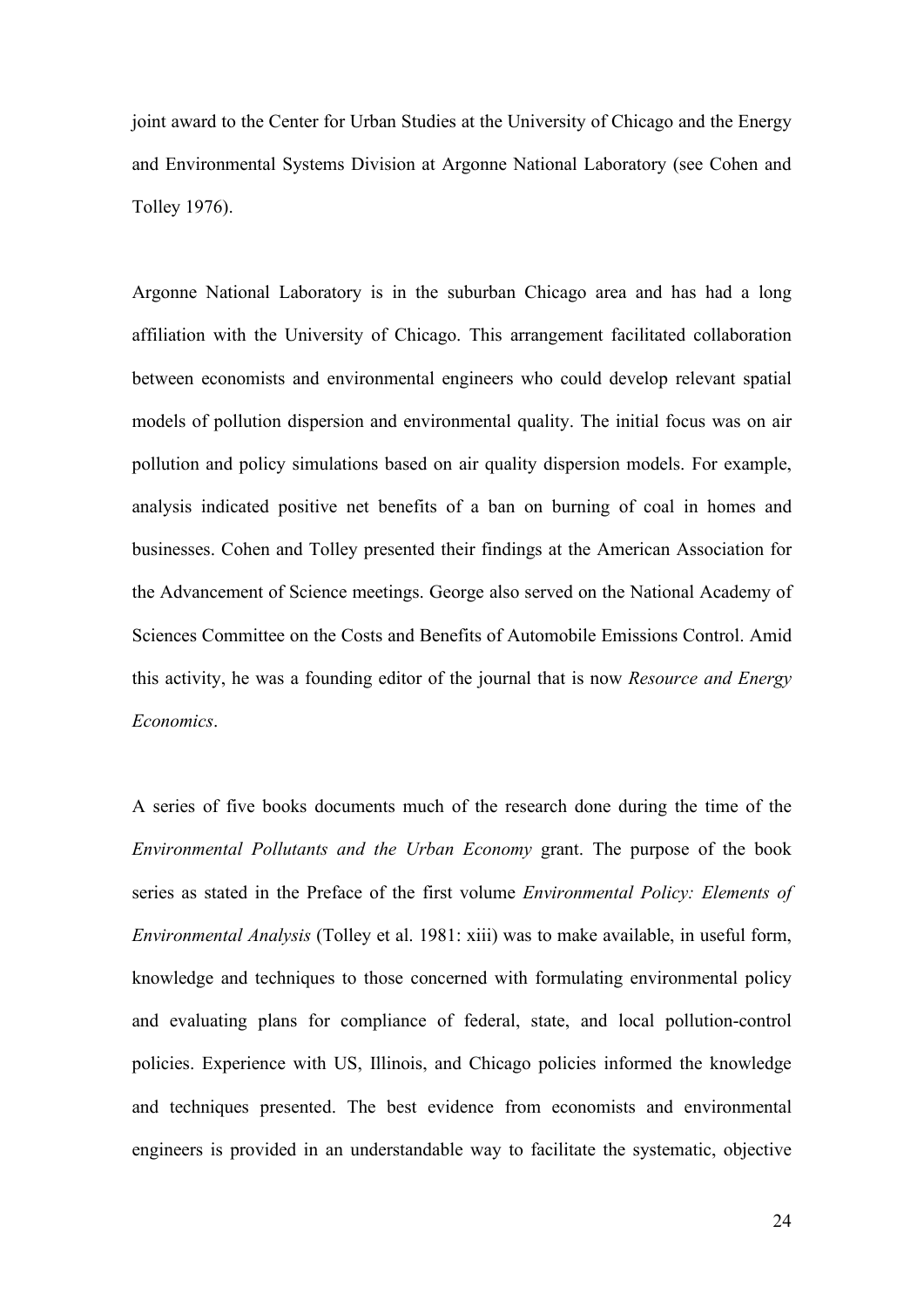analysis of proposed policy actions. This purpose captures the raison d'être of much of George's work as an economist, especially since the late 1960s. In this particular volume, a benefit-cost framework is presented, a how-to guide to writing an environmental impact statement is offered, rollback, Gaussian plume dispersion models, and mass balance are explained, basics of benefit and cost estimation are described, and evaluations of six specific environmental measures are summarised.

Volumes 2-5 apply this comprehensive, interdisciplinary framework to particular aspects of environmental policy. Volume 2, *Environmental Policy: Air Quality* (Tolley et al. 1982) deals with diverse benefits of cleaner air, local effects on health and property, regional effects of acid rain and visibility, costs of various policy options such as add-on devices and spatial adaptation, as well as policy studies of siting of fossil fuel power plants, and regulation of urban traffic. Volume 3, *Environmental Policy: Water Quality* (Tolley et al. 1983) begins with the observation that water issues can be distinguished from air issues because water use can be categorised by instream, aesthetic, and withdrawal. A model of biochemical oxygen demand in the DuPage River is developed in order to estimate costs of varying degrees of water quality control, to explore the effects of seasonality on water quality and costs, to consider combinations of controls that minimise wastewater treatment cost across the river system, and to estimate the impact of nonpoint sources of pollution. Volume 4, *Environmental Policy: Solid Wastes* (Tolley et al. 1985) offers chapters on demand for waste disposal sources, collection and disposal cost, environmental problems of solid waste management, recycling, regulation of hazardous waste disposal, and policy options. In Volume 5, *Environmental Policy: Recreation and Aesthetics* (Tolley and Vaughn 1987), external effects of noise, odour, and blight are analysed as generating external effects that are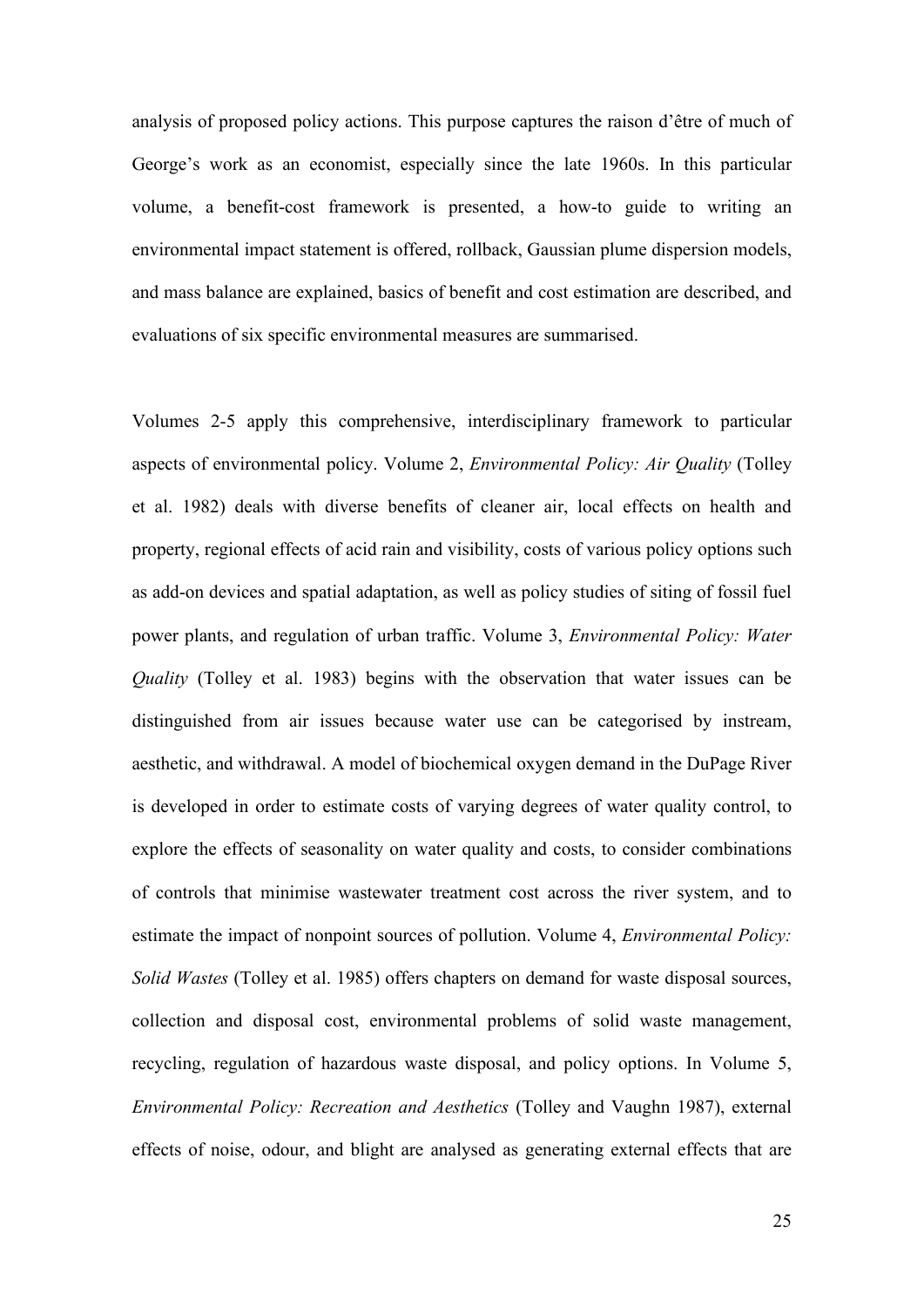local and often not controlled through federal regulation. Benefits of urban recreation are estimated using area property values and park visitation data.

During the 1970s, while George was developing what was a practical benefit-cost framework for dealing with pollution in the Chicago area with funding from the NSF, interest in economic analysis of social regulation more generally was growing. Quality of Life Reviews during President Nixon's administration, economic impact statements and activities of the Council on Wage and Price Stability during President Ford's administration, and the requirement for cost-effectiveness analysis along with the creation of the Office of Information and Regulatory Affairs within the OMB during President Carter's administration, all increased executive branch oversight of regulations using economic analysis. Interest in BCA grew further still when, in 1981, President Reagan issued Executive Order (EO) 12291 that required BCA of all major regulations where permissible by law (see Dudley 2020).<sup>[9](#page-25-0)</sup>

In the 1980s, the EPA enlisted leading scholars through cooperative agreements to do research on topics such as benefit estimation using indirect or imputed market methods, determining willingness to pay for national water quality improvements, valuing changes in hazardous waste risks, and estimating and valuing morbidity in a policy context. In addition to George Tolley, the list of core researchers in environmental economics included Kevin Boyle, Trudy Cameron, Richard Carson, Lauraine Chestnut, Thomas Crocker, Maureen Cropper, William Desvousges, A. Myrick Freeman, III,

<span id="page-25-0"></span><sup>&</sup>lt;sup>9</sup> Presidents George H.W. Bush, Clinton, George W. Bush, Obama, and Trump have made modifications but have left the requirement for BCA intact (see Dudley 2020). To date, this appears to be the case for President Biden also.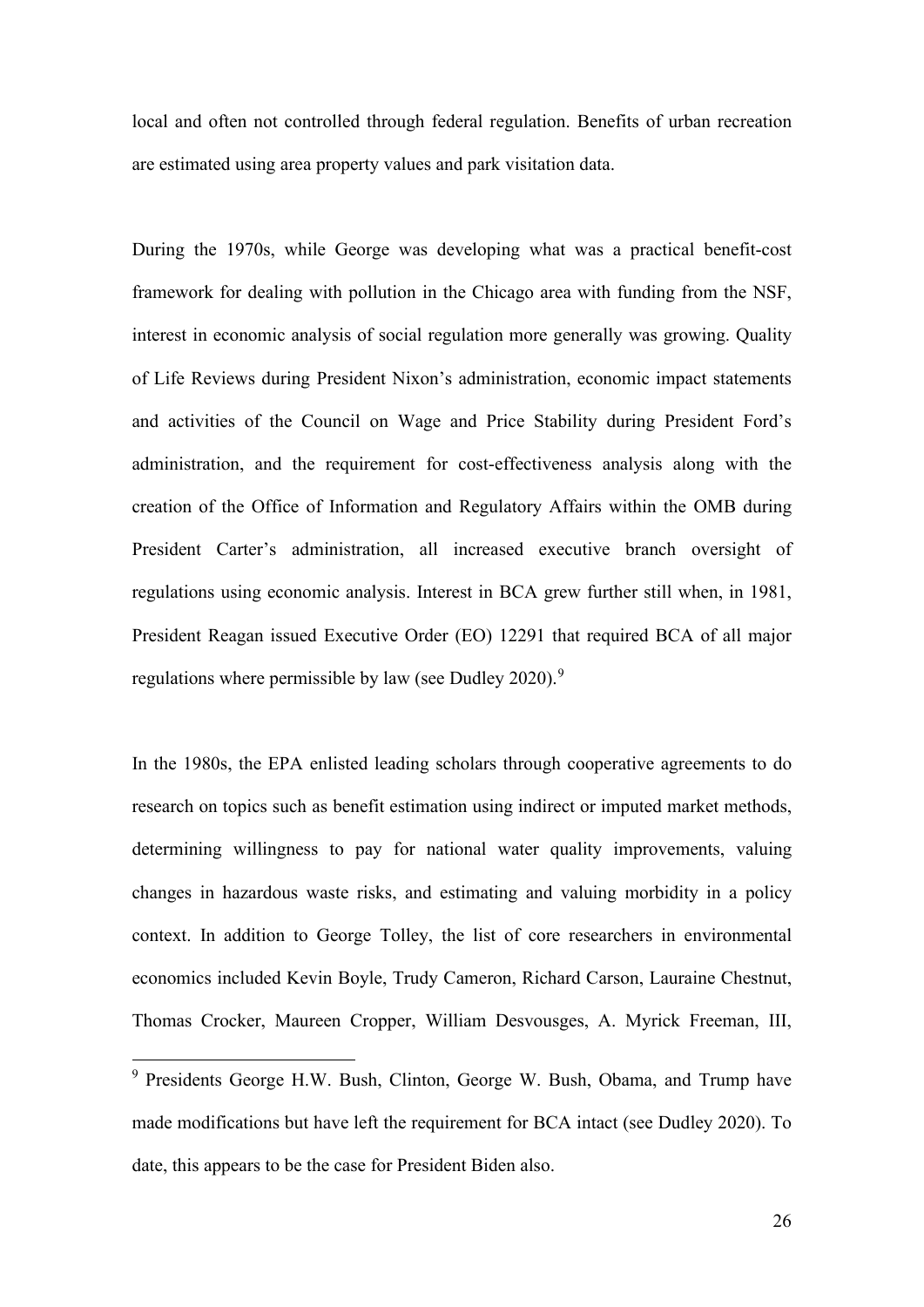Shelby Gerking, Raymond Kopp, Alan Krupnick, Paul Portney, Alan Randall, William Schulze, Jason Shogren, V. Kerry Smith and W. Kip Viscusi as well as others who made notable contributions (see US Environmental Protection Agency 2021). This action was crucial to the implementation of EO 12291.

George was the Principal Investigator at the University of Chicago on two large cooperative agreement grants with the EPA in the early and mid-1980s. For *Establishing and Valuing the Effects of Improved Visibility in Eastern United States*, he teamed up with contingent valuation pioneer Alan Randall and others to determine how changes in visibility influence behaviour and to measure the benefits of improvements in visibility in a region with a substantial share of population in urban areas (see Tolley et al. 1984).<sup>[10](#page-26-0)</sup> Previous work had concentrated on sparsely populated areas of the West of the US. The focus was on developing a visibility value function that would facilitate estimating the value of changes in visibility resulting from various policy alternatives. In addition, activity functions were estimated to establish how people were affected in the course of daily living and in special activities sensitive to visibility conditions.

Visibility was found to influence observable human behaviour and activities. A onemile increase in visibility increases swimming pool attendance by 3% to 5% while a one-mile rise in visibility raises gate attendance at Chicago Cubs baseball games, decreases television viewing, and on net increases consumer surplus. Analysis of visitation to the observation deck of the Chicago Hancock Tower showed better visibility increased visitation and the consumer surplus estimates were comparable to

<span id="page-26-0"></span><sup>10</sup> The second cooperative agreement was *Valuation of Reductions in Human Health Symptoms and Risks* (see Tolley et al. 1986). It is discussed in the next section.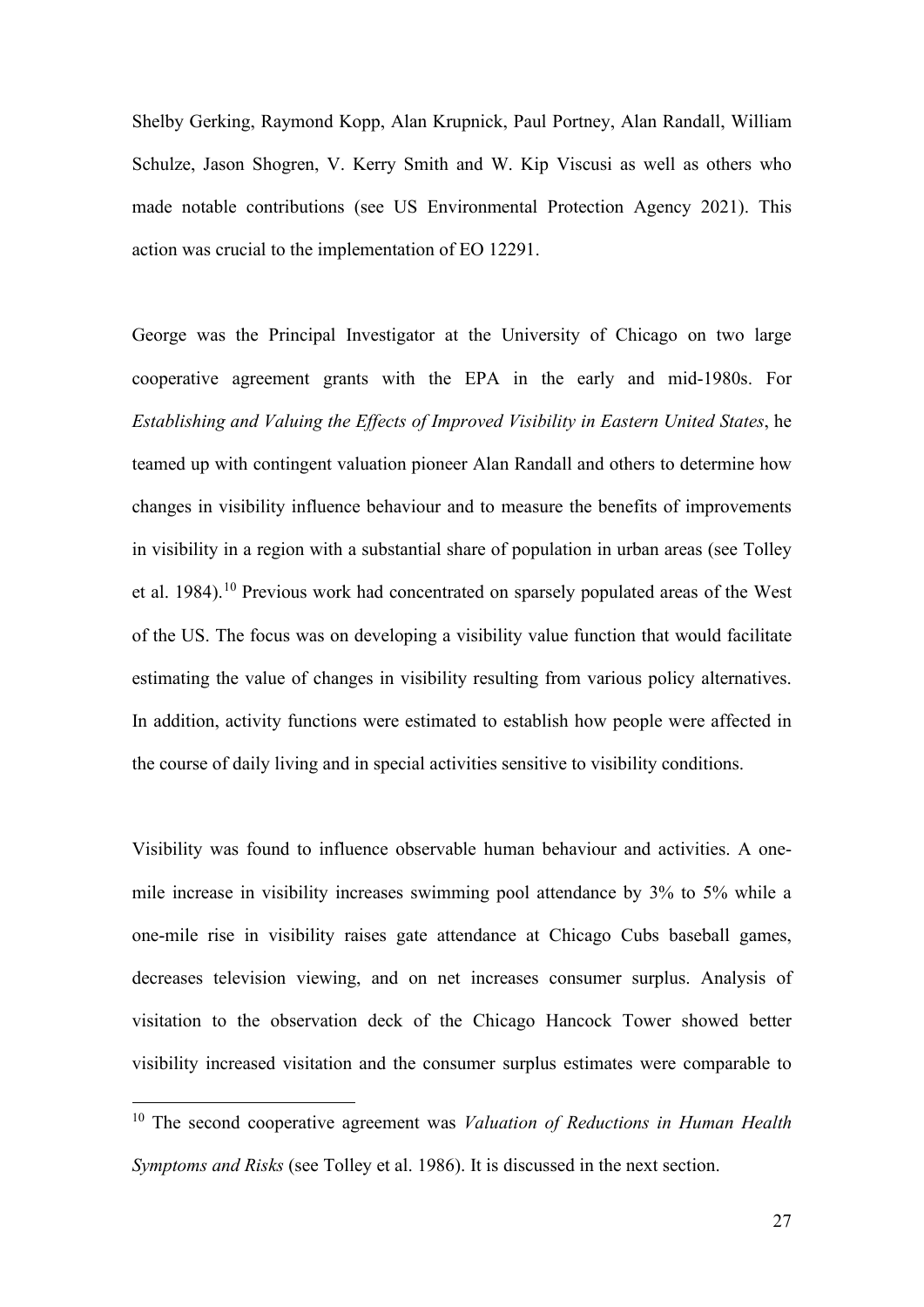estimates from contingent valuation bids for similar visibility changes. Results for analyses of view-oriented residences along Lakeshore Drive, air traffic at the three area airports, and motor vehicle accidents along with the estimates from recreation and tourism activities, all suggest that visibility influences behaviour and give credence to estimates of positive willingness to pay for improved visibility estimated using contingent valuation.

From the contingent valuation, one important result was that visibility programmes in the Chicago area, the area east of the Mississippi, and the Grand Canyon area are substitutes in that Chicagoans were willing to make trade-offs among programmes in the East and programmes in the West (see Tolley et al. 1984: 93). The implication is that if several collective goods are valued independently and the individual values are simply added to estimate the aggregate value, the value of the combined programme will be overestimated.

This ordering result generated controversy about the reliability of contingent valuation because estimated values depend on seemingly irrelevant context such as the order in which they are presented; for an example that appeared several years later, see Diamond and Hausman's 1994 *Journal of Economic Perspectives* article.<sup>[11](#page-27-0)</sup> Yet, it also motivated further research that offered insight into the valuation of individual policies in a multipolicy context. Overlapping the EPA-funded research on visibility in the East was an EPA-funded project on holistic valuation of a portfolio of environmental changes that

<span id="page-27-0"></span> $11$  A leading benefit-cost textbook offers the view that the reliability issue is still undecided (see Boardman et al 2018: 440). A more recent review and assessment is more positive (see Hanley and Czajkowski 2019).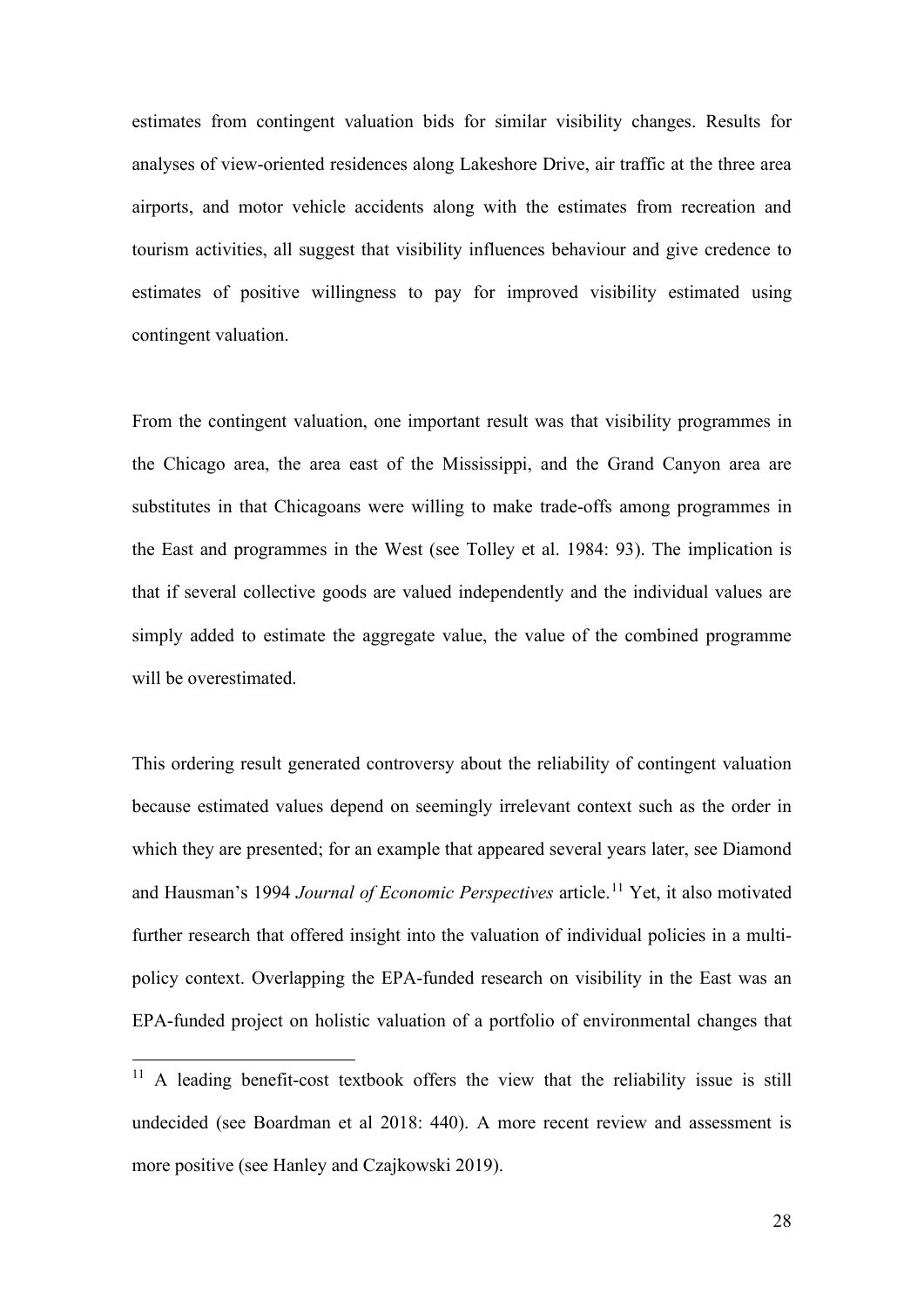accounted for multi-policy contexts, a national aggregate benefit estimate (see Randall et al. 1984). Out of this related research came Hoehn and Randall's 1989 *American Economic Review* article that showed that too many proposals pass the benefit-cost test. It also produced Blomquist et al.'s 1988 *American Economic Review* article, that estimated amenity-based quality of life in urban areas across the US, based on values revealed in housing and labour markets.

Illustrative aggregation using the estimated visibility valuation function based on contingent values for several scenarios of visibility improvements yielded sizable benefits for the Eastern US, from \$2 billion to \$15 billion. The visibility grant report to the EPA attracted more attention than a typical grant report and had 97 Google Scholar citations as of 30 October 2021. Concern arose over technical issues in eliciting valuation trade-offs, portraying visibility as an aesthetic good, and willingness to pay for visibility, including values for cleaner air especially due to improved health. Visibility varies because of differences in humidity, but also because of differences in air pollution that can affect health. McClelland et al. (1993) addressed these concerns in further research for the EPA. This period was one of intense scrutiny of contingent valuation because of the large stakes in court cases related to the Exxon-Valdez oil spill in 1989 and the vital role of contingent valuation in natural resources damages assessment (see Portney 1994). To some extent, the controversy harks back to what George's father experienced during the New Deal when he was embroiled in the policy process of implementation of the Agricultural Adjustment Act in the 1930s. Both situations involved legal, political, and economic issues that were highly visible.

In addition to research and analysis at the national level, George was involved in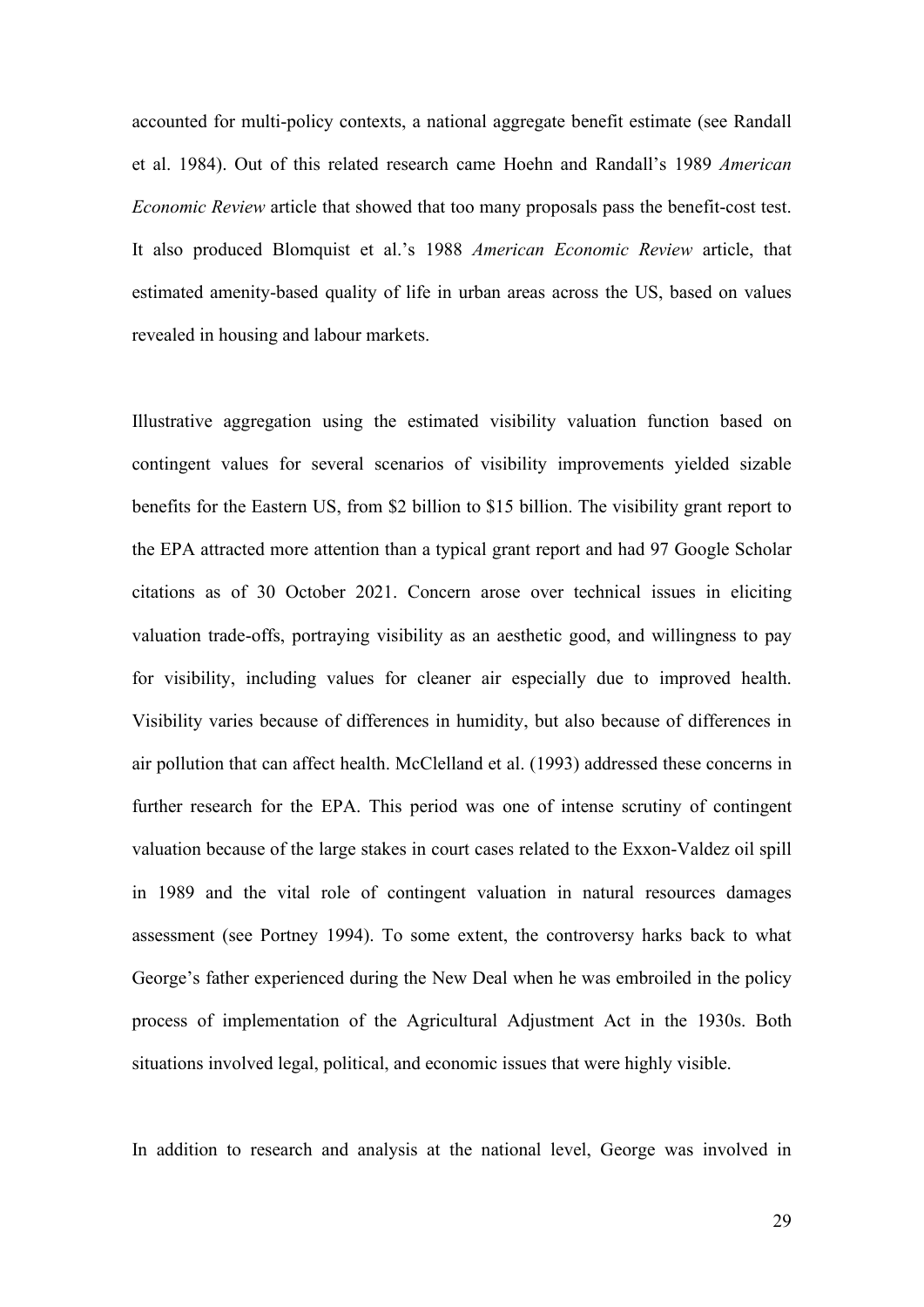economic analysis of environmental policy in the State of Illinois. He served on the Program Committee of the Illinois Institute for Environmental Research during the early and mid-1970s. At the time, Illinois required economic evaluations of proposed environmental regulations and was unique among states in this respect (see Braden and Kolstad 1991). The Illinois Institute of Natural Resources (later part of the Department of Energy and Natural Resources) was the agency that conducted analyses of environmental proposals for use by the Illinois Pollution Control Board that promulgated environmental standards and regulations. George estimated the effects of Reasonably Available Control Technology (RACT) controls on air pollution in Illinois (see Tolley et al. 1981). When the Illinois Department of Energy and Natural Resources commissioned a review of the state-of-the-art in environmental assessment, George offered guidance to the state agency on how careful use of BCA can yield sensible environmental policy for the common good (see Hunter et al. 1982). When the next Illinois review was commissioned, Richard Carson (1991) in his chapter on constructed markets cited research from the EPA-funded research on visibility in the East as did Philip Graves (1991) in his chapter on aesthetics. In a chapter on environmental health effects, Maureen Cropper and A. Myrick Freeman (1991) cited research from the second large cooperative agreement George had with the EPA, *Valuation of Reductions in Human Health Symptoms and Risks* (see Tolley et al. 1986). To that research we now turn.

### **7 Valuing Health for Benefit-Cost Analysis**

George's research in environmental economics led him to the important methodological question of how to place a monetary value on the health benefits of cleaner air. His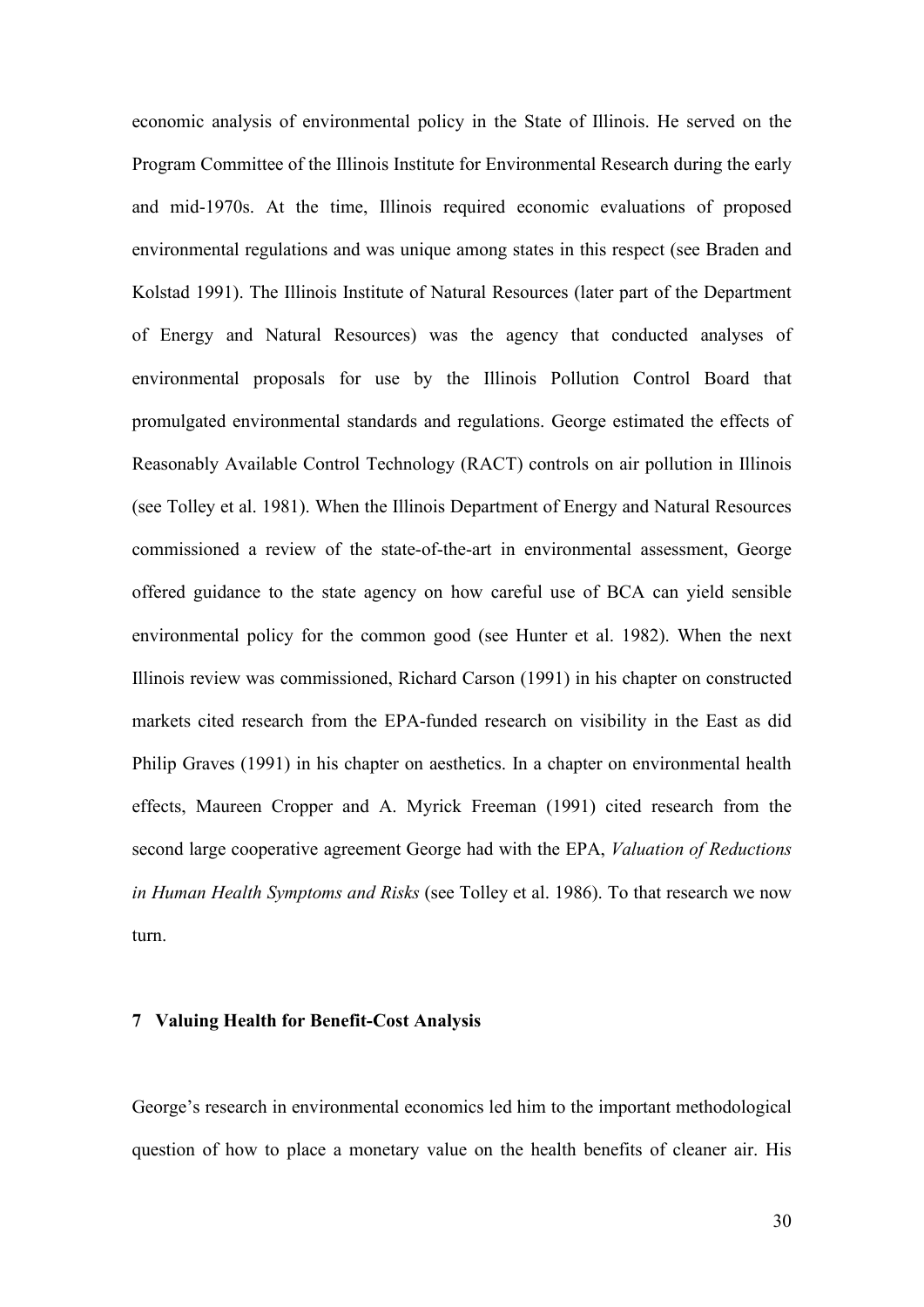interest in BCA dated to the beginning of his career, when George, during his first stay at Chicago, worked with Theodore Schultz on the value of natural resources in Western states.<sup>[12](#page-30-0)</sup> As in George's earlier studies of water resources and park services, he faced the question of how to value the health benefits of cleaner air because health is not explicitly traded in organised markets. By the early 1980s, when George began to work on the health valuation problem, the economics profession had developed several partial solutions. In his BCA of the development of the polio vaccine, Weisbrod (1971: 528) focused on what he called 'a subset of the varied but elusive benefits' – preventing the earnings losses and medical costs from premature mortality and morbidity. Measuring lost earnings and medical costs became known as the human capital or cost-of-illness approach to health valuation. Several articles argued that the value of premature mortality should instead be based on what people are willing to pay to reduce mortality risks (Schelling 1984; Mishan 1971). Early empirical estimates of the value of mortality risk reductions, summarised as the value of a statistical life, were far more than the lost earnings from premature mortality (Thaler and Rosen 1976). Less attention had been paid to developing more comprehensive estimates of the value of health that included the value of morbidity from common symptoms and serious illnesses.

George's work on health valuation resulted in two well-cited publications. The article

<span id="page-30-0"></span><sup>12</sup> George strongly preferred the term "benefit-cost analysis" over the alternative "costbenefit analysis" (personal communication, 2021). Consistent with George's preference, Ward (2014) traces the "benefit-cost analysis" term back to the wording of the US Flood Control Act of 1936 and subsequent studies of water resource allocation. Ward suggests that the alternative wording that places costs before benefits can be traced to British studies of transportation infrastructure.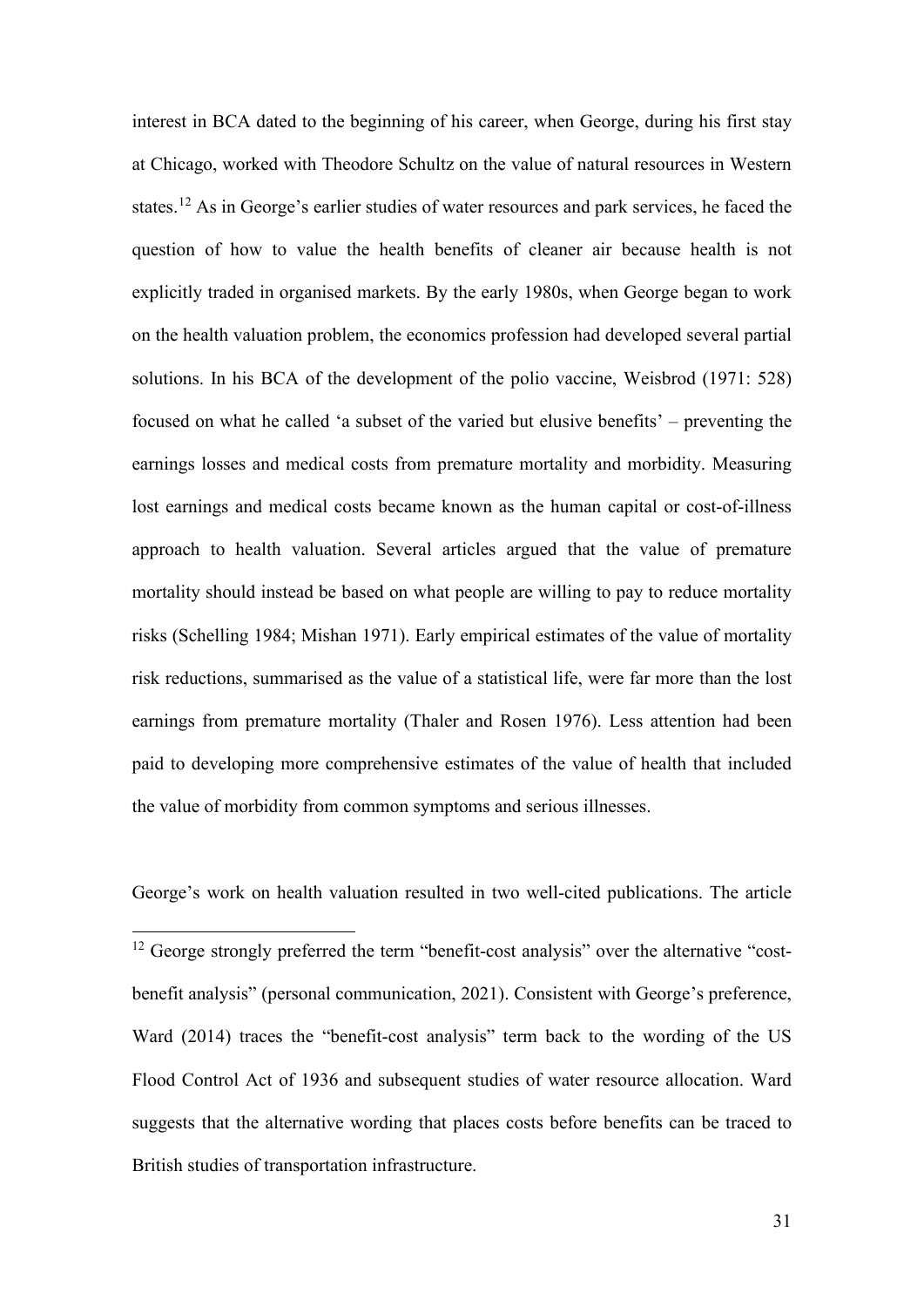"Valuing Changes in Health Risks: A Comparison of Alternative Measures" (Berger et al. 1987) conducted theoretical and empirical comparisons of alternative approaches to health valuation. The edited volume *Valuing Health for Policy: An Economic Approach* (Tolley et al. 1994) expanded and elaborated the analysis. The first part of the book compared the conceptually correct measure of willingness to pay to alternative measures, including the cost-of-illness approach and the quality-adjusted life year (QALY) method used in cost-effectiveness analysis. The second part of the book discussed the development and results of a contingent valuation survey of common symptoms, the part examined possible approaches to valuing serious, life-threatening illnesses, while the book's fourth part developed a set of estimates of health values and discussed their use in policy making. Throughout, the volume struck a balance between the desirability of conceptually correct measures of willingness to pay with the need for practical estimates for evidence-based policy.

Like his work on the value of visibility, George's research on health valuation included contingent valuation/stated preference studies. A large body of econometric research examined observed behaviour that revealed individual preferences over mortality risks – like the Thaler and Rosen (1976) study of workers' willingness to accept riskier jobs for higher wages. Most economists trust revealed preferences as more reliable than stated preferences, but in the 1980s (and to a lesser extent today) the field lacked many revealed preference studies of the value of morbidity. We (Blomquist and Kenkel) remember George saying he was being 'dragged kicking and screaming' into contingent valuation. Yet, he continued to defend the method, arguing that because regression coefficients from revealed preference studies are also not necessarily reliable, welldesigned stated preference studies can provide valuable information (see also Tolley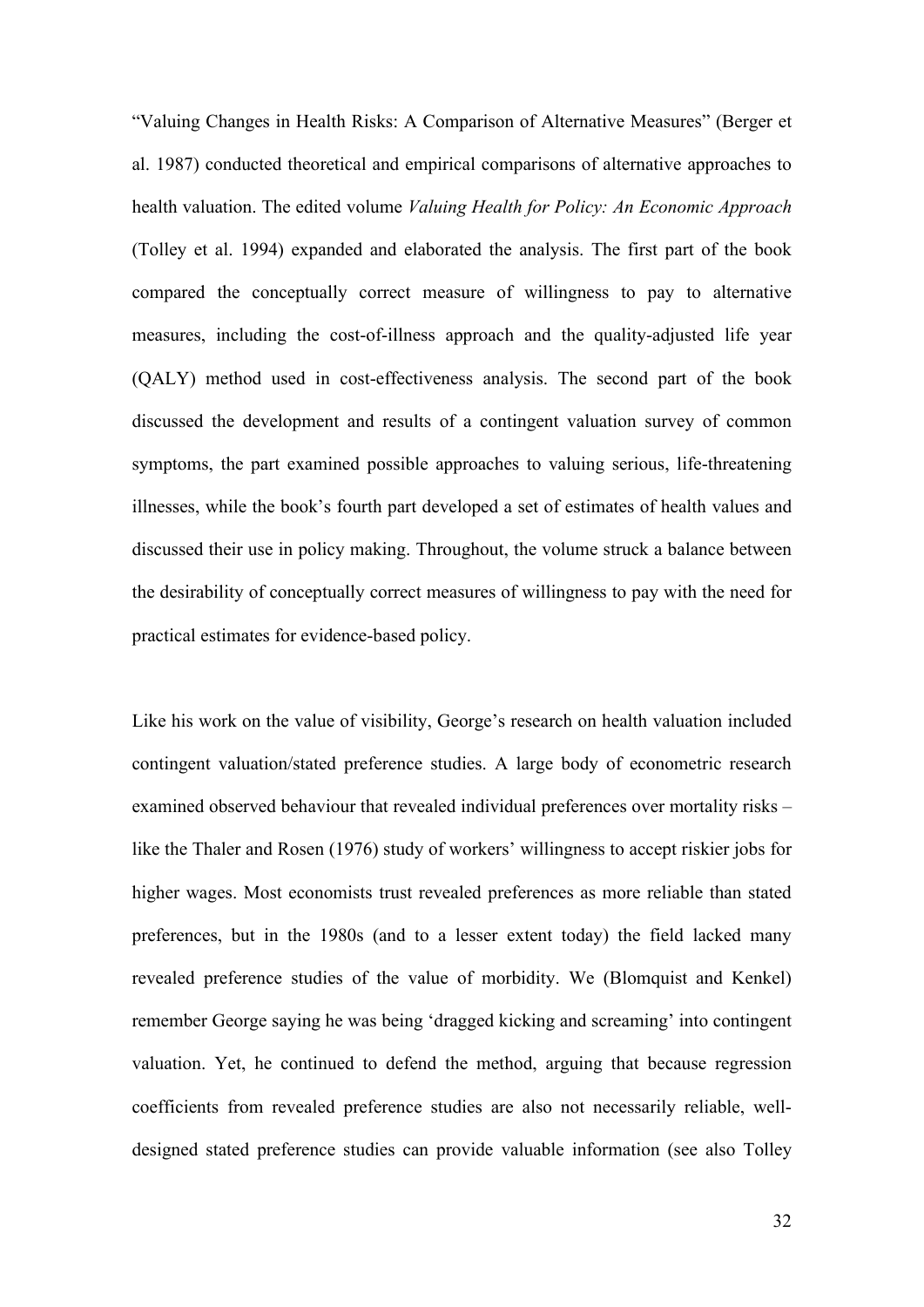2020: 245). In their review of the current state of the art of contingent valuation, Haab et al. (2020) argue that the best practices of contingent valuation are merging with discrete choice experiments, another stated preference method. Economists using discrete choice methods have developed methods to merge the stated preference data from their experiments with revealed preferences from market data; an example is the Nobel-prize winning economist Daniel McFadden's study of consumer choices of Medicare Part D insurance coverage for prescription drugs (Kesternich et al. 2013).

George's practical approach to health valuation was influential among both government and academic economists. The project *Valuation of Reductions in Human Health Symptoms and Risks* was partly funded through a cooperative agreement with the EPA, reflecting its interest in the value of better health from improved air quality (University of Chicago 1985–1986). The EPA and other agencies are required to complete benefitcost analyses of federal regulations, originally under President Reagan's EO 12291 and continuing through the present under President Clinton's EO 12866 (see below). The OMB has reported that from 2006 through 2016, EPA regulations accounted for about three-quarters of the monetised benefits of all federal regulations, mainly reflecting the health benefits brought about by cleaner air (Office of Management and Budget 2019: 10). The economic approach that George helped develop is central to health valuation at the EPA and a range of other agencies that regulate health and safety. In 1996, the OMB issued a set of best practices for the economic evaluation of federal regulations under EO 12866.<sup>[13](#page-32-0)</sup> The document recommends the Tolley et al. (1994) volume as 'an

<span id="page-32-0"></span><sup>&</sup>lt;sup>13</sup> The 1996 best practices guideline was revised and replaced by Circular A-4 (Office of Management and Budget 2003), which provides the current set of guidelines for the BCA included in federal regulatory impact analysis.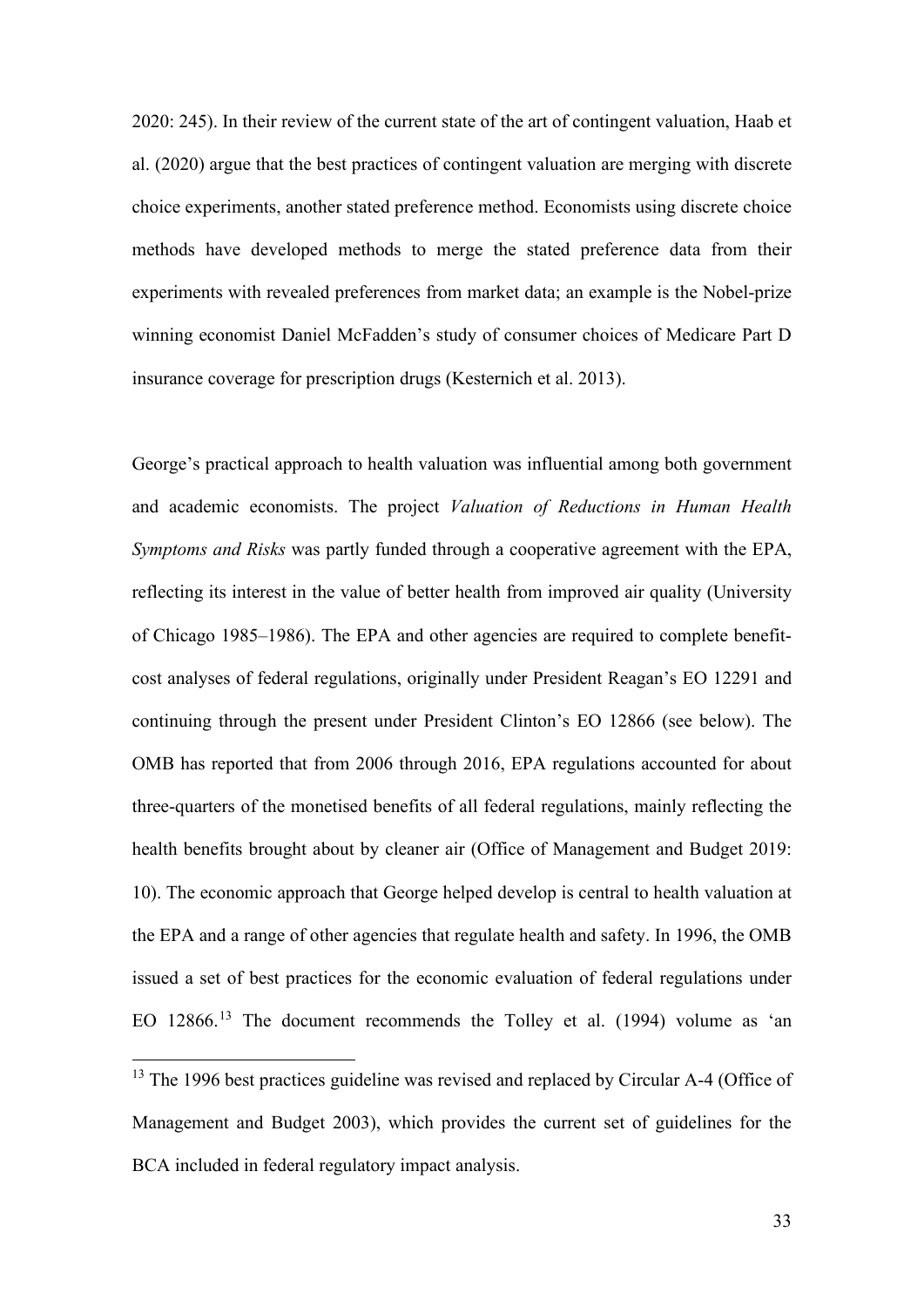excellent summary of methods to value reduction in morbidity and extensions to life expectancy' (Office of Management and Budget 1996). During the 1990s, the use of QALY-based cost-effectiveness analysis of health interventions was also becoming more common (Gold et al. 1996). George and his co-authors were early advocates of bridging cost-effectiveness analysis and BCA by monetising QALYs based on willingness to pay. In academic research, Cutler and Richardson (1999) and Murphy and Topel (2006) used the economic approach and monetised QALYs to estimate the value of increases in life expectancy over time; both studies cite Tolley et al. (1994).

George's interests in health economics and policy also led him to make interdisciplinary connections. Beginning in 1987, he was on the Board of the Center on Aging, Health and Society at the University of Chicago. Earlier, George had met Bernice Neugarten, a human development psychologist who was one of the first to specialise in research on ageing. George recalls a series of breakfast meetings where he tried to educate physicians about how economists think about health policy questions (Tolley 2020: 266). The policy examples in the last chapter in *Valuing Health for Policy: An Economic Approach* reflect these interactions. For example, the chapter discusses how to develop willingness to pay estimates of the value of the health benefits from hypothetical treatments for Alzheimer's disease. George was also a co-author on several papers that used the economic approach and were published in the medical journals *Psychiatric Services* and *Expert Opinion on Pharmacotherapy* (see Luchins et al. 2005 and Hanrahan et al. 2006 respectively).

## **8 Other Research and Public Policy Activities**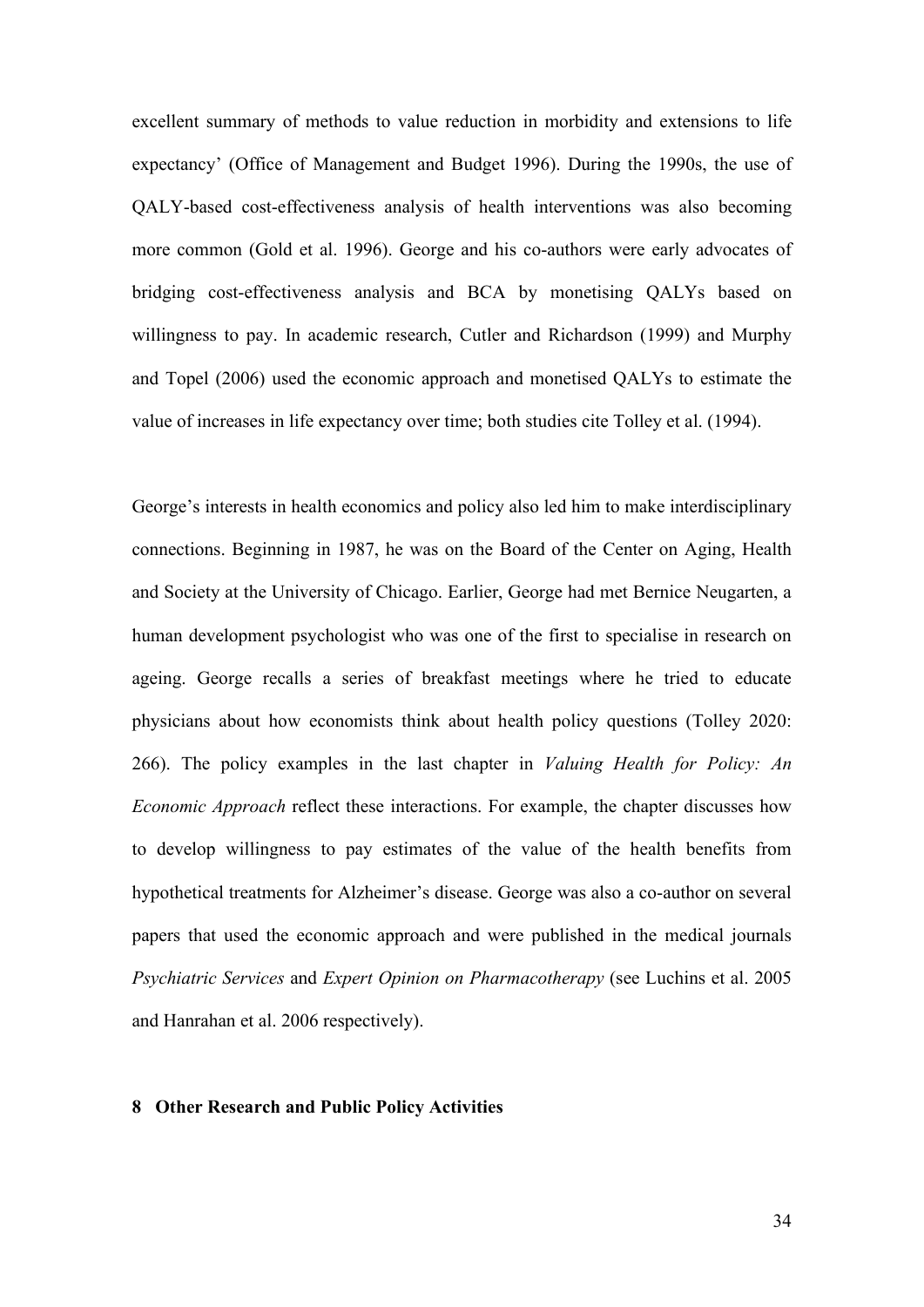George Tolley's contributions go beyond those described and discussed above. In the 1970s, well before the modern interest in the economics of ageing and concerns about the long-run funding of social security (Old-Age, Survivors, and Disability Insurance (OASDI)) by the mainstream economics profession, he participated in an NSF-funded multidisciplinary project headed by Robert J. Havighurst and Bernice Neugarten on *Social Policy, Social Ethics, and the Aging Society* (1976) that included a chapter on federal economic policy toward the elderly (Tolley and Burkhauser 1976). They subsequently held a conference and edited a multidisciplinary volume (Tolley and Burkhauser 1977a) that offered chapters supporting the current OASDI system and chapters calling for fundamental policy reforms. Among the latter was one that provided a first framework for disentangling the annuity and distributional effects of social security and, using this framework, proposed policy changes that would better integrate the OASDI programme into the then-newly initiated Supplemental Security Income program (implemented in 1974) and the nascent Earned Income Tax Credit programme (Tolley and Burkhauser 1977b).

George was also a consultant to the World Bank and USAID more than a dozen times during the 1970s, 1980s, and 1990s. He published a book on the economics of research and development (see Tolley et al. 1985) and advised on housing reform in China for the World Bank as China moved to privatise urban housing in an attempt to address overcrowding, poor maintenance, and long waiting lists. This latter analysis focused on issues such as the consequences of housing tied to place of employment and administratively set, low (subsidised) rents and wages. Low rents kept the incentive to buy and own but low wages hindered the ability to purchase and own. This along with weak financial instruments for home purchase and lingering doubts about the property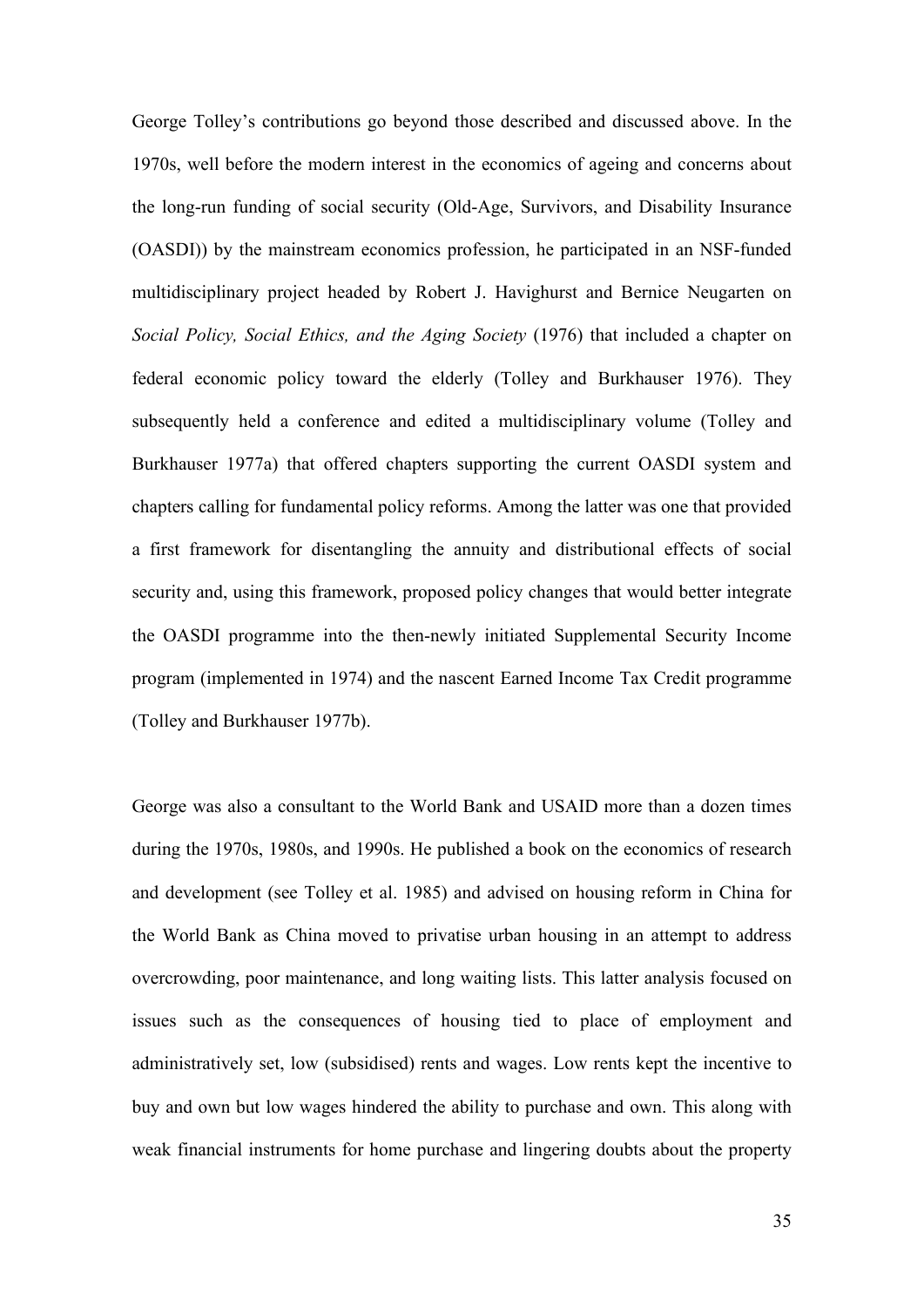rights of ownership in China obstructed achieving a stated policy goal of privatisation of urban housing (see Tolley 1991). In 1995, George was a Visiting Lecturer at Nankai University, China, and advised on measuring and understanding the motivating forces behind the rural-to-urban migration within the country. He continued to study China into the 2000s as he met with others who shared his interest at the University of Chicago.

In addition to these international activities, George served as the chief witness on postal mail volumes, rates, and classifications for the US Postal Service before the Postal Rate Commission. Since 2000, his interest and expertise in energy economics led him to explore the future of hydrogen and nuclear as sources of energy and resulted in several monographs for the US Department of Energy. As President of RCF Economic and Financial Consulting, Inc., he continued to offer expert analysis as recently as 2016. This included measuring housing discrimination in zoning regulations, effects on property values of spent nuclear fuel storage, and electricity cost comparisons across alternative fuel sources and technologies.

Most recently, he returned to a long-standing interest in finance and published *Information Costs & The Economics of Asset Pricing* (see Tolley and Nielson 2020). In this monograph, George and his co-author extend a standard mean-variance expected utility model to include the effort that investors devote to acquiring information about the securities in their portfolio. The investor chooses the optimum number of securities by balancing the gains from additional diversification with the costs of acquiring more information. This approach has some parallels with Sims' (2006) work on rational inattention, although it does not include his distinction between useful and non-useful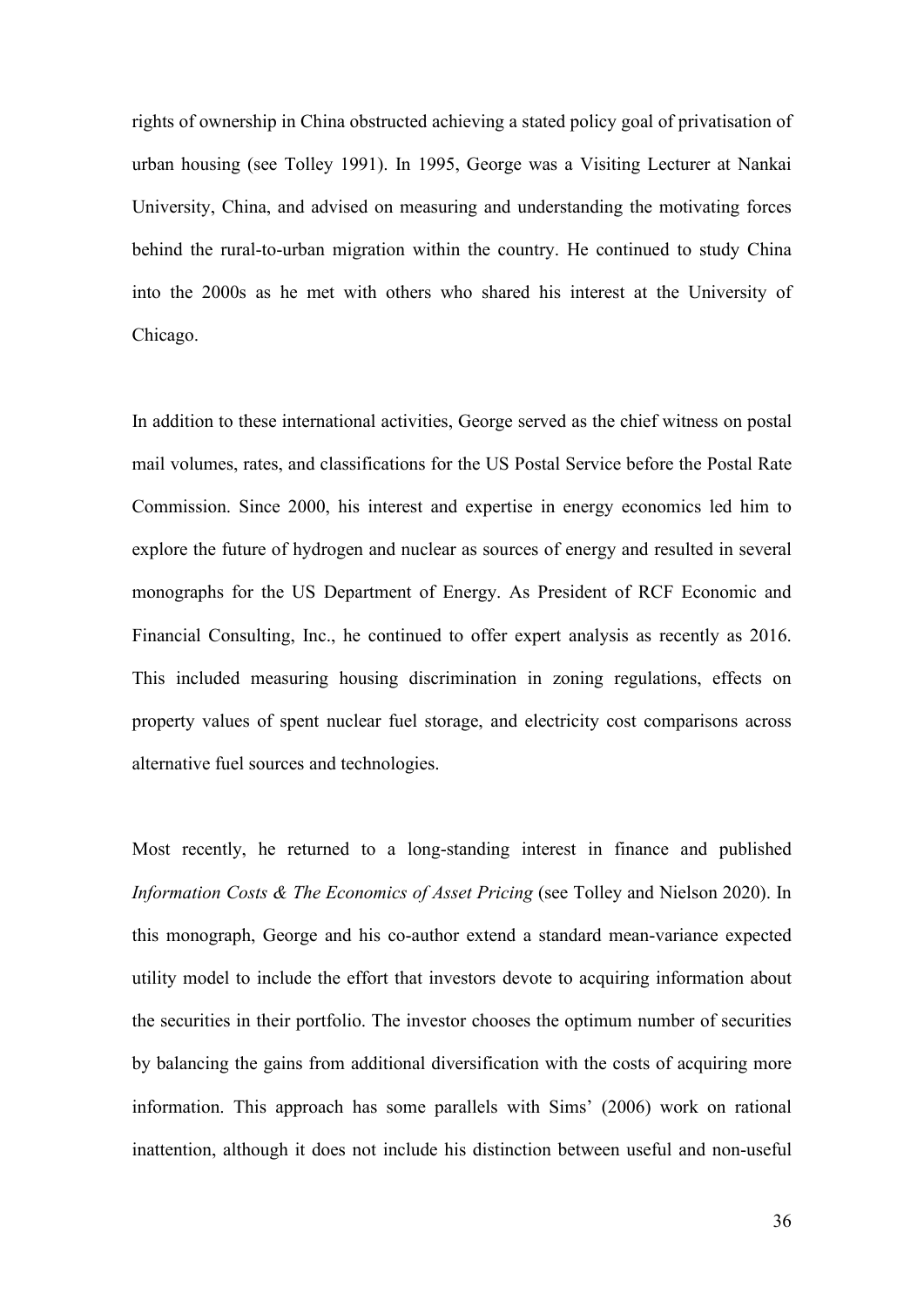information. George and his co-author discuss some of the model's implications for asset pricing and macroeconomics.

# **9 George Tolley As Teacher and Mentor**

George Tolley was a generous mentor. He directed 69 PhD dissertations as committee chair, one each year in his 12 years at NCSU and 57 after he returned to the University of Chicago in 1966 and before becoming Emeritus in 2000. He was tireless and met with graduate students at all hours. Lines outside his office probably showed he gave more time than was deserved, and definitely showed he gave more time than was scheduled. His influence was immense.<sup>[14](#page-36-0)</sup>

A search (30 October 2021) through Google Scholar of Chicago dissertation authors matching dissertation titles with similar titles of articles by the same author showed that 24 articles were published based, in part, on these dissertations. The articles appear in general journals such as the *American Economic Review*, *Journal of Political Economy, International Economic Review*, and the *Quarterly Journal of Economics*, and area journals such as the *American Journal of Agricultural Economics*, *Journal of Environmental Economics and Management*, *Journal of Human Resources*, and *Journal of Urban Economics*. Among these articles based on dissertations, 14 have been cited more than 50 times. Eight have more than 100 citations including: J.V. Henderson, "The Sizes and Types of Cities", *American Economic Review* (1974); B.A. Smith, "The

<span id="page-36-0"></span> $14$  For a complete list of dissertations, see Blomquist (2002). In the interest of full disclosure, note that the three authors of this chapter about Tolley are on that list. We are grateful for his guidance early on and inspiration throughout our careers.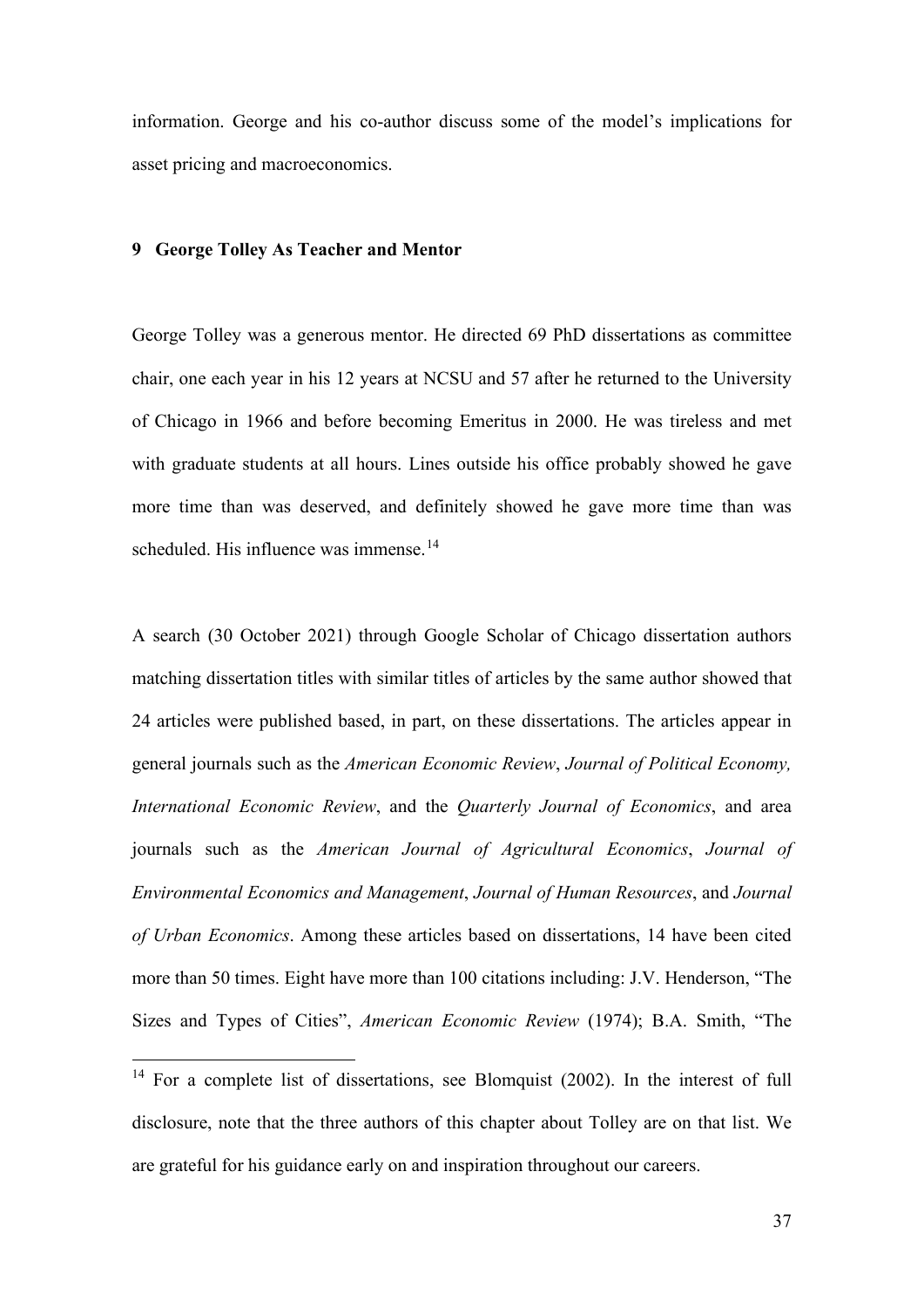Supply of Urban Housing",' *Quarterly Journal of Economics* (1976); R.V. Burkhauser, "The Pension Acceptance Decision of Older Workers", *Journal of Human Resources* (1979); G.C. Blomquist, "Value of Life Saving: Implications of Consumption Activity", *Journal of Political Economy* (1979); D.B. Diamond, Jr., "Income and Residential Location: Muth Revisited", *Urban Studies* (1980); P. Linneman, "The Demand for Residence Site Characteristics", *Journal of Urban Economics* (1981); D.S. Kenkel, "The Demand for Preventive Medical Care", *Applied Economics* (1994); and Y-C Chuang, "Learning by Doing, the Technology Gap, and Growth", *International Economic Review* (1998). In addition, R.J. Krumm, "Neighborhood Amenities: An Economic Analysis" *Journal of Urban Economics* (1980) has more than 50 citations and was written while Krumm was completing his dissertation under George. All articles are sole authored. Credit goes to the authors, of course, but Tolley's influence is extended through them and their work.

George also collaborated with dissertation students and former dissertation students, a partnership that resulted in joint publications. He authored or edited books with Glenn Blomquist, Richard Burkhauser, James Hodge, Donald Kenkel, Ronald Krumm, Mark Nielson, James Oehmke, William Shear, and Vinod Thomas. He co-authored articles with Glenn Blomquist, Donald Kenkel, Ronald Krumm, Tracy Miller, and Ardith Spence and co-authored chapters in books with Glenn Blomquist, Richard Burkhauser, John Crihfield, Douglas Diamond, Donald Haurin, Barton Smith and Vinod Thomas. In addition to directing dissertation publications from which students got full credit and publishing other work jointly with current and former students, with large grants from the NSF, EPA, and other sources, he helped finance graduate school for an amazing number of students at Chicago. For that support too, many are grateful.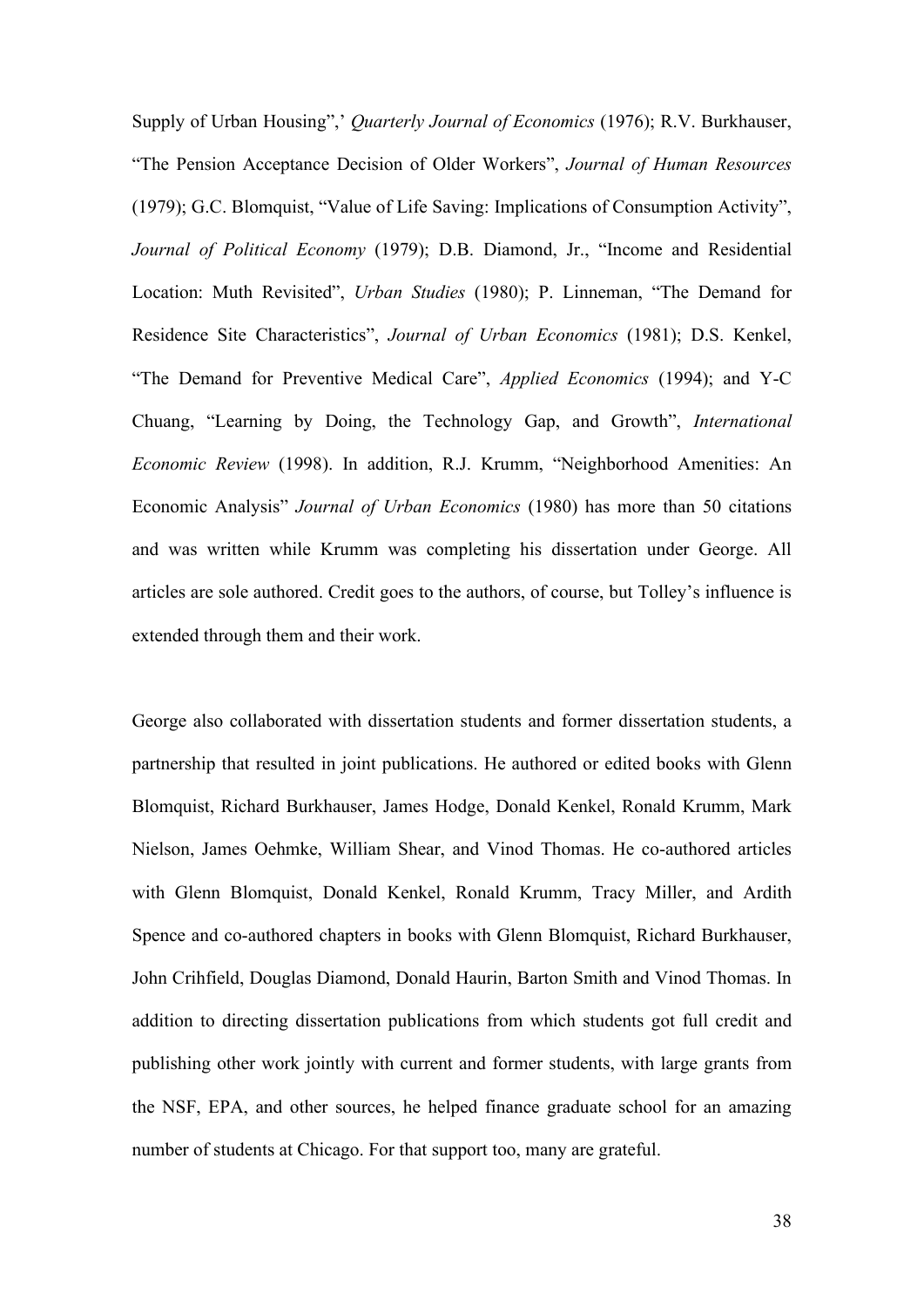## **10 Conclusion**

George Tolley's career was a testament to the value of using Chicago-style applied microeconomic principles to predict and evaluate the consequences of public policies. Around the time he moved back to the University of Chicago in the late 1960s, George shifted his research from agricultural economics to help found modern urban economics. In the 1970s and 1980s and throughout the rest of his career, he continued to use economics to study cutting-edge problems in urbanisation, environmental quality, health, and ageing. George would make important and early contributions to what was usually a small body of economic research on a policy problem, and then move on to another emerging area. His approach to these problems defied the popularised simplification of the Chicago School's approach. He clearly recognised the power of market forces, but from his early work on the allocation of water in the West of the US to his later work on urban amenities, visibility, and health, George also studied nonmarket goods and externalities and the appropriate government policies in response. He readily acknowledged that for efficiency reasons governments are required to intervene in otherwise competitive markets, but his analyses often showed that markets still play a major role in the allocation of resources. Policy makers must take into consideration how their policy treatments will affect both suppliers and demanders. Failure to consider behaviour in the form of market responses can easily produce unfortunate, unintended policy outcomes.

Perhaps more important, when you get closer to the real world of policy advising, it is essential that policy advisers separate government intervention arguments for efficiency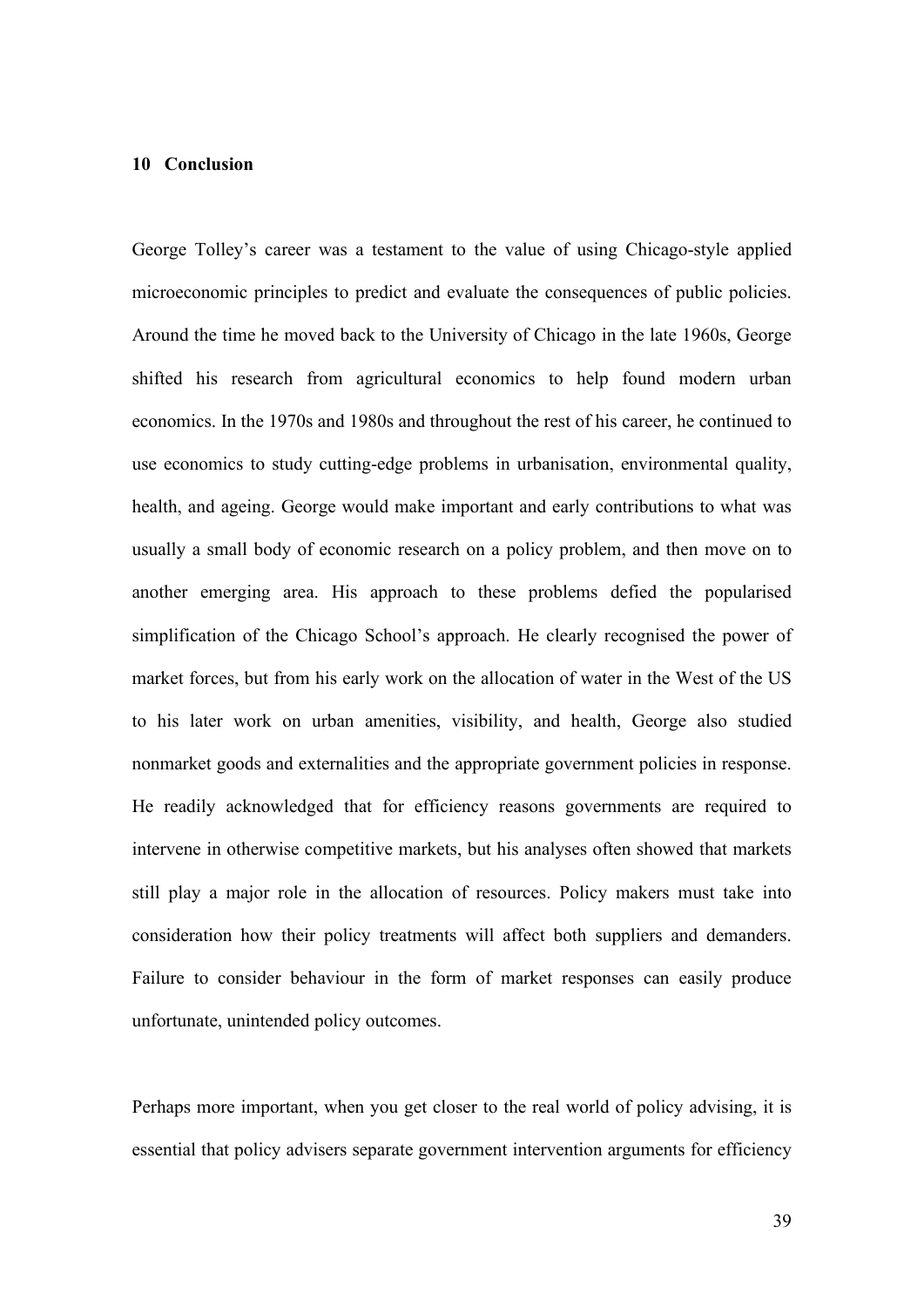reasons from interventions for income distributional reasons in their interactions with policy makers. While income redistribution is a legitimate objective of government, it is nonetheless important to make arguments for redistribution recognising that often there are efficiency versus redistributive trade-offs; and to do it empirically, not simply theoretically. George demonstrated that preferences for nonmarket goods such as location-specific amenities matter and that policy which ignores implicit markets for them is likely to generate disappointing outcomes. These issues were highlighted in his demonstration that nominally "fair" national minimum wages or redistribution expenditures have spatially differential effects because of differences in the cost of living in cities of different sizes and in rural areas. In analysing proposed policies within a market context, George was instrumental in developing a Chicago approach to these policies.

It is interesting to speculate about a hypothetical conversation about public policy between George and his father Howard. A farmer's son and school teacher, Howard was a rising statistician/administrator at the USDA when George was born in 1925. He made his mark developing applied econometrics at the BAE. However, as an administrator, his vision for the implementation of the Agricultural Adjustment Act was grounded in a belief that the collective actions of voluntary councils of farmers backed by the scientific knowledge provided to them by academics and the support of enlightened government bureaucrats and elected officials could combine in co-operatives to overcome the market forces of the 1930s. The failure of that vision never changed Howard Tolley's New Deal hopes, but his frustrations are clearly displayed in his personal history written in the 1950s.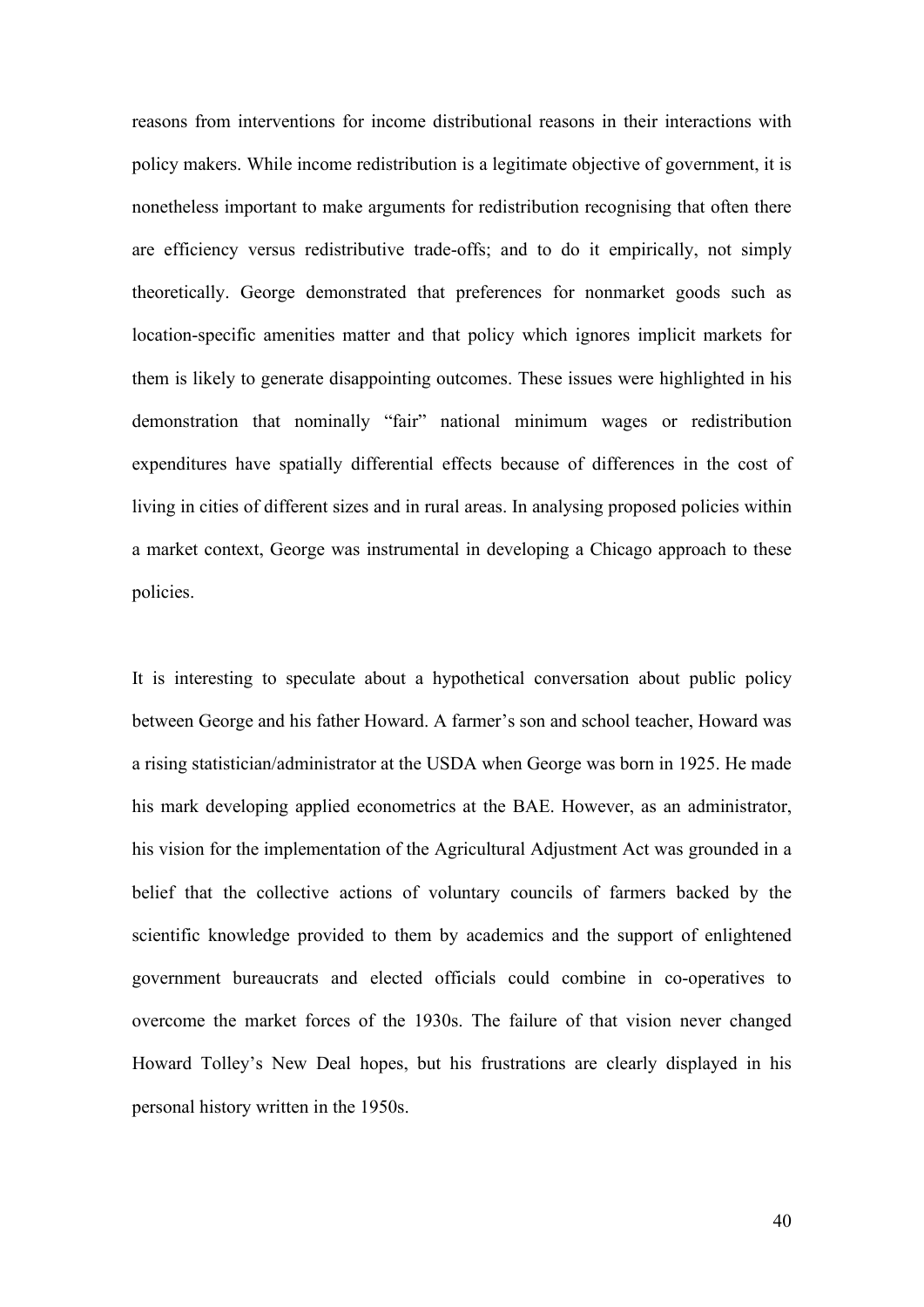His father's experiences helped shape George Tolley's ardent New Deal public policy views entering the graduate programme in Economics at Chicago. But the frustrations of his father's career in government and the experiences of Theodore Schultz and D. Gale Johnson at Iowa State University showed him the value of doing his research at arm's length from the political side of public policy. George, in turn, taught his many graduate students by example, to block out the politics and keep doing your best competent and honest analysis toward the goal of improved public policy. George would continue to be committed to improving the economic well-being of small farmers and their descendants who moved to the city for the rest of his life. Yet, his perspective on how to do so and where to do it would be forever changed by his emergence into the Chicago School of Economics in the 1950s.

## **References**

### **Main Works by George S. Tolley**

Abler, D.G., G.S. Tolley and G.K. Kripanani (1994). *Technical Change & Income Distribution in Indian Agriculture*. Boulder, CO: Westview Press.

Berger, M.C., G.C. Blomquist, D.S. Kenkel and G.S. Tolley (1987). 'Valuing Changes in Health Risks: A Comparison of Alternative Measures'. *Southern Economic Journal*, 53(4): 967–984.

Cohen, A.S. and G.S. Tolley (1976). *Environmental Pollutants and the Urban Economy*. Phase I, June 1972–October 1975. University of Chicago and Argonne National Laboratory Final Report on National Science Foundation Research Applied to National Needs (RANN) Under Contract Numbers AG-352 and GI 32989A2.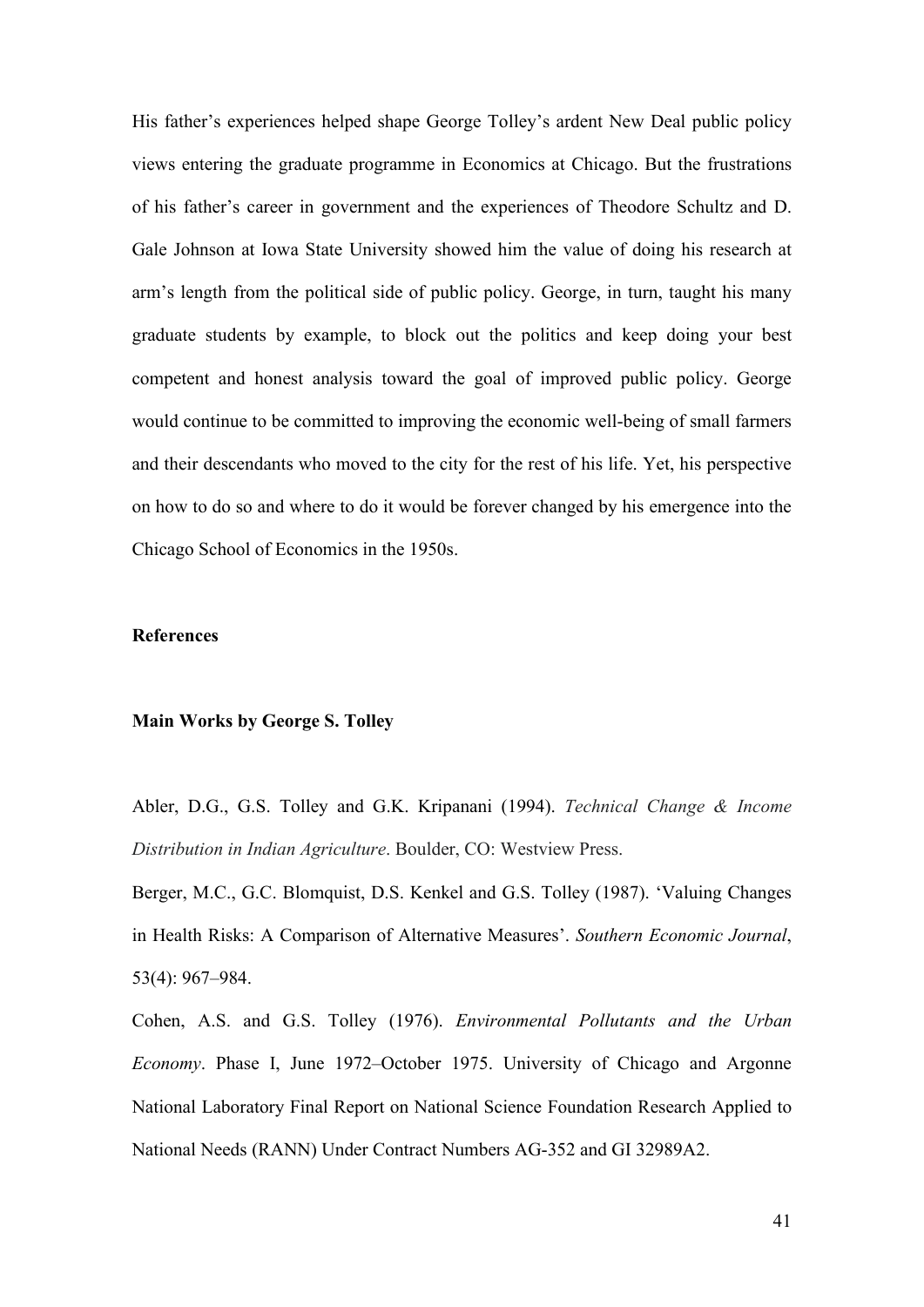Diamond, D.B., Jr. and G.S. Tolley (eds) (1982). *The Economics of Urban Amenities*. New York, NY: Academic Press.

Hanrahan, P., D.J. Luchins, R. Fabian and G.S. Tolley (2006). 'A Cost-Effectiveness of Atypical Antipsychotic Medications Versus Conventional Medication'. *Expert Opinion on Pharmacotherapy*, 7(13): 1,749–1,758.

Harris, R.N.S., G.S. Tolley and C. Harrell (1968). 'The Residence Site Choice'. *Review of Economics and Statistics*, 50(2): 241–247.

Hunter, A.P., Jr., G.S. Tolley and R. Fabian (1982). 'Benefit-Cost Analysis and the Common Sense of Environmental Policy.' Chapter 5 in D. Swartzman, R.A. Liroff and K.G. Croke (eds) *Cost-Benefit Analysis and Environmental Regulations: Politics, Ethics, and Methods*. Washington, D.C.: The Conservation Foundation: 87–105.

Johnson, W.E. and G.S. Tolley (1968). 'The Supply of Farm Operators'. *Econometrica*, 36(2): 365–382.

Luchins, D., I. Chiriac, P. Hanrahan, M. Goldman, R. Fabian and G.S. Tolley (2005). 'Economic Grand Rounds: Allocating Funds for Medications and Psychosocial Interventions: How Consumers Would Divide the Pie'. *Psychiatric Services*, 56(7): 799–801.

Tolley, G.S. (1950). 'Short Run Demand and Supply in the Hog Market'. *Journal of Farm Economics*, 32(4): 624–643.

Tolley, G.S. (1953). 'Minimizing Grain Storage Costs'. *Journal of Farm Economics*, 35(4): 530–543.

Tolley, G.S. (1957a). 'Labor Market Efficiency for Agricultural Processing'. *Journal of Farm Economics*, 39(3): 695–713.

Tolley, G.S. (1957b). 'Providing For Growth of the Money Supply'. *Journal of Political Economy*, 65(6): 465–485.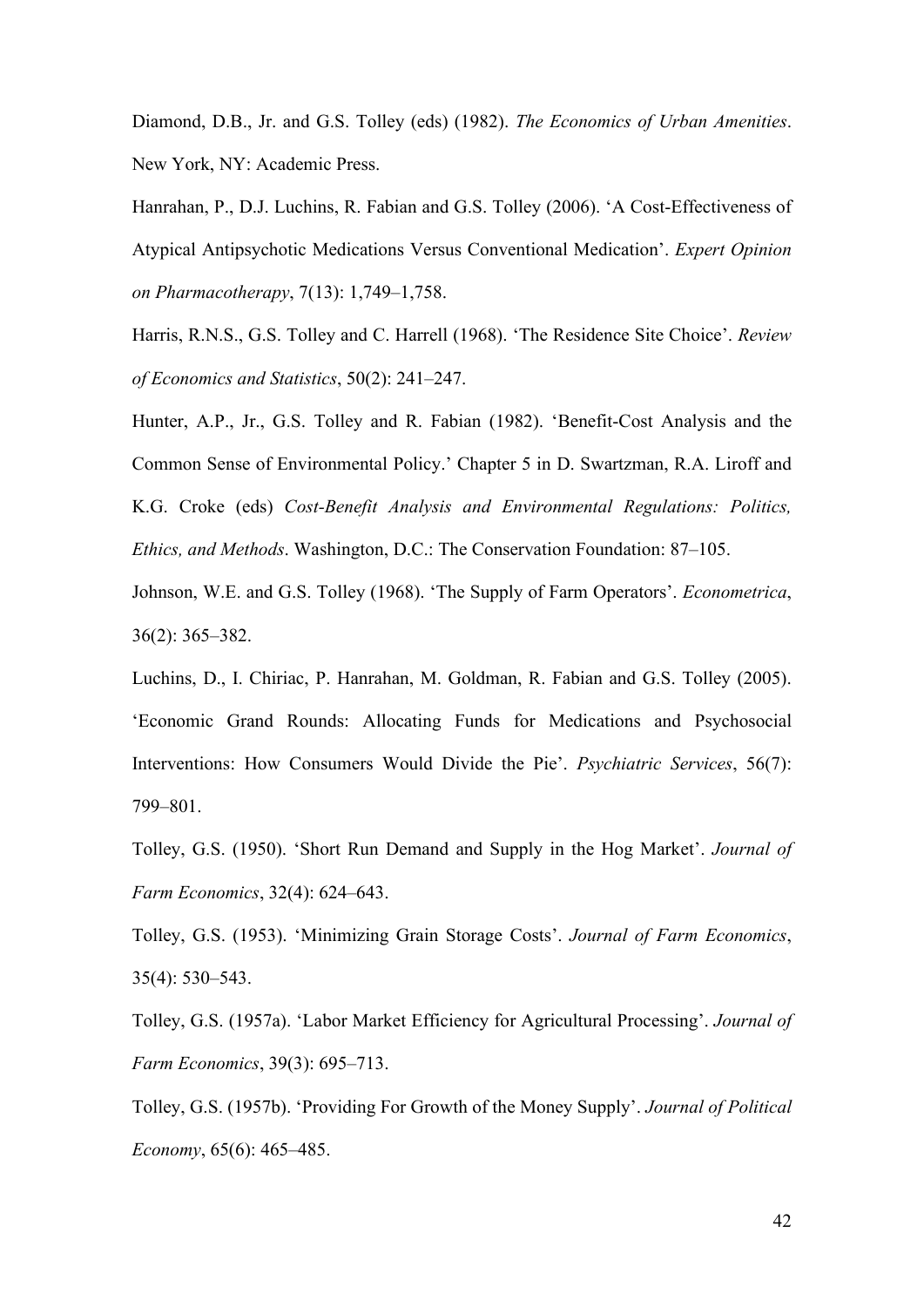Tolley, G.S. (1970). 'Management Entry into US Agriculture'. *American Journal of Agricultural Economics*, 52(4): 485–493.

Tolley, G.S. (1971). 'Effects of Government Policies on Employment Opportunities for Blacks'. *American Journal of Agricultural Economics*, 53(2): 308–315.

Tolley, G.S. (1974). 'The Welfare Economics of City Bigness'. *Journal of Urban Economics*, 1(3): 324–345.

Tolley, G.S. (1991). *Urban Housing Reform in China: An Economic Analysis*. Washington, D.C.: World Bank Discussion Paper.

Tolley, G.S. (2020). 'George S. Tolley: From Agricultural to Resource, Urban, and Health Economics at the University of Chicago'. Conducted by P. Burnett in 2018, Oral History Center, The Bancroft Library, University of California, Berkeley. Available at: https://digitalassets.lib.berkeley.edu/roho/ucb/text/tolley\_george\_2020.pdf.

Tolley, G.S., L. Babcock, M. Berger, A. Bilotti, G. Blomquist, M. Brien, R. Fabian, G. Fishelson, C. Kahn, A. Kelly, D. Kenkel, R. Krumm, T. Miller, R. Ohsfeldt, S. Rosen, W. Webb, W. Wilson and M. Zelder (1986). *Valuation of Reductions in Human Health Symptoms and Risks*. Report to Office of Policy Analysis, Environmental Protection Agency Under USEPA Grant #CR-811053-01-0. Washington, D.C.: US Environmental Protection Agency.

Tolley, G.S. and R.V. Burkhauser (1976). 'Federal Economic Policy Toward the Elderly'. In R.J. Havighurst and B. Neugarten (eds) *Social Policy, Social Ethics, and the Aging Society*. NSF/RA 76-000247. Washington, D.C.: Committee on Human Development, University of Chicago: 45–53.

Tolley, G.S. and R.V. Burkhauser (eds) (1977a). *Income Support Policies for the Aged*. Boston, MA: Ballinger.

Tolley, G.S. and R.V. Burkhauser (1977b). 'Integrating Social Security into an Incomes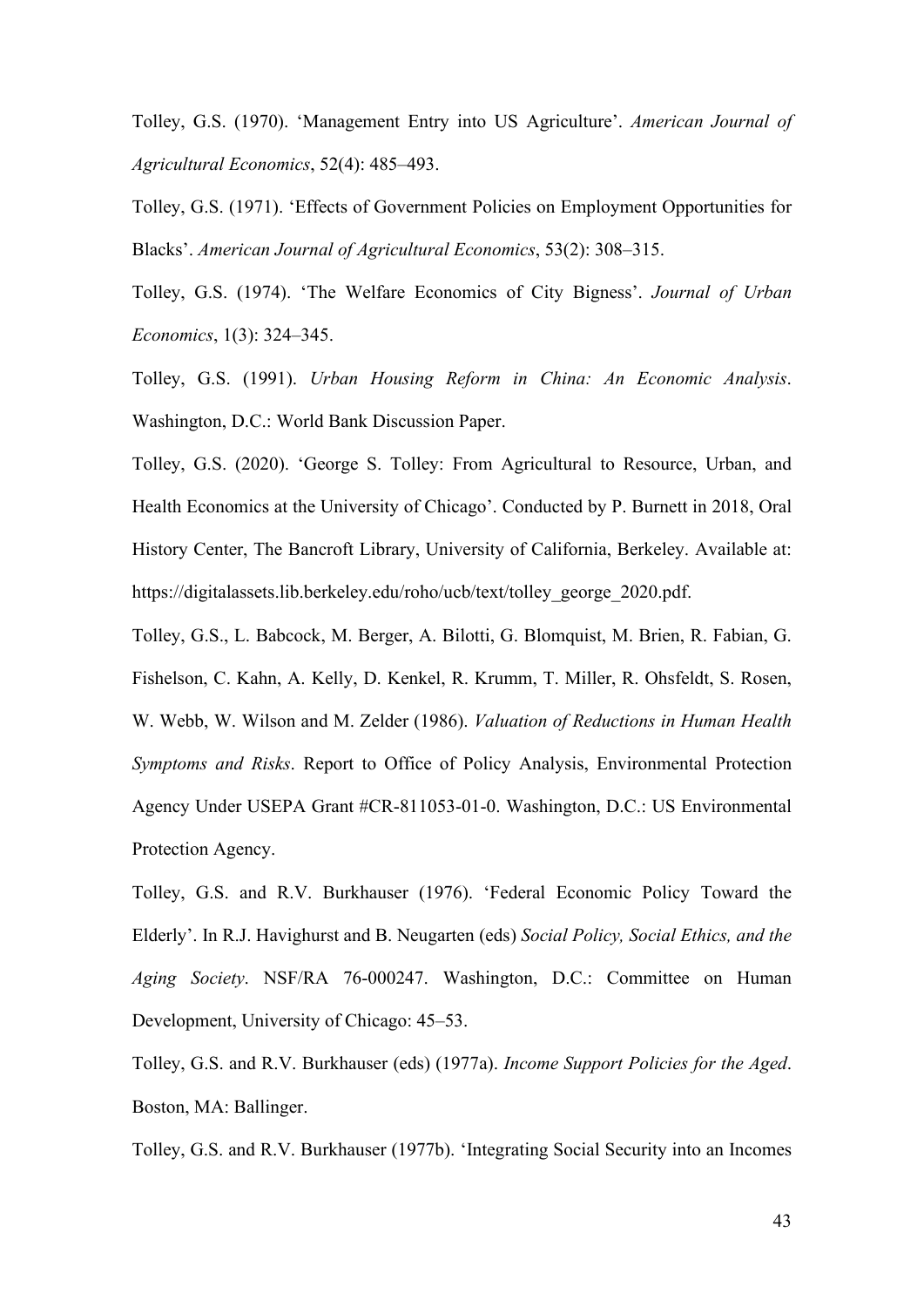Policy'. Chapter 3 in G.S. Tolley and R.V. Burkhauser (eds) *Income Support Policies for the Aged*. Boston, MA: Ballinger: 71–82.

Tolley, G.S. and A.S. Cohen (1976). 'Air Pollution and Urban Land-Use Policy'*. Journal of Environmental Economics and Management*, 2(4): 247–254.

Tolley, G.S. and R.W. Gieseman (1963). 'Consumer Demand Explained by Measurable Utility Changes'. *Econometrica*, 31(3): 499–513.

Tolley, G.S., P.E. Graves and G.C. Blomquist (eds) (1981). *Environmental Policy: Elements of Environmental Analysis*. Volume 1. Cambridge, MA: Ballinger Publishing Company.

Tolley, G.S., P.E. Graves and A.S. Cohen (eds) (1982). *Environmental Policy: Air Quality*. Volume 2. Cambridge, MA: Ballinger Publishing Company.

Tolley, G.S., P.E. Graves and J.L. Gardner (1979). *Urban Growth Policy in a Market Economy*. New York, NY: Academic Press.

Tolley, G.S., T.R. Guimond and S.T. Townsend (1981). *Effects of RACT II Environmental Controls in Illinois, R80-5*. Chicago: Illinois Institute of Natural Resources.

Tolley, G.S. and V.S. Hastings (1960). 'Optimal Water Allocation: The North Platte River'. *Quarterly Journal of Economics*, 74(2): 279–295.

Tolley, G.S., J. Havlicek and R. Fabian (eds) (1985). *Environmental Policy: Solid Wastes*. Volume 4. Cambridge, MA: Ballinger Publishing Co.

Tolley, G.S. and C. Harrell (1955). 'Management of Meat Inventories'. *Journal of Farm Economics*, 37(2): 252–269.

Tolley, G.S. and C. Harrell (1962). 'Extensions of Benefit-Cost Analysis'. *American Economic Review*, 52(2): 459–468.

Tolley, G.S., J.H. Hodge and J.F. Oemhke (eds) (1985). *The Economics of R&D Policy*.

New York, NY: Frederick A. Praeger, Inc.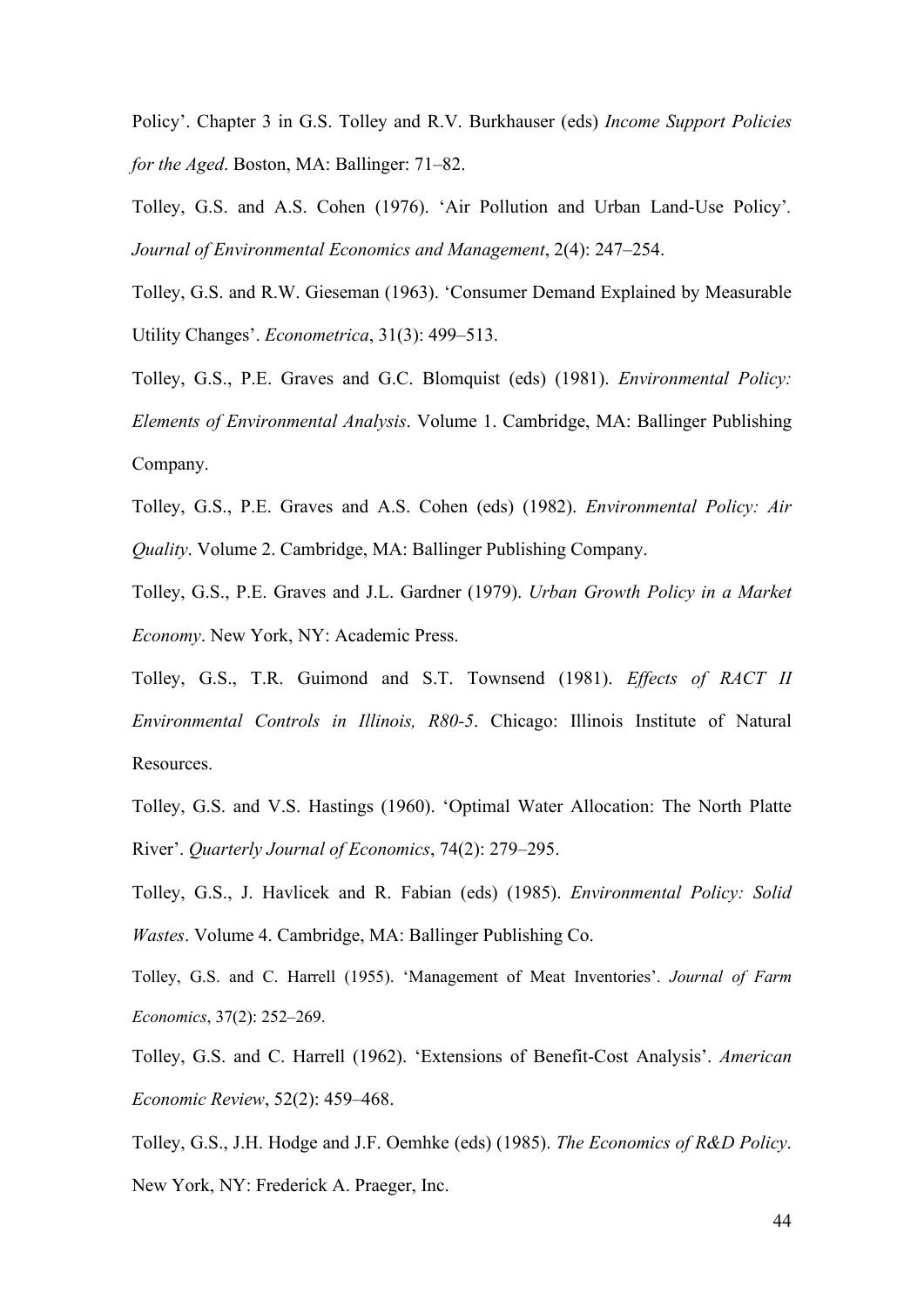Tolley, G.S., D.S. Kenkel and R.G. Fabian (eds) (1994). *Valuing Health for Policy: An Economic Approach*. Chicago: University of Chicago Press.

Tolley, G.S. and M.L. Nielson (2020). *Information Costs & The Economics of Asset Pricing*. Chicago: Blackstone Co.

Tolley, G.S. and E. Olson (1971). 'The Interdependence Between Income and Education'. *Journal of Political Economy*, 79(3): 460–480.

Tolley, G.S., A. Randall, G. Blomquist, R. Fabian, G. Fishelson, A. Frankel, J. Hoehn, R. Krumm, E. Mensah and T. Smith (1984). *Establishing and Valuing the Effects of Improved Visibility in Eastern United States*. Final Report on USEPA Grant #807768- 01-0.

Tolley, G.S. and S. Smidt (1964). 'Agriculture and the Secular Position of the US Economy'. *Econometrica*, 32(4): 554–575.

Tolley, G.S. and V. Thomas (eds) (1987). *The Economics of Urbanization and Urban Policies in Developing Countries*. Washington, D.C.: World Bank.

Tolley, G.S., V. Thomas and C.M. Wong (1982). *Agricultural Price Policies and the Developing Countries*. Baltimore, MD: John Hopkins University Press.

Tolley, G.S. and R.J. Vaughan (1987). *Environmental Policy: Recreation and Aesthetics*. Volume 5. Cambridge, MA: Ballinger Publishing Co.

Tolley, G.S., Y. Wang and R.G. Fletcher (1969). 'Re-examination of the Time Series Evidence on Food Demand'. *Econometrica*, 37(4): 695–705.

Tolley, G.S. and J.D. Wilman (1977). 'The Foreign Dependence Question'. *Journal of Political Economy*, 85(2): 323–347.

Tolley, G.S., D. Yaron and G.C. Blomquist (eds) (1983). *Environmental Policy: Water Quality*. Volume 3. Cambridge, MA: Ballinger Publishing Company.

Tolley, G.S. and P.A. Zadrozny (eds) (1975). *Trade, Agriculture and Development*.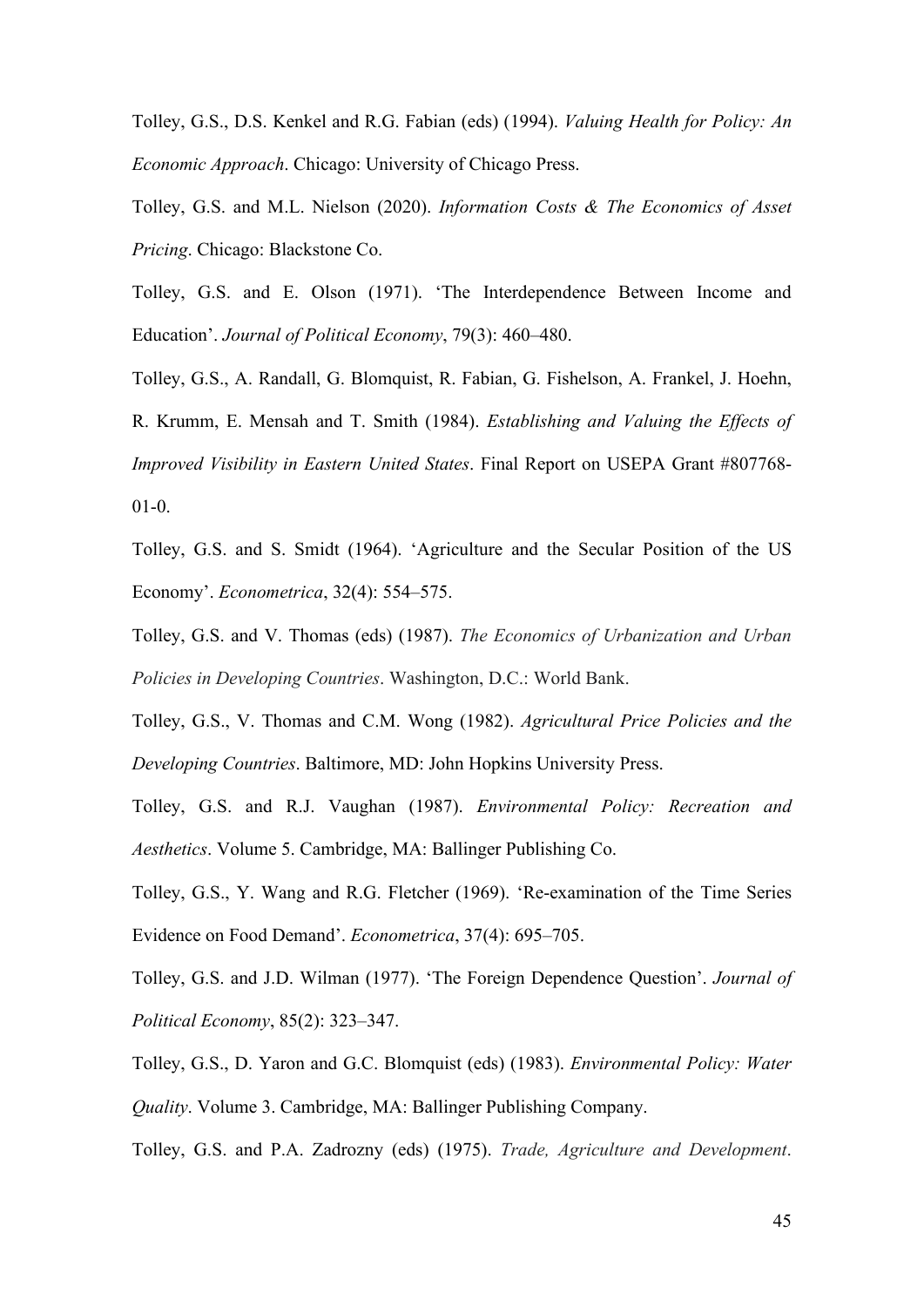Cambridge, MA: Ballinger Publishing Company.

### **Other Works Referred To**

Bartik, T.J. and V.K. Smith (1987). 'Urban Amenities and Public Policy'. Chapter 31 in

E.S. Mills (ed.) *Handbook of Regional and Urban Economics*. Volume 2. New York, NY: North-Holland: 1,207–1,254.

Blomquist, G.C. (1979). 'Value of Life Saving: Implications of Consumption Activity'. *Journal of Political Economy*, 87(3): 540–558.

Blomquist, G.C. (2002). 'Economist and Editor George S. Tolley: A Special Issue in His Honor'. *Resource and Energy Economics*, 24(1–2): 3–11.

Blomquist, G.C., M.C. Berger and J.P. Hoehn (1988). 'New Estimates of Quality of Life in Urban Areas'. *American Economic Review*, 78(1): 89–107.

Boardman, A.E., D.H. Greenberg, A.R. Vining and D.L. Weimer (2018). *Cost-Benefit Analysis: Concepts and Practice*. Fifth edition. Cambridge: Cambridge University Press.

Braden, J.B. and C.D. Kolstad (eds) (1991). *Measuring the Demand for Environmental Quality*. Amsterdam: North-Holland.

Burkhauser, R.V. (1979). 'The Pension Acceptance Decision of Older Workers'. *Journal of Human Resources*, 14(1): 63–75.

Carson, R.T. (1991). 'Constructed Markets'. Chapter V in J.B. Braden and C.D. Kolstad (eds) *Measuring the Demand for Environmental Quality*. Amsterdam: North-Holland: 121–162.

Chetty, R. (2009). 'Sufficient Statistics for Welfare Analysis: A Bridge Between Structural and Reduced-Form Methods'. *Annual Review of Economics*, 1(1): 451–488.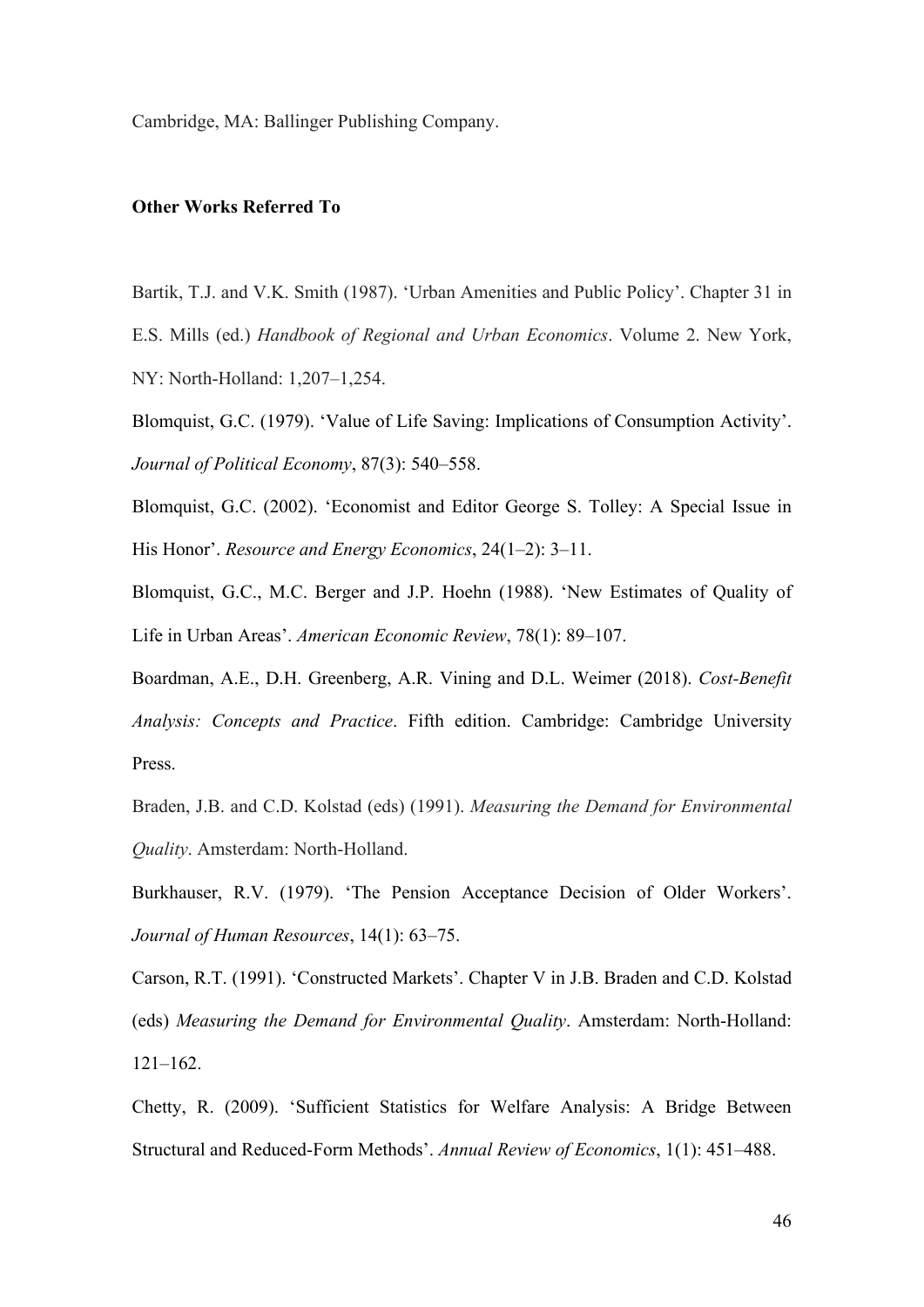Chuang, Y-C. (1998). 'Learning by Doing, the Technology Gap, and Growth'. *International Economic Review*, 39(3): 697–721.

Cropper, M.L. and A.M. Freeman, III (1991). 'Environmental Health Effects'. Chapter VI in J.B. Braden and C.D. Kolstad (eds) *Measuring the Demand for Environmental Quality*. Amsterdam: North-Holland: 165–211.

Cutler, D. and E. Richardson (1999). 'Your Money and Your Life: The Value of Health and What Affects It'. Chapter 5 in A.M. Garber (ed.) *Frontiers in Health Policy Research*. Volume 2. Cambridge, MA: MIT Press: 99–132.

Diamond, D.B., Jr. (1980). 'Income and Residential Location: Muth Revisited'. *Urban Studies*, 17(1): 1–12.

Diamond, P.A. and J.A. Hausman (1994). 'Contingent Valuation: Is Some Number Better Than No Number?'. *Journal of Economic Perspectives*, 8(4): 45–64.

Dimand, R.W. (2020). 'The Cowles Commission and Foundation for Research in Economics'. In M. Vernengo, E.P. Caldentey and B.J. Rosser, Jr. (eds) *The New Palgrave Dictionary of Economics*. Living Edition. London: Palgrave Macmillan. Available at: [https://link.springer.com/referenceworkentry/10.1057/978-1-349-95121-](https://link.springer.com/referenceworkentry/10.1057/978-1-349-95121-5_3111-1) [5\\_3111-1.](https://link.springer.com/referenceworkentry/10.1057/978-1-349-95121-5_3111-1)

Dudley, S.E. (2020). 'Regulatory Oversight and Benefit-Cost Analysis: A Historical Perspective'. *Journal of Benefit-Cost Analysis*, 11(1): 62–70.

Economic Research Service (1966). *Rural People in the American Economy*. Agriculture Economic Report 101, October. USDA.

Fox, K.A. (1986). 'Agricultural Economists as World Leaders in Applied Econometrics, 1917–33'. *American Journal of Agricultural Economics*, 68(2): 381–386.

France-Presse, A. (2020). 'A Timeline of US Race Riots Since 1965'. Voice of America News, 20 May. Available at: [https://www.voanews.com/usa/timeline-us-race-riots-](https://www.voanews.com/usa/timeline-us-race-riots-1965)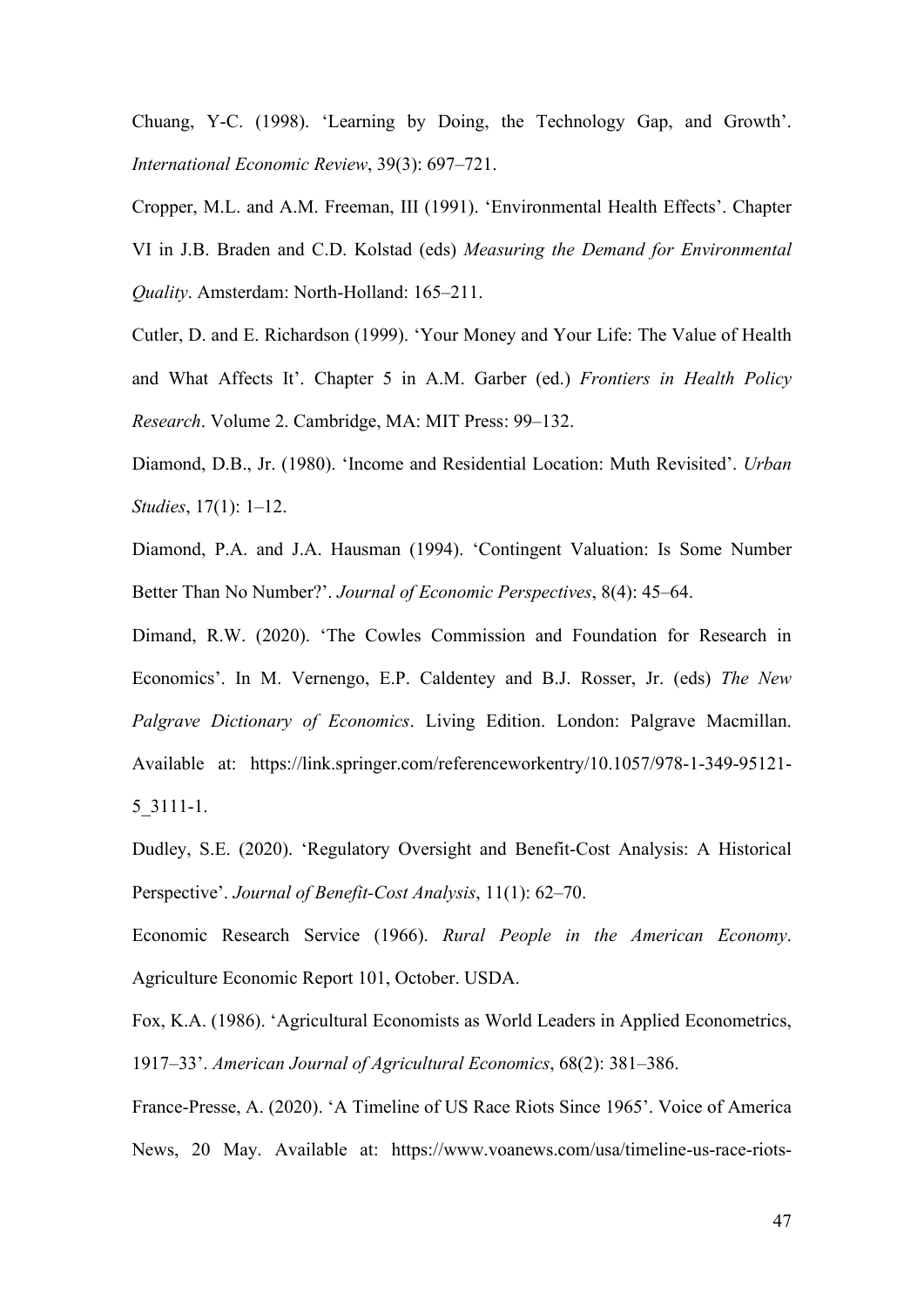[1965.](https://www.voanews.com/usa/timeline-us-race-riots-1965)

Friedman. M. (1958). *A Program for Monetary Stability*. New York City: Fordham University Press.

Gilbert, J. (2016). *Planning Democracy: Agrarian Intellectuals and the Intended New Deal*. New Haven, Connecticut: Yale University Press.

Glaeser, E.L. (2010). 'Introduction'. In E.L. Glaeser (ed.) *Agglomeration Economics*. Chicago: University of Chicago Press: 1–14.

Gold, M.R, J.E. Siegel, L.B. Russell and M.C.Weinstein (1996). *Cost-Effectiveness Analysis in Health and Medicine*. First edition. Oxford: Oxford University Press.

Graves, P.E. (1991). 'Aesthetics'. Chapter VII in J.B. Braden and C.D. Kolstad (eds) *Measuring the Demand for Environmental Quality*. Amsterdam: North-Holland: 213– 226.

Haab, T, L. Lewis and J. Whitehead (2020). 'State of the Art of Contingent Valuation'. *Oxford Research Encyclopedia of Environmental Science*. Available at: [https://oxfordre.com/environmentalscience/oso/viewentry/10.1093\\$002facrefore\\$002f9](https://oxfordre.com/environmentalscience/oso/viewentry/10.1093$002facrefore$002f9780199389414.001.0001$002facrefore-9780199389414-e-450;jsessionid=391F100409A72AE1B4FC0B0C087E19DE) [780199389414.001.0001\\$002facrefore-9780199389414-e-](https://oxfordre.com/environmentalscience/oso/viewentry/10.1093$002facrefore$002f9780199389414.001.0001$002facrefore-9780199389414-e-450;jsessionid=391F100409A72AE1B4FC0B0C087E19DE)

[450;jsessionid=391F100409A72AE1B4FC0B0C087E19DE.](https://oxfordre.com/environmentalscience/oso/viewentry/10.1093$002facrefore$002f9780199389414.001.0001$002facrefore-9780199389414-e-450;jsessionid=391F100409A72AE1B4FC0B0C087E19DE)

Hanley, N. and M. Czajkowski (2019). 'The Role of Stated Preference Valuation Methods in Understanding Choices and Informing Policy'. *Review of Environmental Economics and Policy*, 13(2): 248–266.

Harberger, A.C. (1971). 'Three Basic Postulates For Applied Welfare Economics: An Interpretive Essay'. *Journal of Economic Literature*, 9(3): 785–797.

Havighurst, R.J. and B. Neugarten (eds) (1976). *Social Policy, Social Ethics, and the Aging Society*. NSF/RA 76-000247. Washington, D.C.: Committee on Human Development, University of Chicago.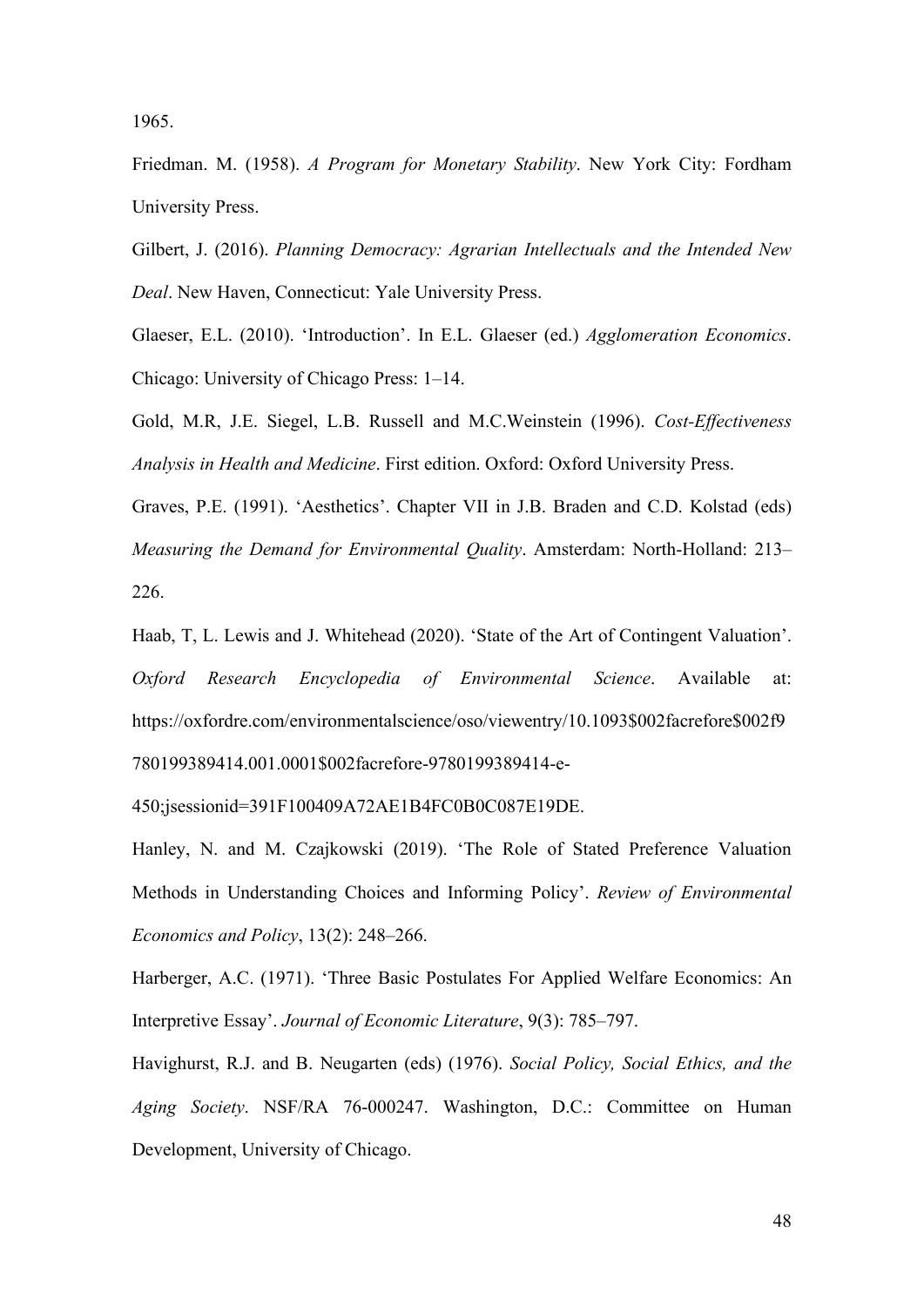Henderson, J.V. (1974). 'The Sizes and Types of Cities'. *American Economic Review*, 64(4): 640–656.

Hobbs, F. and N. Stoops (2002). *Demographic Trends in the 20th Century: Census 2000 Special Reports*. Washington, D.C.: US Government Printing Office.

Hoehn. J.P. and A. Randall (1989). 'Too Many Proposals Pass the Benefit Cost Test'. *American Economic Review*, 79(3): 544–551.

Kahn, M.E. (2010). 'New Evidence on Trends in the Cost of Urban Agglomeration'. Chapte 11 in E. Glaeser (ed.) *Agglomeration Economics*. Chicago: University of Chicago Press: 339–354.

Kahn, M.E. (forthcoming). *How Will Remote Work Reshape America's Cities*. Berkeley: University of California Press.

Kenkel, D.S. (1994). 'The Demand for Preventive Medical Care'. *Applied Economics*, 26(4): 313–325.

Kesternich, I., F. Heiss, D. McFadden and J. Winter (2013). 'Suit the Action to the Word, the Word to the Action: Hypothetical Choices and Real Decisions in Medicare Part D'. *Journal of Health Economics*, 32(6), 1,313–1,324.

Kirkendall, R.S. (1965). 'Howard Tolley and Agricultural Planning in the 1930's.' *Agricultural History*, 39(1): 25–33.

Krumm. R.J. (1980). 'Neighborhood Amenities: An Economic Analysis'. *Journal of Urban Economics*, 7(2): 208–224.

Linneman, P. (1981). 'The Demand for Residence Site Characteristics'. *Journal of Urban Economics*, 9(2): 129–148.

Linneman, P. and P.E. Graves (1983). 'Migration and Job Change: A Multinomial Approach'. *Journal of Urban Economics*, 14(3): 263–279.

McClelland, G., W. Schulze, D. Waldman, D. Schenk, J. Irwin, T. Stewart, L. Deck and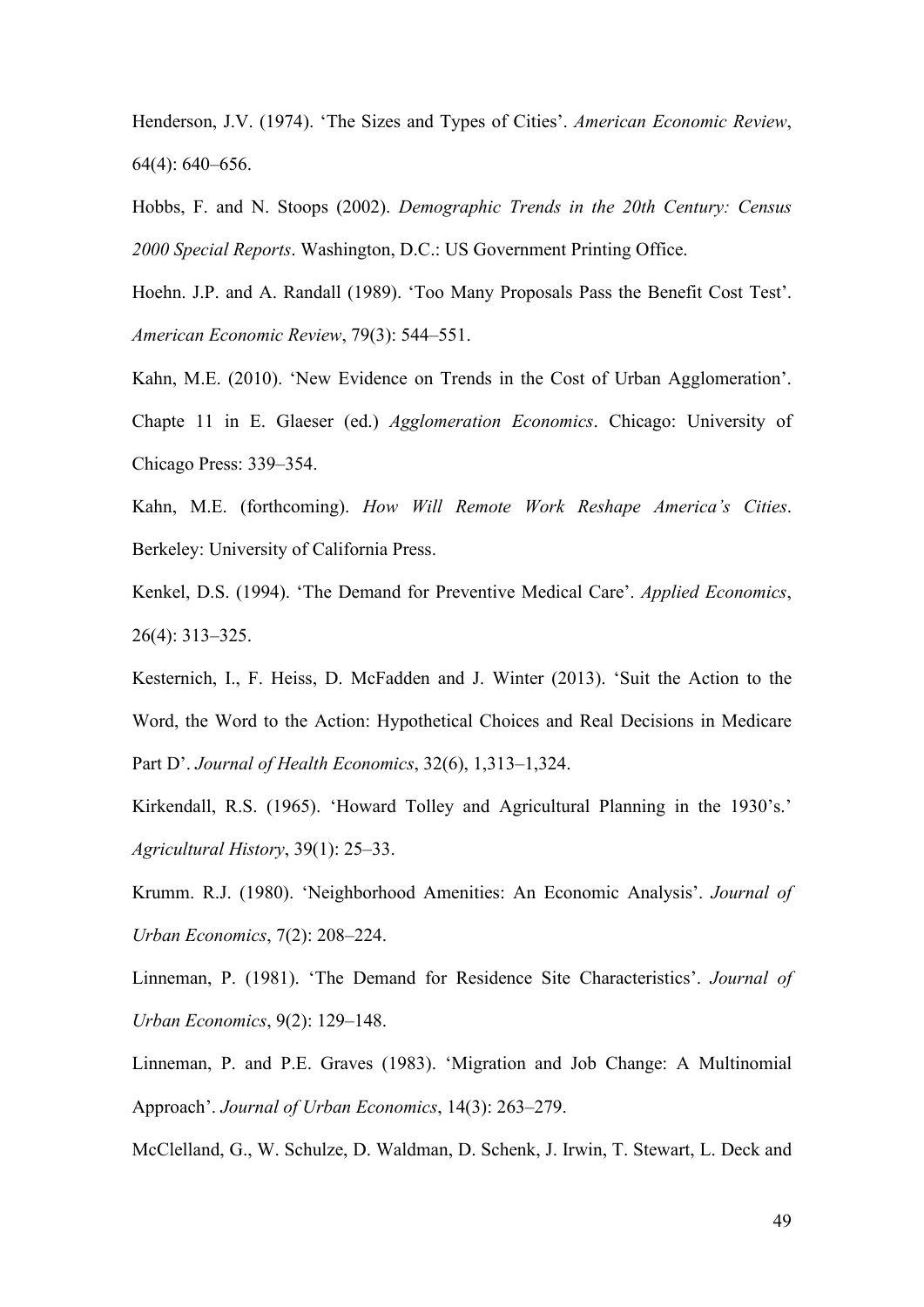M. Thayer (1993). *Innovative Approaches for Valuing Perceived Environmental Quality – Valuing Eastern Visibility: A Field Test of the Contingent Valuation Method*. Final Report on USEPA Grant #CR-815183. Washington, D.C.: US Environmental Protection Agency.

Mills, E.S. and B.W. Hamilton (1996). *Urban Economics*. Fifth edition. New York: Prentice Hall.

Mishan, E.J. (1971). 'Evaluation of Life and Limb: A Theoretical Approach'. *Journal of Political Economy*, 79(4): 687–705.

Murphy, K. and R. Topel (2006). 'The Value of Health and Longevity'. *Journal of Political Economy*, 114(5): 871–904.

National Advisory Commission on Civil Disorders (2016). *The Kerner Report*. Princeton, NJ: Princeton University Press.

Office of Management and Budget (1996). *Economic Analysis of Federal Regulations* 

*Under Executive Order 12866*. Available at: [https://obamawhitehouse.archives.gov/omb/inforeg\\_riaguide/.](https://obamawhitehouse.archives.gov/omb/inforeg_riaguide/)

Office of Management and Budget (2003). 'Circular A-4'. Available at: [https://obamawhitehouse.archives.gov/omb/circulars\\_a004\\_a-4/.](https://obamawhitehouse.archives.gov/omb/circulars_a004_a-4/)

Office of Management and Budget (2017). *2017 Report to Congress on the Benefits and Costs of Federal Regulations and Agency Compliance with the Unfunded Mandates Reform Act*. Available at: [https://www.whitehouse.gov/wp](https://www.whitehouse.gov/wp-content/uploads/2019/12/2019-CATS-5885-REV_DOC-2017Cost_BenefitReport11_18_2019.docx.pdf)[content/uploads/2019/12/2019-CATS-5885-REV\\_DOC-](https://www.whitehouse.gov/wp-content/uploads/2019/12/2019-CATS-5885-REV_DOC-2017Cost_BenefitReport11_18_2019.docx.pdf)

2017Cost BenefitReport11\_18\_2019.docx.pdf.

Orshansky, M. (1965a). 'Counting the Poor: Another Look at the Poverty Profile'. *Social Security Bulletin*, 28(1): 3–29.

Orshansky, M. (1965b). 'Who's Who Among the Poor: A Demographic View of

50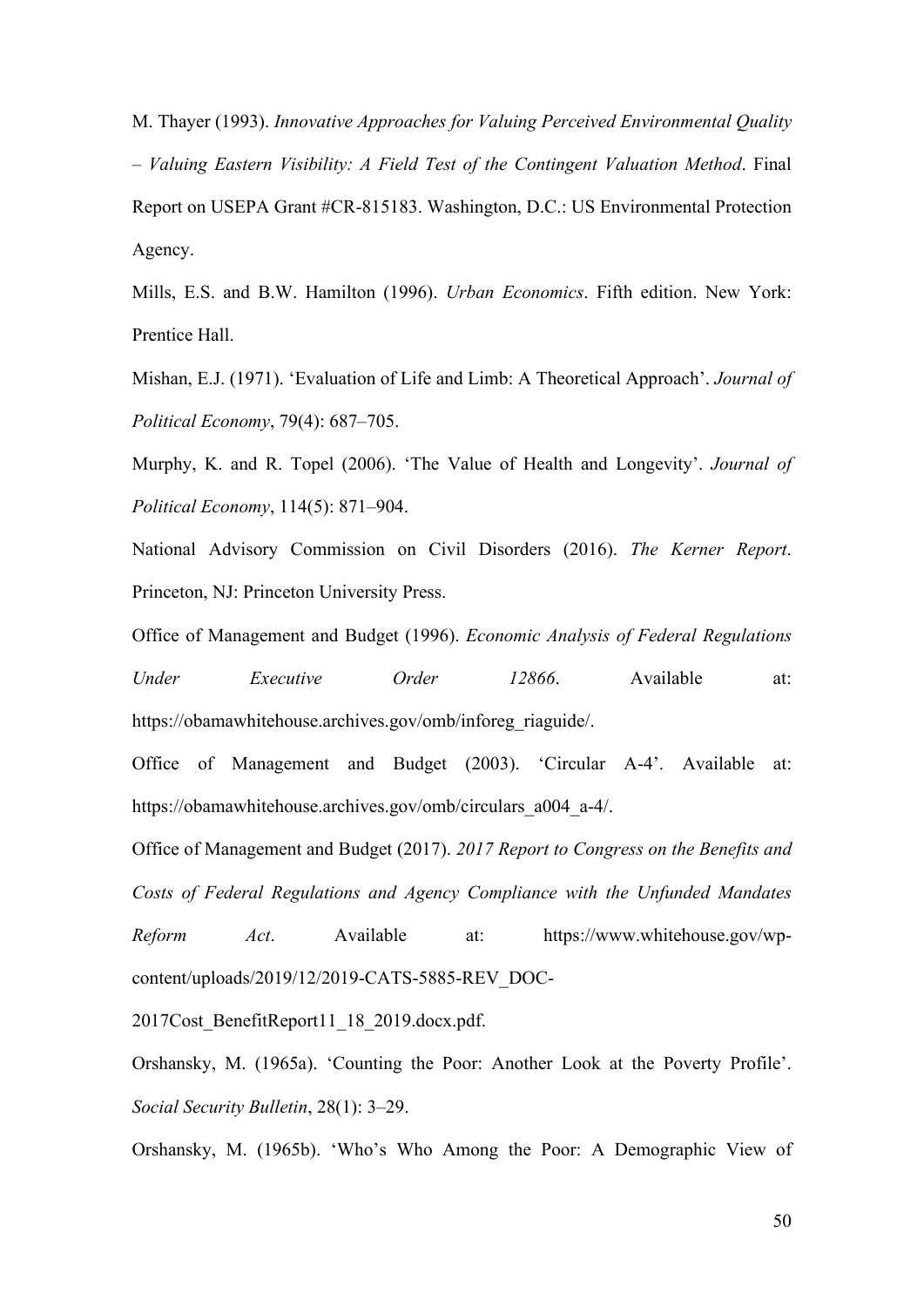Poverty'. *Social Security Bulletin*, 28(7): 3–32.

Portney, P. (1994). 'The Contingent Valuation Debate: Why Economists Should Care'. *Journal of Economic Perspectives*, 8(4): 3–17.

Randall, A., G.C. Blomquist, J.P. Hoehn and J.R. Stoll (1984). *National Aggregate Benefits of Air and Water Pollution Control*. Report to Benefits Staff, Environmental Protection Agency, Under CR 811 056-01-0. Washington, D.C.: US Environmental Protection Agency.

Randall. A. and E.N. Castle (1985). 'Land Resources and Land Markets'. Chapter 13 in A.V Kneese and J.L. Sweeney (eds) *Handbook of Natural Resource and Energy Economics*. Volume II. Amsterdam: North-Holland: 571–620.

Rausser, G.C. (2006). 'The Giannini Foundation and the Welfare of California Agriculturists in a Changing State, Nation and World'. Originally Presented at the Giannini Foundation 75th Anniversary Symposium. Available at: [https://escholarship.org/content/qt2q41m5jk/qt2q41m5jk\\_noSplash\\_859d87b9d79edee4](https://escholarship.org/content/qt2q41m5jk/qt2q41m5jk_noSplash_859d87b9d79edee4be7b0054279ddcad.pdf?t=lnr64m) [be7b0054279ddcad.pdf?t=lnr64m.](https://escholarship.org/content/qt2q41m5jk/qt2q41m5jk_noSplash_859d87b9d79edee4be7b0054279ddcad.pdf?t=lnr64m)

Rosen. S. (1974). 'Hedonic Prices and Implicit Markets: Product Differentiation in Perfect Competition'. *Journal of Political Economy*, 82(1): 34–55.

Schelling, T.C. (1984). 'The Life You Save May Be Your Own'. Chapter 5 in T.C. Schelling, *Choice and Consequence*. Cambridge, MA: Harvard University Press: 113– 146.

Seim, D.L. (2008). 'The Butter-Margarine Controversy and "Two Cultures" at Iowa State College State College'. *The Annals of Iowa*, 67(1): 1–50.

Sims, C.A. (2006). 'Rational Inattention: A Research Agenda'. Originally Presented at the Deutsche Bundesbank Spring Conference, 2005. Available at:. sims.princeton.edu/yftp/RIplus/RatInattPlus.pdf.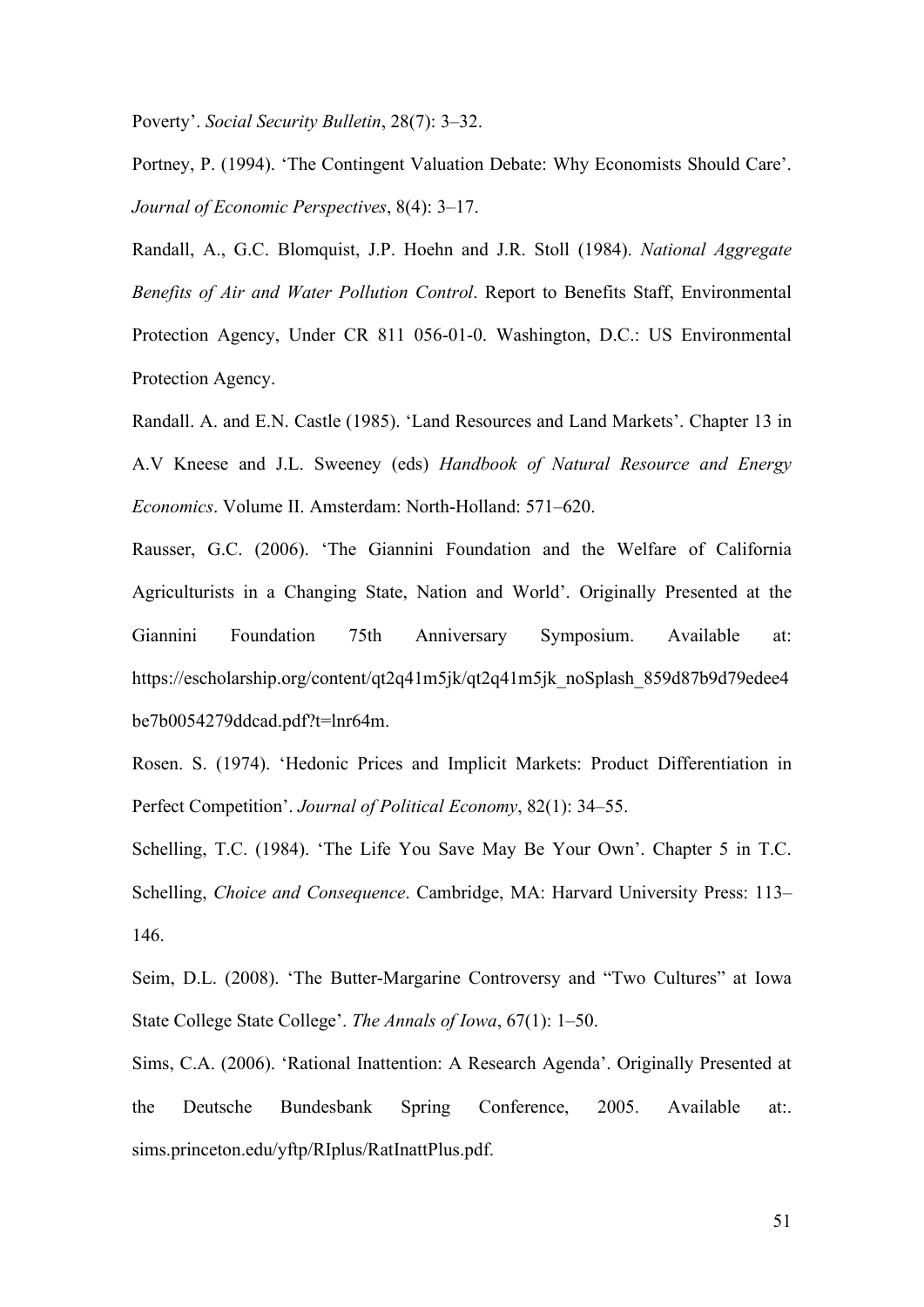Smith, B.A. (1976). 'The Supply of Urban Housing'. *Quarterly Journal of Economics*, 90(3): 389–405.

Smith, B.A. (1982). 'Racial Composition As A Neighborhood Amenity'. Chapter 8 in D.B. Diamond, Jr. and G.S. Tolley (eds) *The Economics of Urban Amenities*. New York, NY: Academic Press: 165–191.

Thaler, R. and S. Rosen (1976). 'The Value Of Saving A Life: Evidence From the Labor Market'. In N.E. Terleckyj (ed.) *Household Production and Consumption*. New York: National Bureau of Economic Research: 265–302.

Tolley, H.R. (1917). 'The Theory of Correlation as Applied to Farm-Survey Data on Fattening Baby Beef'. Washington, D.C.: US Department of Agriculture Bulletin 504. Tolley, H.R. (1956). 'The Reminiscences of Howard R. Tolley'. Conducted by D. Albertson in Interviews 1951–1954, Columbia University Oral History Project,

Columbia University Special Collections. Available at: [https://digitalassets.lib.berkeley.edu/roho/ucb/text/tolley\\_howard\\_r\\_columbia\\_universit](https://digitalassets.lib.berkeley.edu/roho/ucb/text/tolley_howard_r_columbia_university_web.pdf) [y\\_web.pdf.](https://digitalassets.lib.berkeley.edu/roho/ucb/text/tolley_howard_r_columbia_university_web.pdf)

University of Chicago (1985–1986). *Valuation of Reductions in Human Health Symptoms and Risks*. Volumes I–V. Paper No. EE-0092. Washington, D.C.: US Environmental Protection Agency. Available at: [https://www.epa.gov/environmental](https://www.epa.gov/environmental-economics/valuation-reductions-human-health-symptoms-and-risks-volumes-i-v-1985-1986)[economics/valuation-reductions-human-health-symptoms-and-risks-volumes-i-v-1985-](https://www.epa.gov/environmental-economics/valuation-reductions-human-health-symptoms-and-risks-volumes-i-v-1985-1986) [1986.](https://www.epa.gov/environmental-economics/valuation-reductions-human-health-symptoms-and-risks-volumes-i-v-1985-1986)

US Bureau of Census (1969). *Census of Agriculture, 1969*. Washington, D.C.: US Government Printing Office. Available at: [http://lib-usda-](http://lib-usda-05.serverfarm.cornell.edu/usda/AgCensusImages/1969/02/02/564/1969-02-02-intro.pdf)[05.serverfarm.cornell.edu/usda/AgCensusImages/1969/02/02/564/1969-02-02-intro.pdf.](http://lib-usda-05.serverfarm.cornell.edu/usda/AgCensusImages/1969/02/02/564/1969-02-02-intro.pdf) US Environmental Protection Agency (2021). *Environmental Economics Research Inventory – NCEE EERI Series*. Available at: [https://www.epa.gov/environmental-](https://www.epa.gov/environmental-economics/environmental-economics-research-inventory-ncee-eeri-series)

52